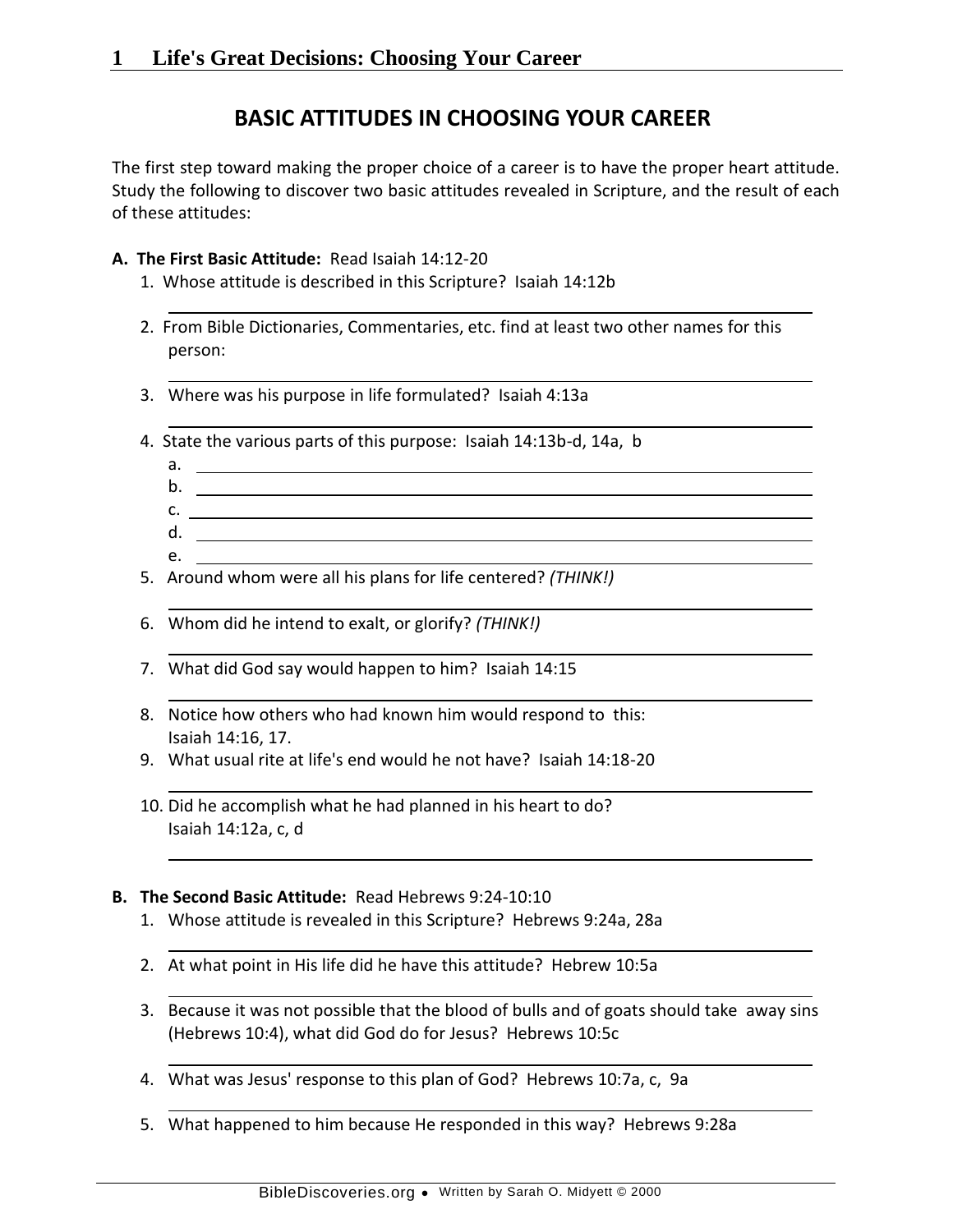- 6. But what did He accomplish through this? Hebrews 9:26b, 10:10, 14
	- a.
		- b.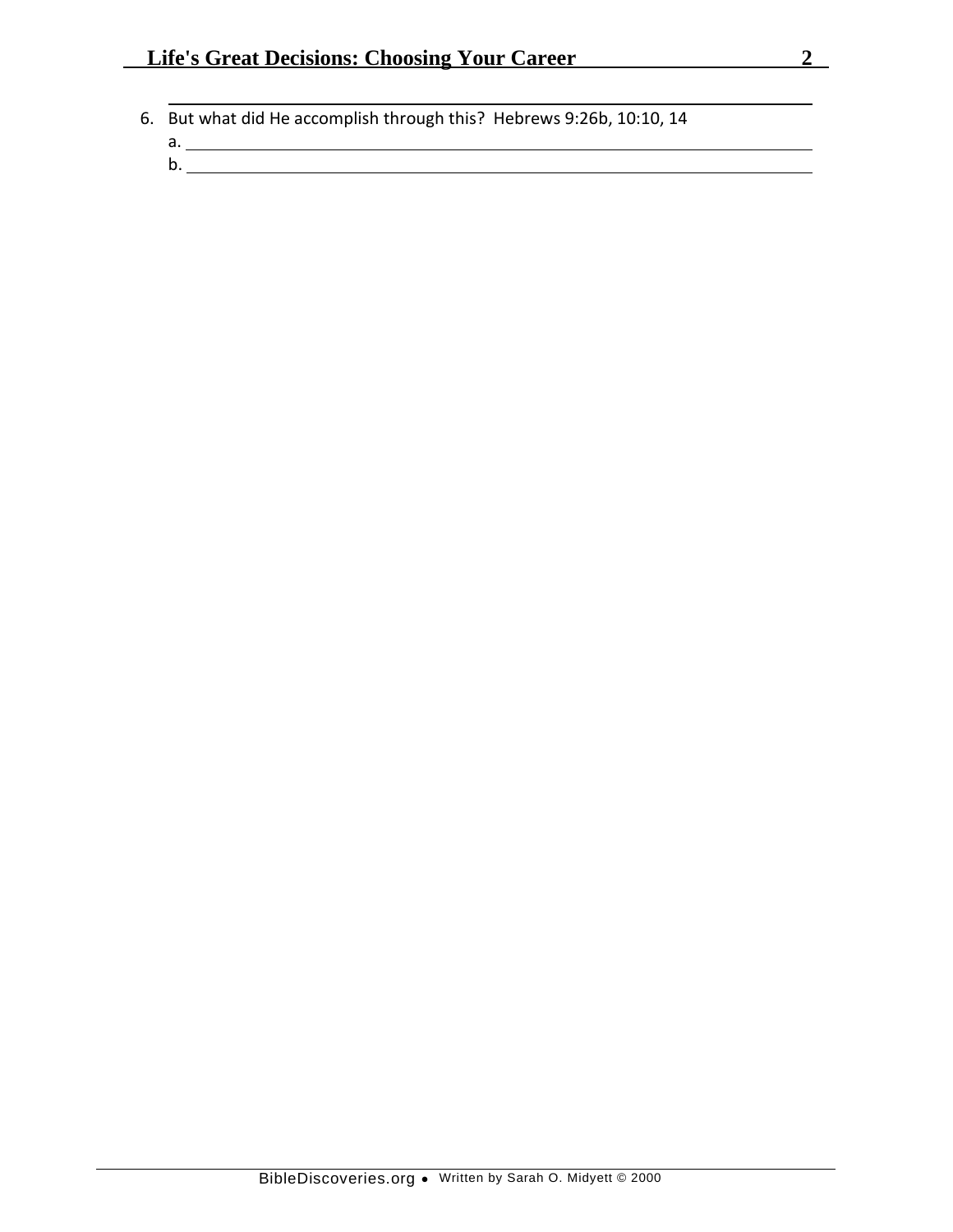- 7. What happened to Him after He had obeyed God's plan for His life? Hebrews 10:12, 13
- 8. Did He feel that it was worthwhile to obey God's will? Hebrews 12:2b
- **C. Evaluations of These Basic Attitudes:** Read James 4:13-17; John 12:24, 25
	- 1. From God's Word in James 4:13, 14, does it seem that He approves of those whose attitude is similar to the first basic attitude given above?
	- 2. What does He indicate that they should consider primarily in making their plans? James 4:15
	- 3. If one *knows* he should do this, but does not *do* it, what does God call his action? James 4:17
	- 4. What did Jesus in John 12:24 indicate would happen to a grain of wheat if it:
		- a. does not fall into the ground and die?
		- b. does die?
	- 5. According to John 12:25, what will happen to the person who:
		- a. loves his own life, so that he holds onto it for himself?
		- b. hates his life, so that the gives it up for God's plan?

- 1. Whose example does one follow when he plans his own life? When he allows God to plan for him? What will be the end of each type of person? Luke 14:11, 18:14b, c
- 2. Which of the above attitudes is mine more like? To what end will it lead me? Would I like this? If not, what should I do? *Will* I? When? (See Luke 22:42)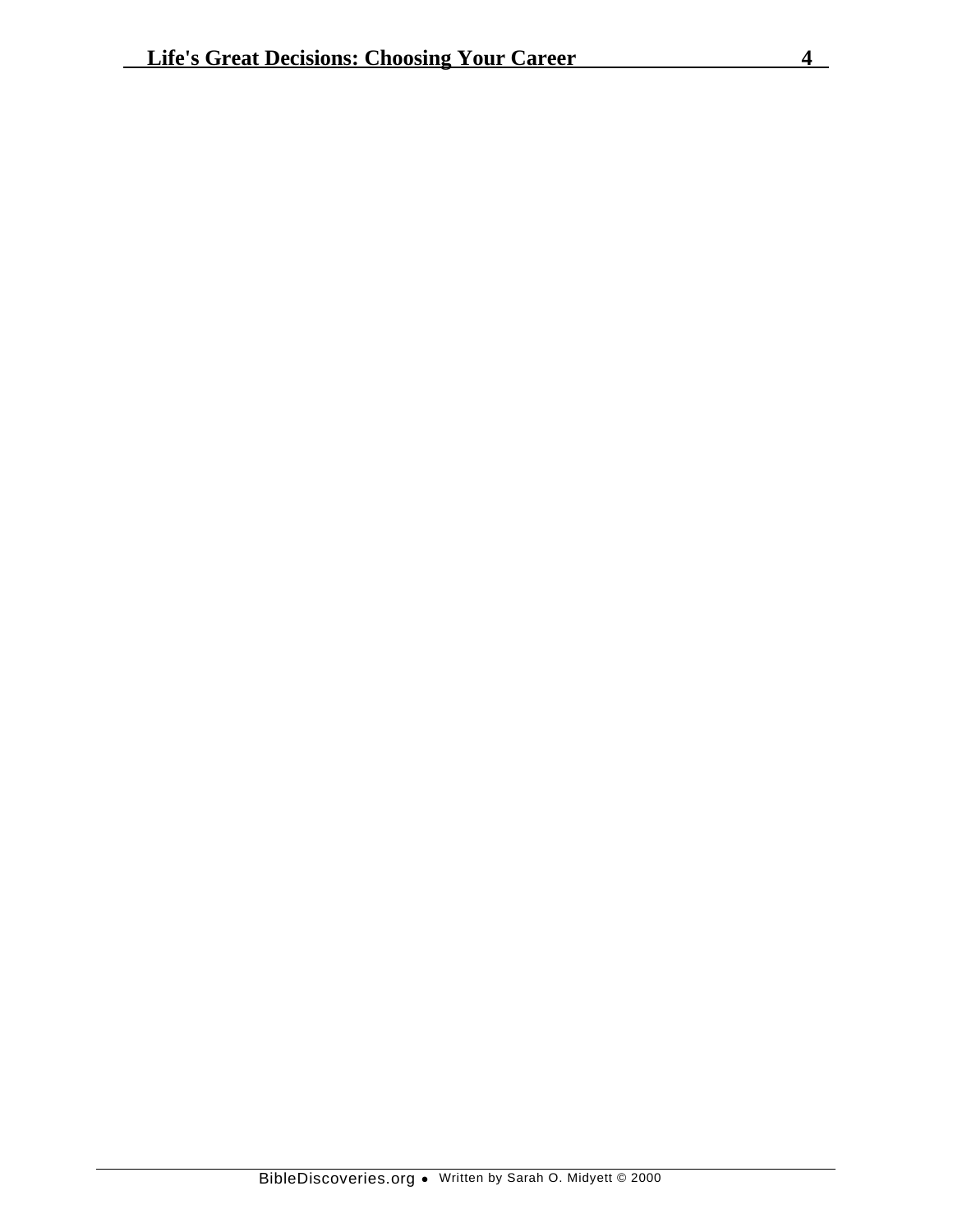# **THE FIRST BIBLE CAREERS**

God Himself chose this careers of the first man and the first woman. Study these, to see if you can find any principles which guide you in discovering God's plan for your life:

- **A. God's General Plan for All Mankind:** Read Genesis 1:26-28
	- 1. When God first planned to make mankind, what did He say they were to do? Genesis 1:26
	- 2. What additional purpose is implied in His first command to them? Genesis 1:28
- **B. God's Specific Purpose for Adam:** Read Genesis 2:15-18, 1:29, 30
	- 1. What job did God give to Adam? Genesis 2:15
	- 2. Why was this necessary? Genesis 1:29, 30
	- 3. Were there any restrictions placed on him concerning his flood? Genesis 2:16, 17a
	- 4. What would be the result if he disobeyed these regulations? Genesis 2:17b
	- 5. What additional purpose for Adam is implied in Genesis 2:18?

### **C. God's Specific Purpose for Eve:** Read Genesis 2:18

- 1. What specific purpose for Eve is implied in Genesis 2:18?
- 2. What were to be her two principal functions in this relationship? Genesis 2:18 a.
	- b.
- 3. What additional function is implied for Eve in Genesis 1:28b

### **D. The Effect of Sin on the First Careers:** Read Genesis 3:1-19

- 1. Did Adam obey God's command to him concerning what food he should eat? Genesis 3:6
- 2. Did Eve carry out the function God had designed for her as was mentioned in Genesis 2:18c, 3:6?
- 3. What effect would her actions have upon her future role in childbearing? Genesis 3:16a-c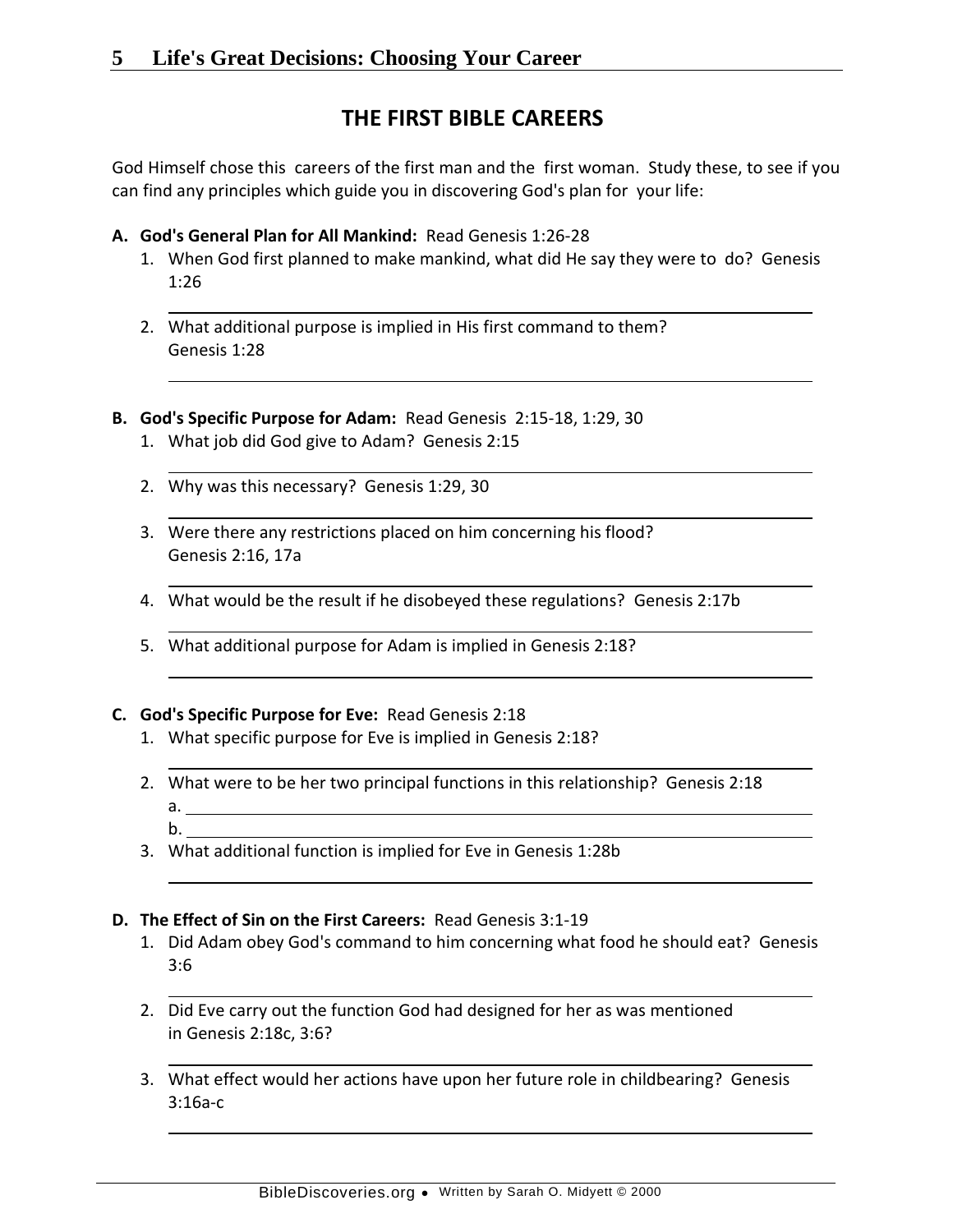4. What new relationship entered Eve's marriage because of her sin? Genesis 3:16d, e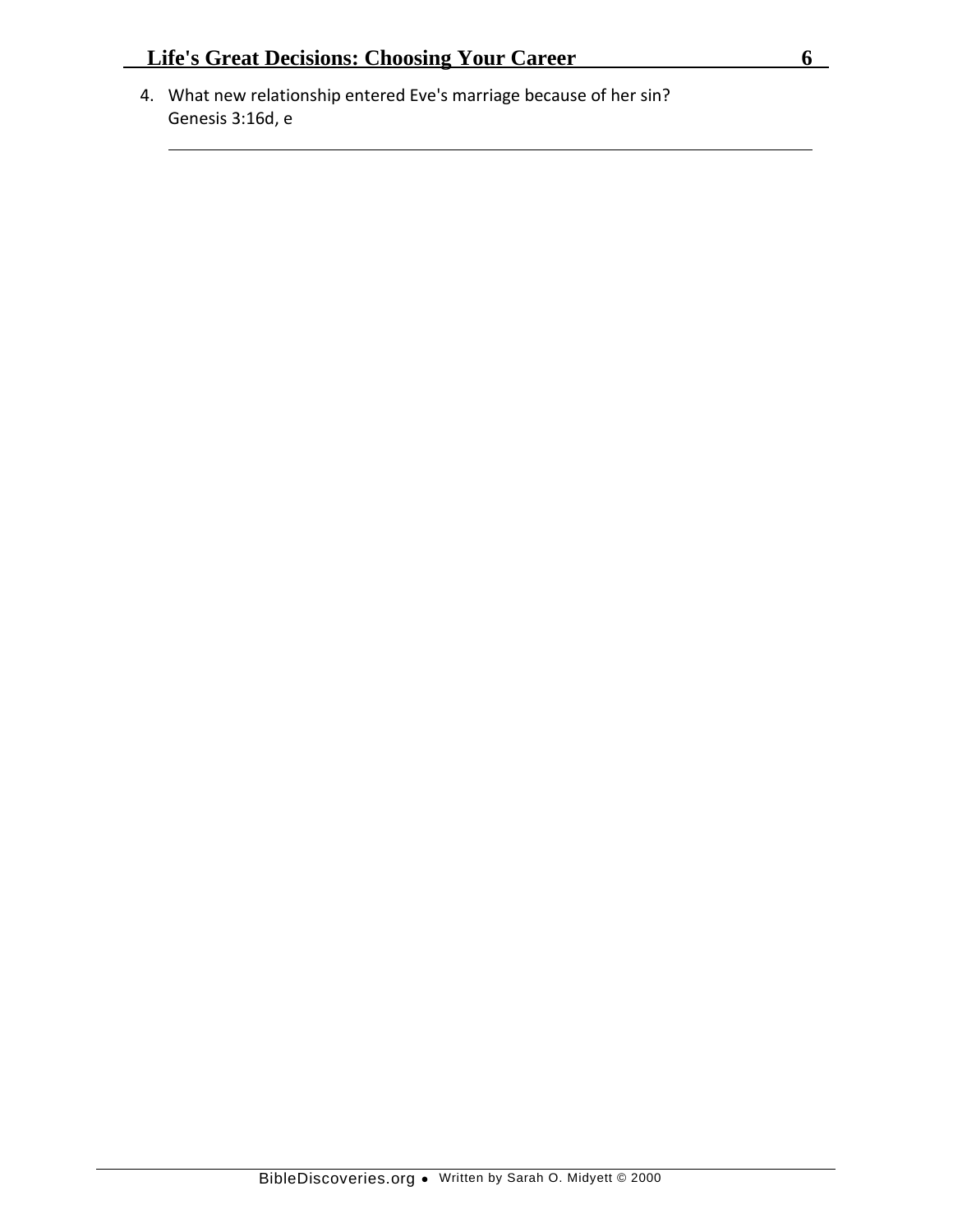- 5. What effect did Adam's failure to obey God's command have on his future role as provider of food for his family? Genesis 3:17-19
	- a. 17f
	- b. 17g
	- c. 18a
	- d. 19a
- 6. What was the total effect on both man and woman? *(THINK!)*
- **E. The Fulfillment of the First Callings:** Read Genesis 3:20-24, 4:1, 2, 5:1-5
	- 1. What parts of God's purpose for Adam and Eve were fulfilled in the following?
		- a. Genesis 3:23
		- b. Genesis 3:20, 4:1, 2, 5:3
		- c. Genesis 3:23
	- 2. To what extend do you believe they fulfilled the other parts of God's purpose for them? (*THINK*!)

- 1. From the above, what would you say will probably be God's general plan for nearly every man? For nearly every woman?
- 2. Do my plans for my life so far fit in with God's general plans for mankind, and His specific plans for men or for women, as studied above? If not, why not?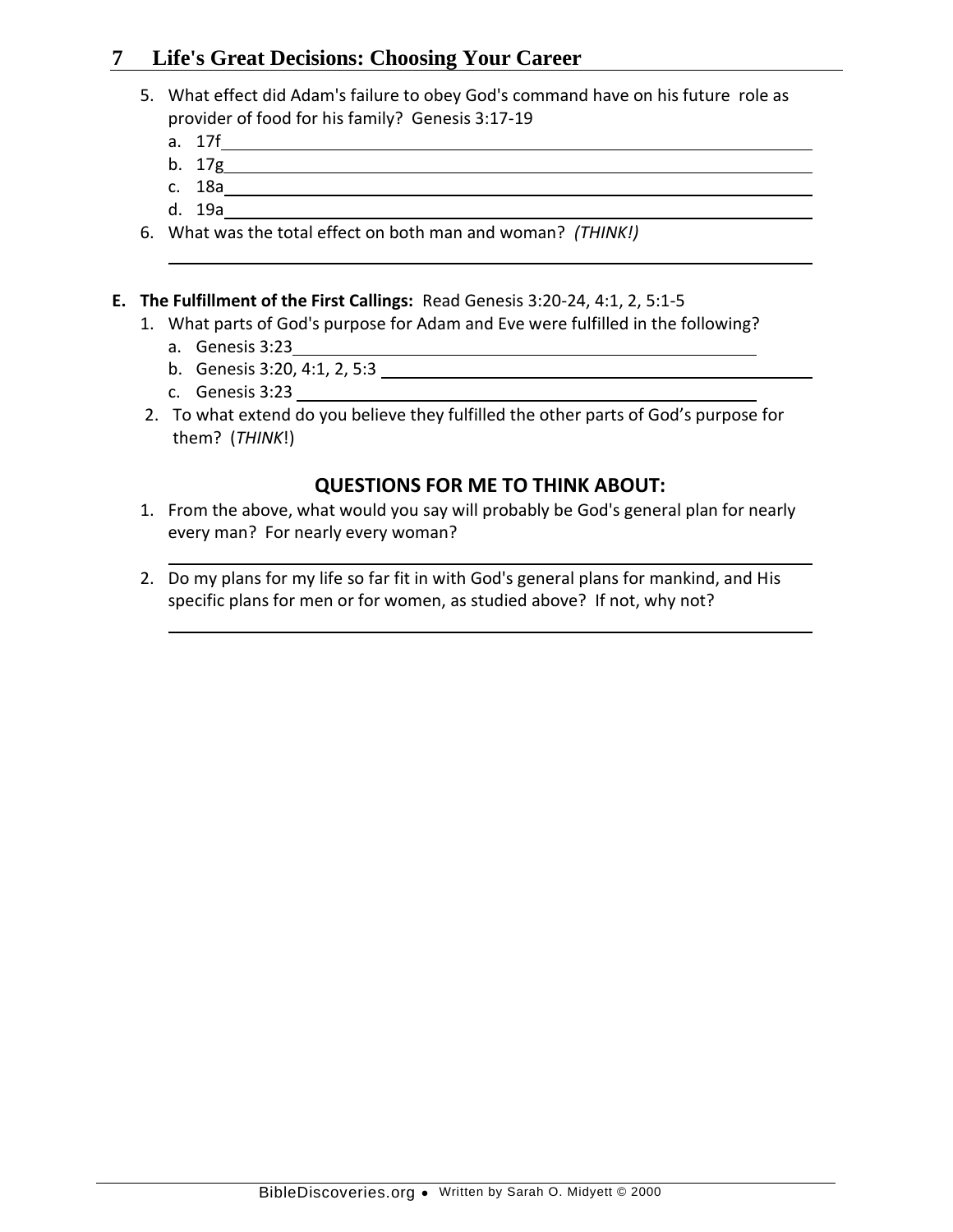# **OTHER EARLY BIBLE CAREERS**

Although Adam was primarily a keeper of a garden at first, and a tiller of the ground later, his early descendants had widely varied occupations. Discover now some of these, noting mentally God's evaluation of them:

- **A. The Work of Adam's Children:** Read Genesis 4:1, 2, 4:25, 26, 5:3-8
	- 1. What was the work of:
		- a. Cain, Adam's first born? Genesis 4:1, 2c
		- b. Abel, Adam's second born? Genesis 4:2a, b
	- 2. Is the occupation of Seth, Adam's third son, given? Genesis 4:25, 26, 5:3, 6-8
	- 3. Is the occupation of any of Adam's other children given? Genesis 4:4, 5

### **B. The Work of Cain's Descendants:** Read Genesis 4:17-23

- 1. After Cain had killed Abel, what great work did he do? Genesis 4:16, 17
- 2. What were the occupations of some of Cain's descendants? Genesis 4:20-22
	- a. Jabal: 4:20
	- b. Jubal: 4:21
	- c. Tubal-cain: 4:22
	- d. Lamech, the father of these three: 4:23
- **C. The Work of Seth's Descendants**: Read Genesis 5:9-32, 6:1-3, 14
	- 1. What three things did nearly all of Seth's descendants listed in Genesis 5:9-27 do?

- 2. Who was the only exception in this list? Genesis 5:21-24
- 3. For what two unusual things was he noted? Genesis 5:22-24
	- a. 22a, 24a
	- b. 24b, c
- 4. What was evidently the chief occupation of all these men? Genesis 5:29 and *THINK!*
- **D. The Work of Noah:** Genesis 6-9
	- 1. After 500 years evidently in this same occupation, what additional work did Noah begin, and why? Genesis 6:13, 14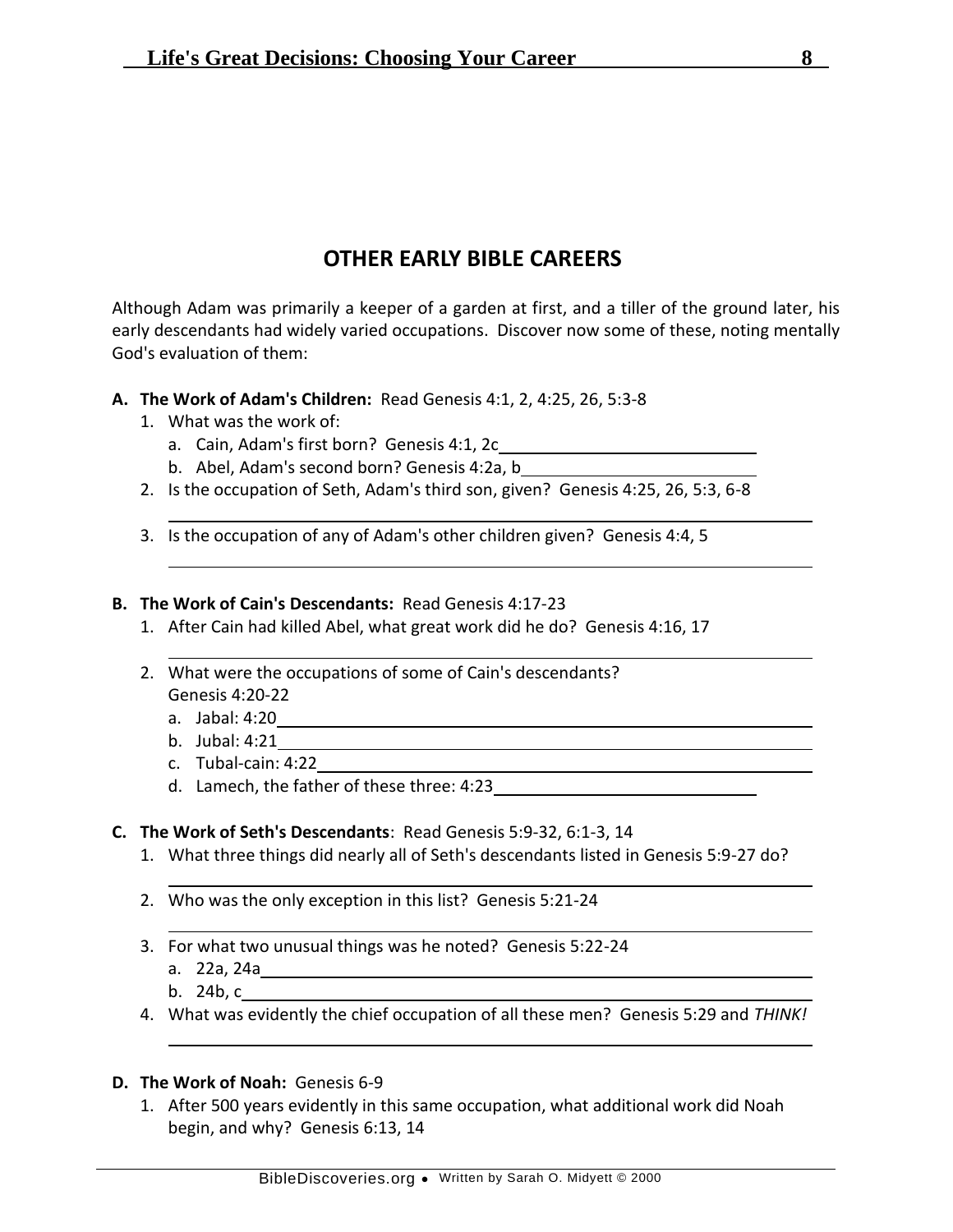- 2. About how long did this evidently continue? Genesis 6:3; 1 Peter 3:20b, c
- 3. For the next seven months, what was Noah's occupation? Genesis 7:6, 8:4
- 4. After the flood, what did Noah begin to be? Genesis 9:20

#### **E. The Work of Noah's Descendants:** Genesis 9-11

- 1. What purpose did God have for Noah and his sons after the flood? Genesis 9:1, 7
- 2. For what was one of Noah's descendants noted? Genesis 10:8, 9
- 3. Later, what did many of Noah's descendants become? Genesis 11:3, 4b
- 4. What was the dual purpose of their work? Genesis 11:4c, d a.
	- b.
- 5. Were these goals in line with God's purposes for them? *(THINK!)*
- 6. Did the Lord approve of their actions? Genesis 11:5-7
- 7. Therefore, what did He do? Genesis 11:8a
- 8. As a result, what happened to the plans they had made for their lives? Genesis 11:8b, 9

- 1. Did it pay Noah's descendants to make plans that were contrary to God's purposes for them? What happened concerning God's purposes? Were they fulfilled?
- 2. What are God's stated purposes for *my* life? Do any of my plans for my life run contrary to God's plans? If so, what may I expect to happen?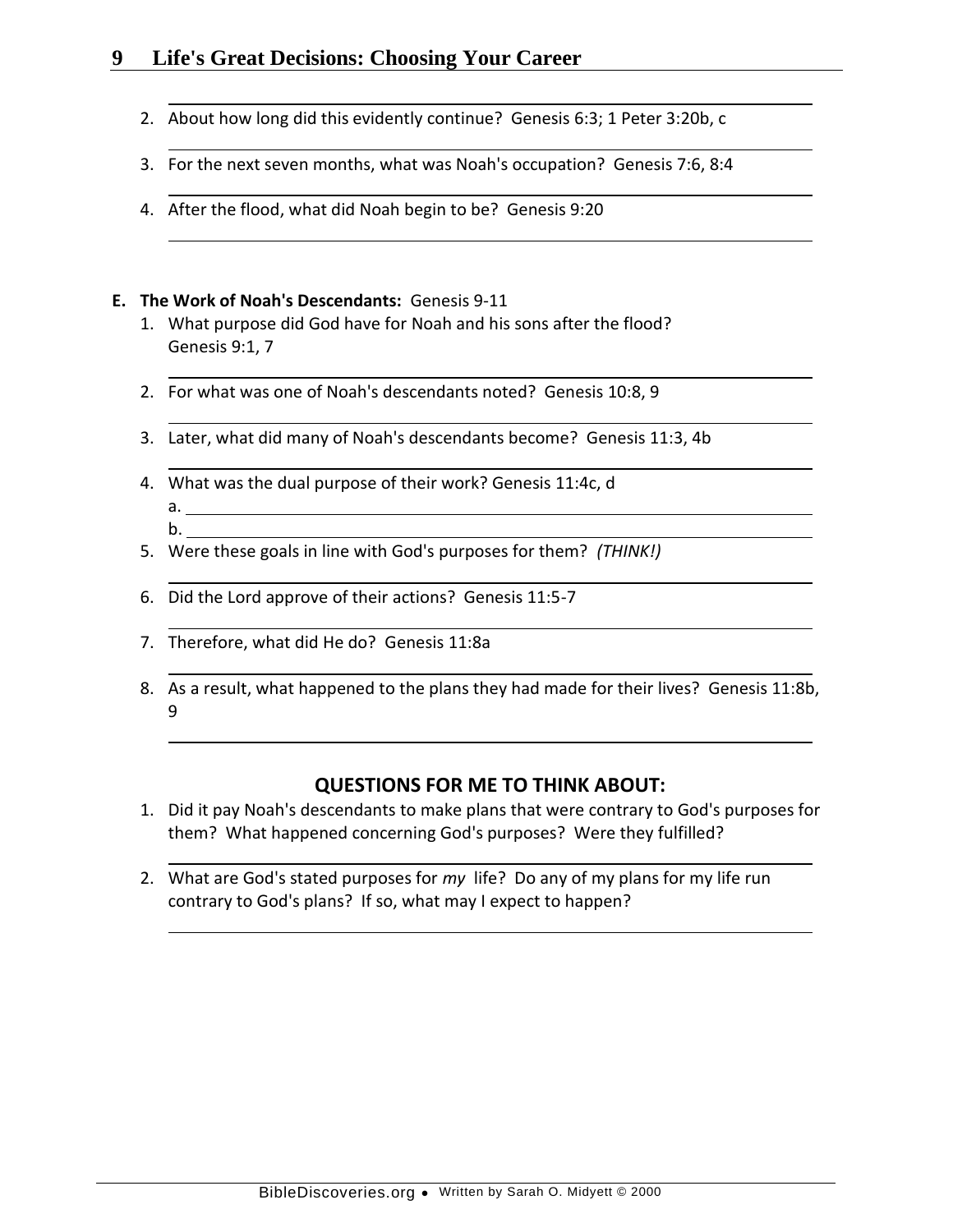## **THE CAREERS OF THE PATRIARCHS**

We think of the Patriarchs as being very great in the eyes of God. It may be quite surprising to discover what their work was. Make this your goal for this lesson:

### **A. The Work of Abram (Abraham):** Genesis 11:26-25:11

- 1. What did God call Abram to become? Genesis 12:2, 17:5c
- 2. What was evidently Abram's occupation? Genesis 13:2, 7a
- 3. Later, what did he become for a short while? Genesis 14:12-16
- 4. Although Abram was of a humble occupation, what great things happened to him?

- a. Genesis 12:1
- b. Genesis 12:7
- c. Genesis 13:14
- d. Genesis 15:1
- e. Genesis 15:18
- f. Genesis 17:1
- g. Genesis 18:1
- h. Genesis 18:17-33 (see 33b)
- i. Genesis 19:17, 18
- j. Genesis 21:1-7
- k. Genesis 22:1, 2, 10-12
- l. Genesis 22:15-18

### **B. The Work of Isaac:** Genesis 21:1-35:29

- 1. Before Abraham died, what did he give to Isaac? Genesis 25:5
- 2. Therefore, what would Isaac's occupation have been? *(THINK!)*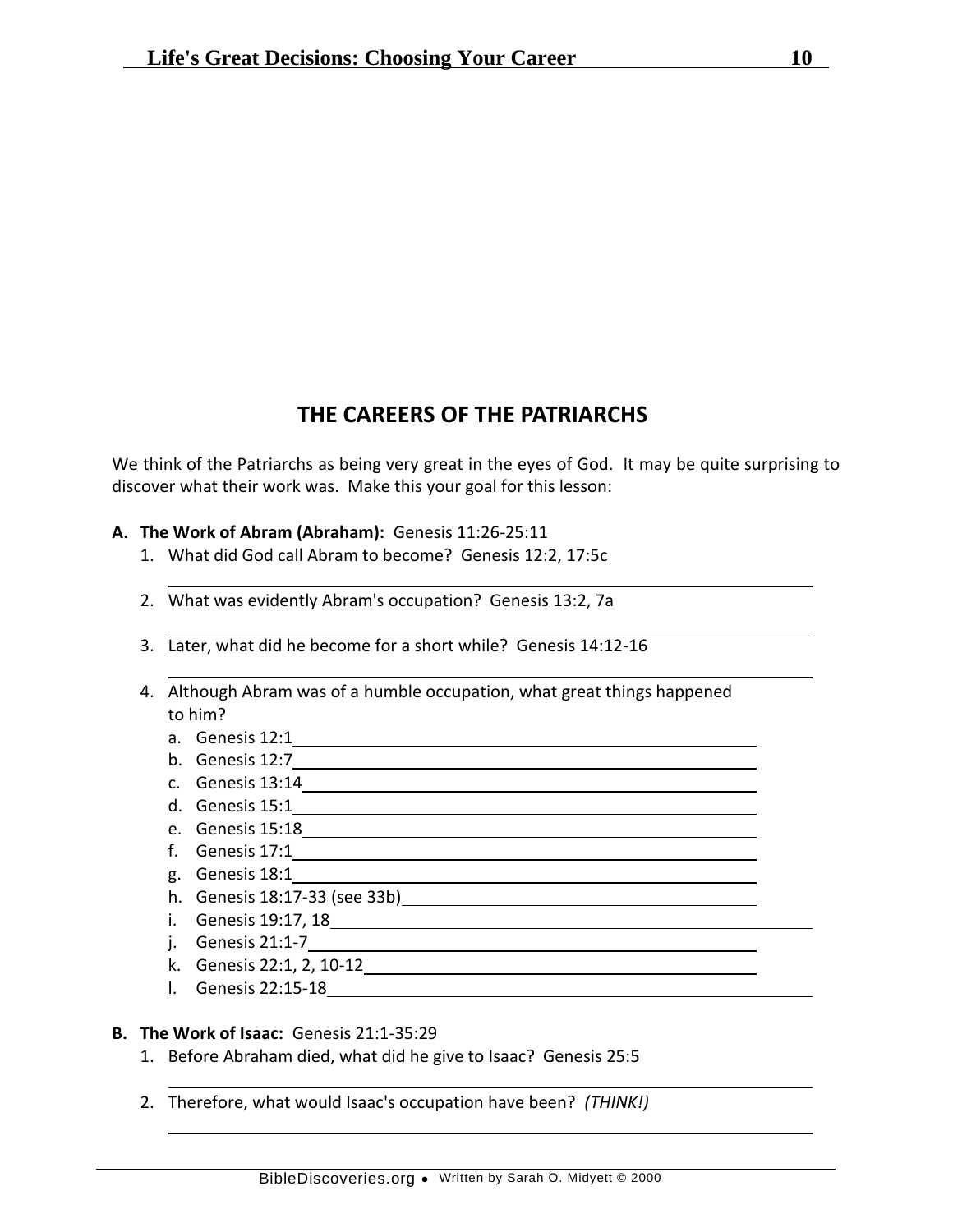- 3. But what did Isaac evidently spend some time doing? Genesis 24:63
- 4. After Abraham's death, what did God do for Isaac? Genesis 25:11
- 5. What did Isaac make a vital part of his life? Genesis 25:21
- 6. What wonderful things happened in the life of Isaac?
	- a. Genesis 26:2
	- b. Genesis 26:12-14
	- c. Genesis 26:22
	- d. Genesis 26:24, 25
- 7. What happened as a result of all these things? Genesis 26:28, 29

### **C. The Work of Esau and Jacob:** Genesis 25:19-49:33

- 1. What was Esau's occupation? Genesis 25:27b
- 2. What kind of person was Jacob? Genesis 25:27c
- 3. What did his work include? Genesis 25:29-34
- 4. Although Jacob was a deceitful man (Genesis 27), what wonderful thing happened to him? Genesis 28:12-17
- 5. What did Jacob later do for a living? Genesis 30:31d
- 6. After he had done this for 14 years, why did his father-in-law want him to continue? Genesis 30:27
- 7. After 6 more years in this occupation, what wonderful things happened to Jacob?
	- a. Genesis 31:3
	- b. Genesis 31:29, 42
	- c. Genesis 32:24-30 (see 30)
	- d. Genesis 33:1, 4 (and *THINK!*)
	- e. Genesis 35:1
	- f. Genesis 46:2-4

- 1. Although Abraham, Isaac and Jacob were all cattlemen, what was the outstanding characteristic of their lives?
- 2. Does one have to be in "full-time Christian service" to be great in the eyes of God? Which is more important: What you *do*, or what you *are*? (See Galatians 3:29)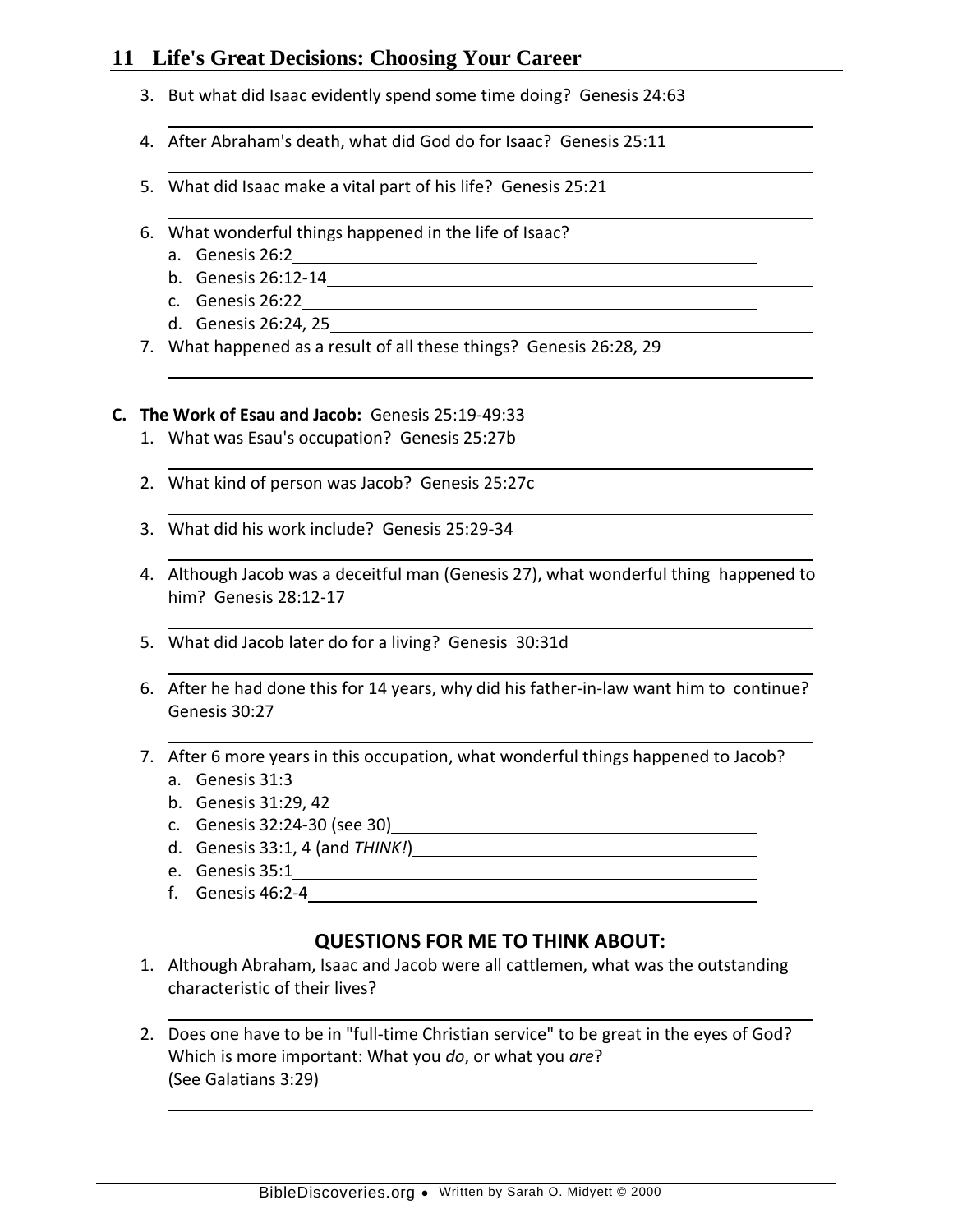## **THE CAREER OF JOSEPH**

Sometimes the career of an individual may be very closely interwoven with God's purpose for his entire family group. Notice how this was true in the case of Joseph:

### **A. God's Purpose for Abraham's Descendants:** Read Genesis 15:7-21

- 1. In connection with God's promise that Abram's seed should inherit Canaan (Genesis 15:7-12), what did God say would happen to them first Genesis 15:13-16
	- a. 13b, c
	- b. 13d
	- c. 14b
	- d. 16
- 2. Notice how this prophecy began to be fulfilled in the life of Joseph.

### **B. Joseph's First Occupation:** Genesis 37

- 1. In what work was Joseph engaged as a youth? Genesis 37:2
- 2. What unusual gift did he have then? Genesis 37:5-11
- 3. How did Joseph's brothers feel toward him? Genesis 37:4, 5,11
- 4. Therefore, what did they conspire to do? Genesis 37:18-20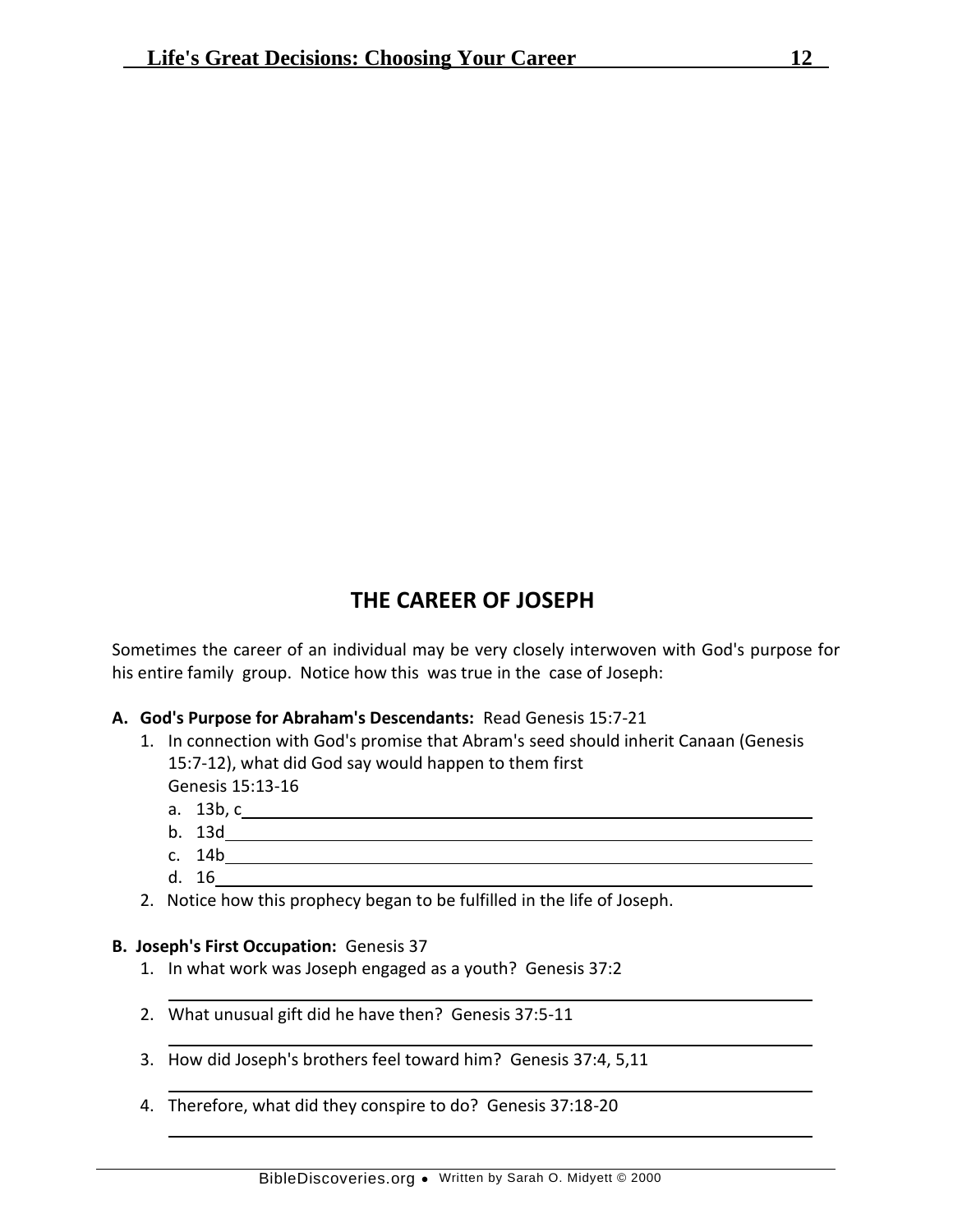5. But what did they actually do instead? Genesis 37:25-28

### **C. Joseph's Second Occupation:** Genesis 39:1-20

- 1. What was Joseph's new occupation once he was in Egypt? Genesis 39:2c
- 2. What did his master soon notice about him? Genesis 39:3 (See 39:2a, b)
- 3. Therefore, to what position was he promoted? Genesis 39:4-6b
- 4. But what brought an abrupt end to this occupation? Genesis 39:6c-20

### **D. Joseph's Third Occupation:** Genesis 39:20-41:45

- 1. What was Joseph's new occupation now? Genesis 39:20
- 2. But what was still true of him there? Genesis 39:21a
- 3. Therefore, to what position was he promoted? Genesis 39:22, 23
- 4. What unusual opportunity did he have in this position? Genesis 40:1-22
- 5. Because his interpretation of these dreams came to pass, what was he later given opportunity to do? Genesis 41:1-32
- 6. To whom did he give credit for his ability to do this? Genesis 41:15, 16
- 7. What did he recommend that Pharaoh do to prepare for the future? Genesis 41:33-36
- 8. What did Pharaoh notice about Joseph? Genesis 41:38, 39
- 9. Therefore, what position did he decide to give Joseph? Genesis 41:40-43

### **E. Joseph's Fourth Occupation:** Genesis 41:46-50:26

- 1. How old was Joseph when he began his work in this position? Genesis 41:46
- 2. What unusual opportunity was afforded him in this position? Genesis 42-45 (See Genesis 45:5, 7, 50:20)
- 3. Who did he recognize had been guiding in all the affairs of his life? Genesis 45:5, 7, 50:20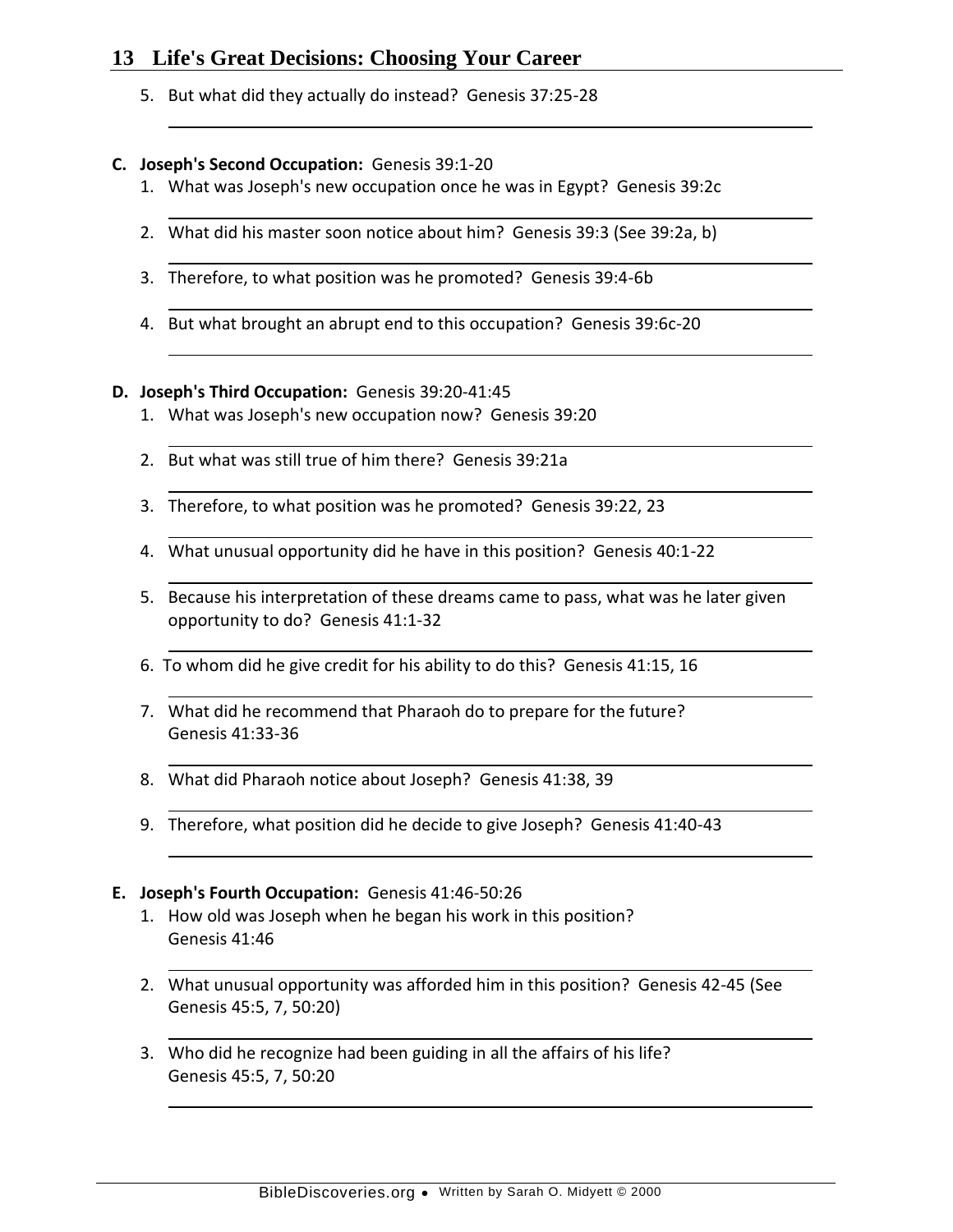4. Is there evidence that Joseph continued in a similar position even after the emergency was passed? Genesis 47:7, 8 compared with 27, 28 and 50:4-6, 21

- 1. Does one always continue in the same occupation he begins with? Does God have a purpose even in the "bad breaks" of life? To what position in today's world would Joseph's fourth position be comparable?
- 2. Might God lead Christians today to take positions in their government? Might He want *me* in such a position? What does He want me to do, regardless of whether I have such a position? (See Psalm 122:6; 1Timothy 2:1-4)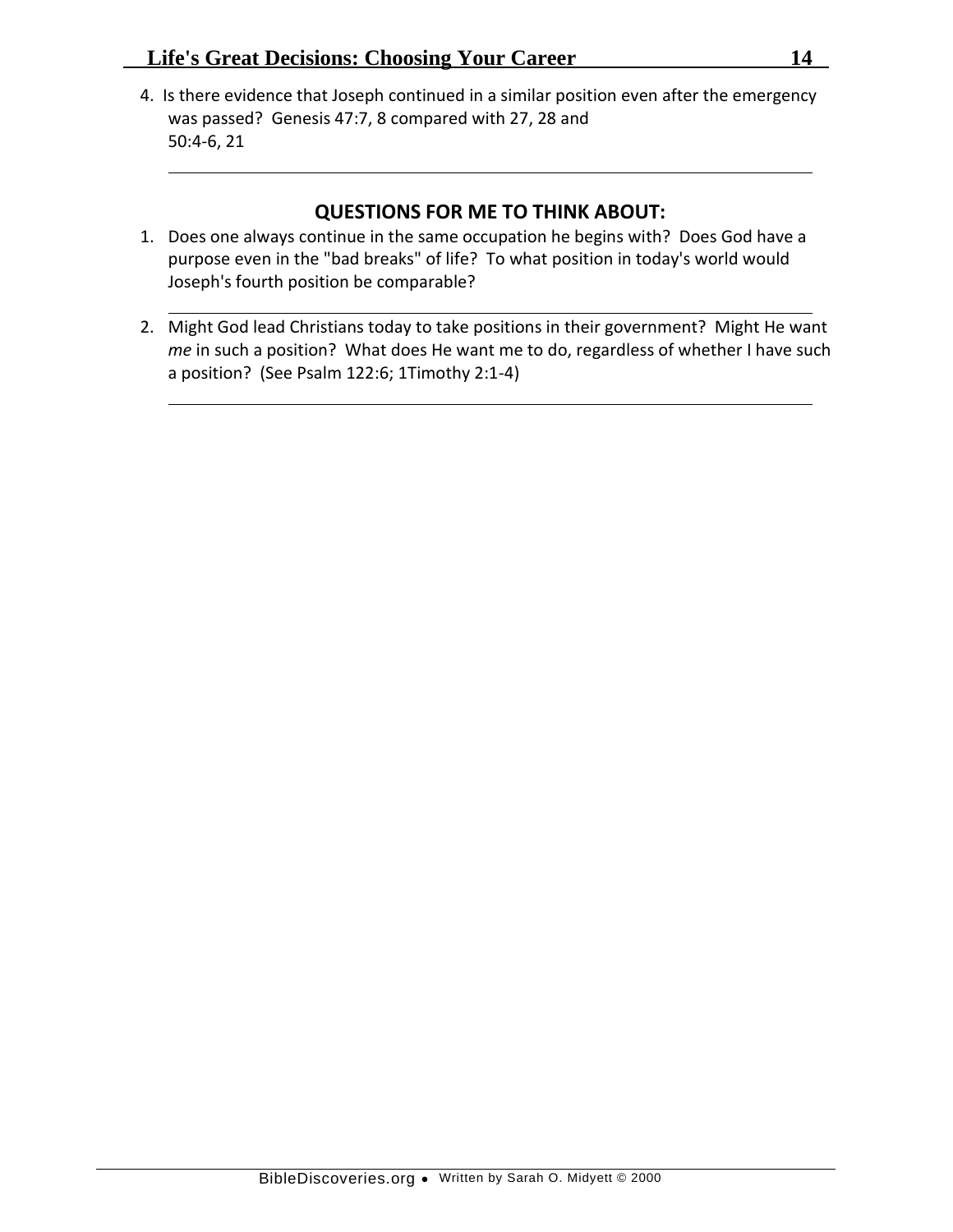# **THE CAREER OF MOSES**

A great part of the Bible is devoted to the events during Moses' life span. Study now the career of this important man:

- **A. Moses' Early Years:** Exodus 1:1- 2:10; Acts 7:17-22; Hebrews 11:23
	- 1. According to the law of the land of Egypt, what should have happened to Moses as soon as he was born? Exodus 1:22
	- 2. Why was this not done? Exodus 2:1-4; Hebrews 11:23; Acts 7:17-21
	- 3. As a result, whose son did he become? Exodus 2:5-10
	- 4. Where did he spend his earliest years? Exodus 2:7-10
	- 5. What evidently occupied a good many of his early years? Acts 7:22a
	- 6. How is Moses described at the end of this time? Acts 7:22b
- **B. Moses' Middle Years:** Exodus 2:11-3:1; Acts 7:23-29; Hebrews 11:24-26
	- 1. What caused Moses to give up his position of esteem in the land of Egypt? Hebrews 11:24-26
	- 2. How old was he when this occurred? Acts 7:23
	- 3. When he tried to help his people, what did he expect them to understand? Acts 7:24, 25
	- 4. Where had Moses learned this fact? *(THINK!)*
	- 5. But since his people did not understand and accept him as their deliverer, where did he have to go? Acts 7:26-29; Exodus 2:11-15
	- 6. What happened to him there? Exodus 2:16-22; Acts 7:29
	- 7. What was his occupation while he was there? Exodus 3:1
	- 8. How long did he stay there? Acts 7:30a

#### **C. Moses' Later Years:** Exodus 3:2-Deuteronomy 34:7

- 1. How old was Moses by this time? Compare Acts 7:23 with 7:30
- 2. What did God then call him to do? Acts 7:30-35; Exodus 3:2-10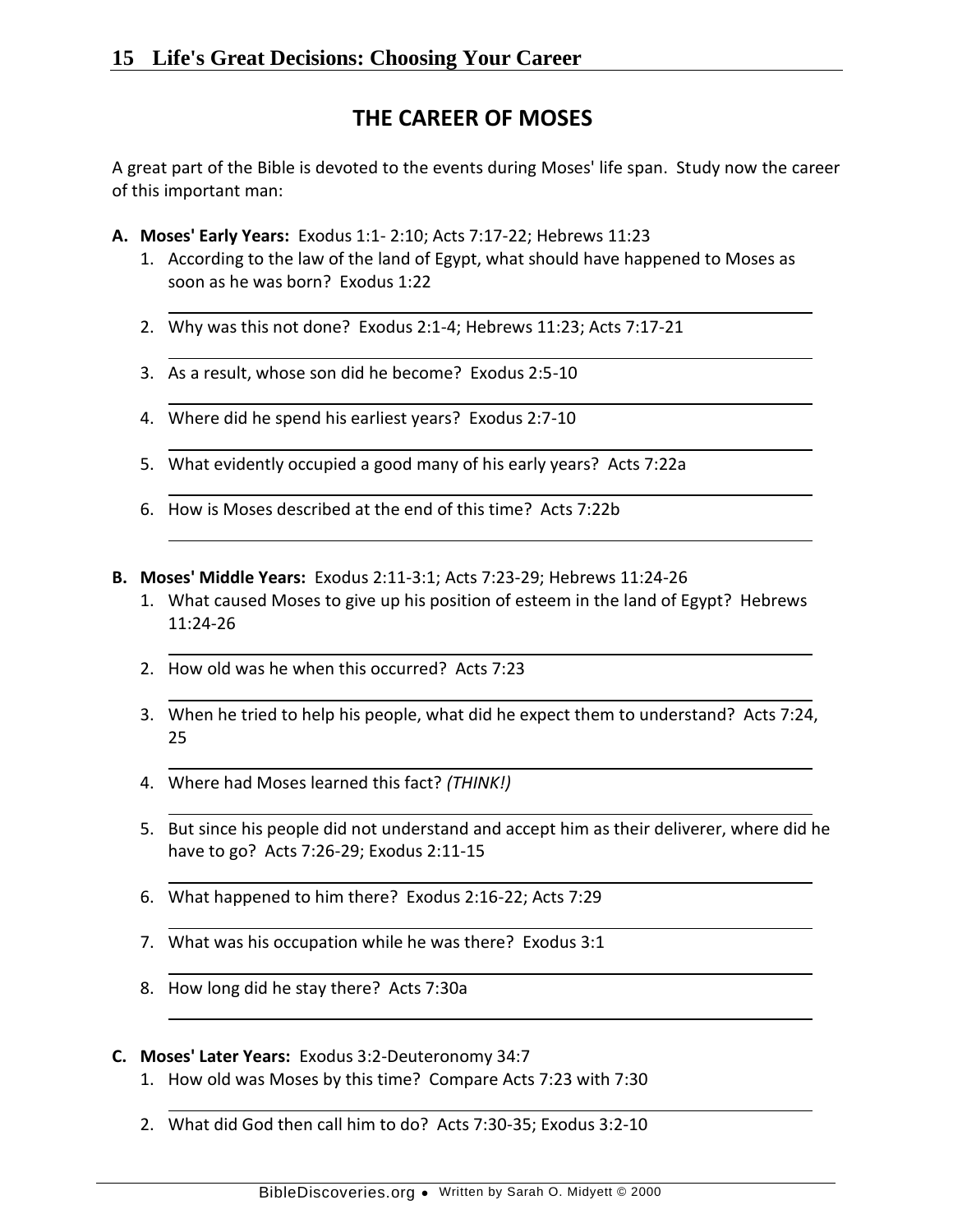- 3. Did Moses feel qualified for this task? Exodus 3:11
- 4. Yet did he accomplish it? Exodus 3:12-12:42 (See 12:40-42 and Acts 7:36)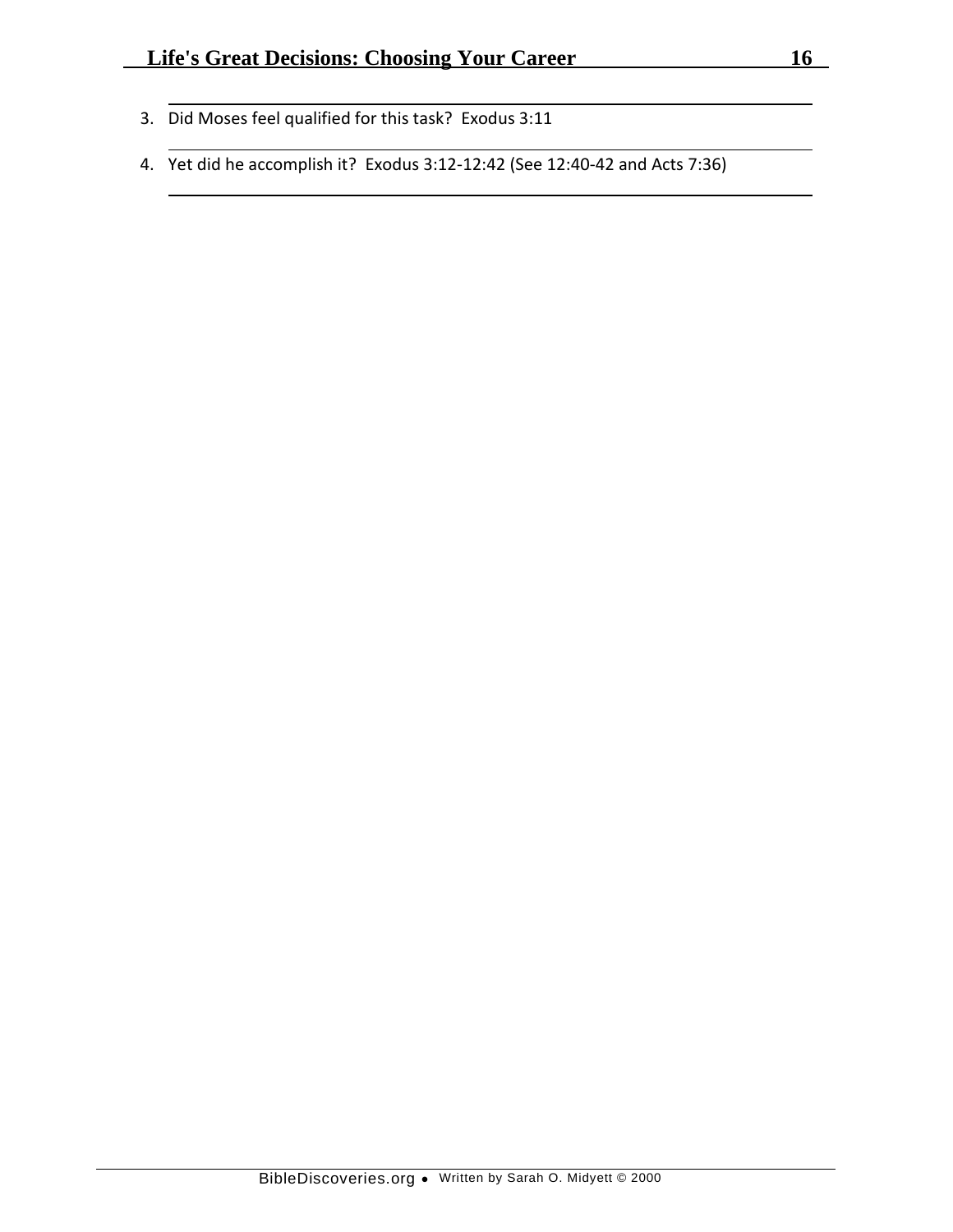- 5. What was the secret of his ability to accomplish this task? Exodus 3:12a
- 6. To what place was God going to lead the people of Israel? Exodus 3:17, 13:5, 11
- 7. To what place did they travel on their way there? Exodus 19:1
- 8. What two very important things did God give to Moses for His people there? a. Exodus 24:12-18, 31:18, 34:1, 29-35; Acts 7:38b
	- b. Acts 7:38a; Exodus 25:8, 9
- 9. During these journeys, what did the people Moses was leading do?
	- a. Exodus 15:24, 16:2; Numbers 14:1, 2, 16:41
	- b. Exodus 17:2; Numbers 20:3
	- c. Numbers 11:1, 4
	- d. Numbers 12:1
	- e. Numbers 16:3, 20:2
	- f. Numbers 21:4, 5

10.Would this have been an easy position to fill? *(THINK!)*

11. How long did Moses continue in this position? Acts 7:36; Deuteronomy 34:7

- 1. During what period of Moses' life was his most outstanding work done? Could he have done this work without the preparation received during the earlier parts?
- 2. Might God have a great work for *me* to do for Him? But what might be necessary before I can do this work? Am I willing to endure faithfully until then? (See Philippians 1:29)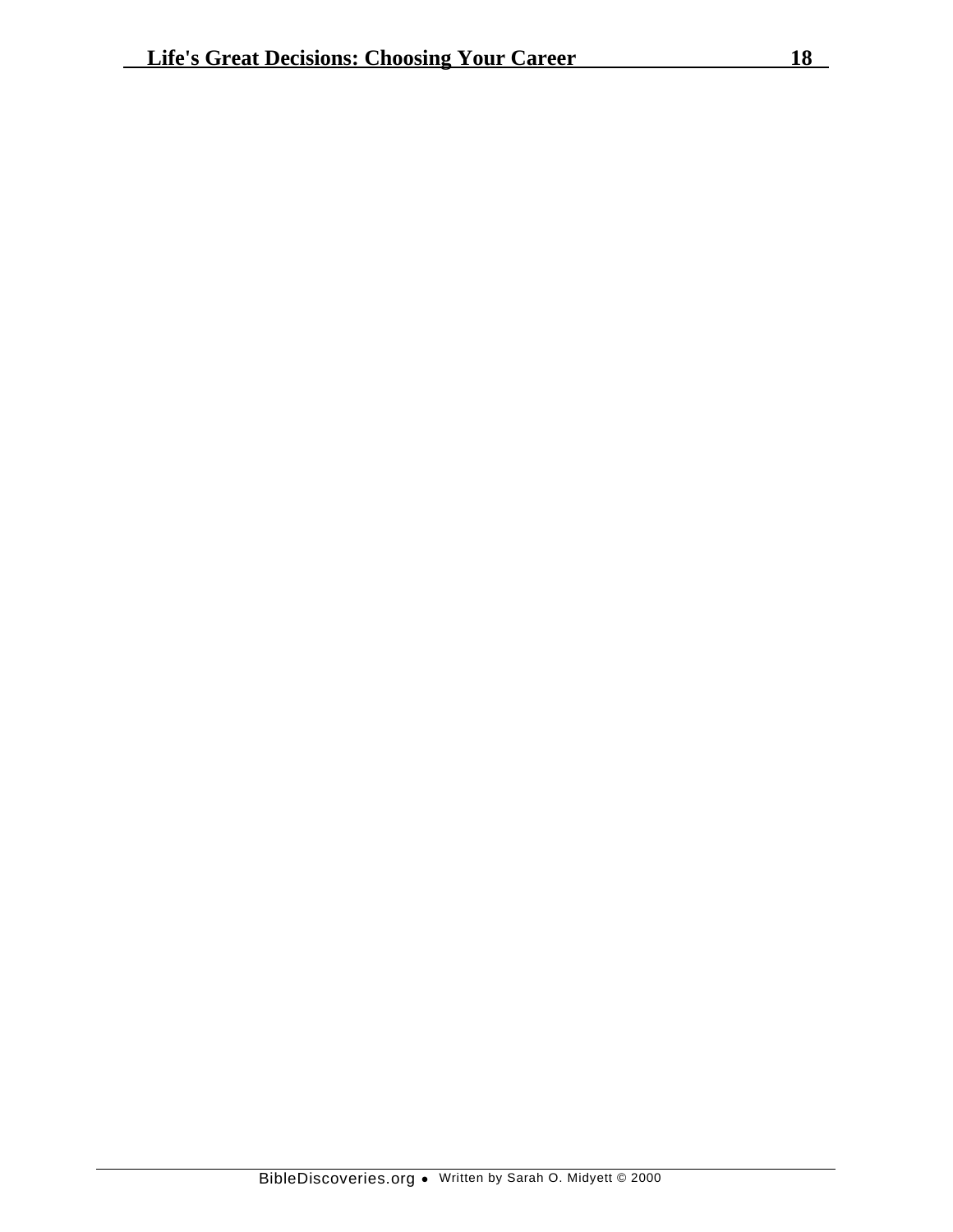# **THE CAREER OF JOSHUA**

Often the life of one great leader is interwoven with that of another under whom he was trained. See how this was true in the case of Joshua:

- **A. Joshua's First Position:** Exodus 17-Numbers 26
	- 1. Soon after Israel had left Egypt, what did Moses commission Joshua to do? Exodus 17:8-16
	- 2. What was Joshua's position after this? Exodus 24:13; Numbers 11:28
	- 3. What unique privileges did he have in this position?
		- a. Exodus 24:12-18, 32:15-17
		- b. Exodus 33:7-11
		- c. Numbers 11:24-30
	- 4. Later, what other privilege did he share with eleven others? Numbers 13:1-24
	- 5. Be able to tell how Joshua and Caleb's report of this expedition differed from that of the others who went: Numbers 13:25-14:9
	- 6. What did the people want to do to them as a result? Numbers 14:10a
	- 7. Who intervened to prevent this? Numbers 14:10b-11
	- 8. What then happened to the ten spies? Numbers 14:36, 37
	- 9. But what happened to Joshua and Caleb? Numbers 14:38
	- 10. What wonderful promise did they receive, that no other Israelites received? Numbers 14:24, 30
	- 11. About 38 years later, what had happened? Deuteronomy 2:14, 15 Numbers 26:63-65

### **B. Joshua's Second Position:** Numbers 27-Joshua 24

- 1. When Lord told Moses that his time had come to die, what was his main concern? Numbers 27:12-17
- 2. Whom did the Lord appoint for this position? Numbers 27:18-23
- 3. At God's command, what did Moses charge him that he should do? Numbers 27:19, 23; Deuteronomy 31:23
- 4. What else did God promise Joshua would be able to do?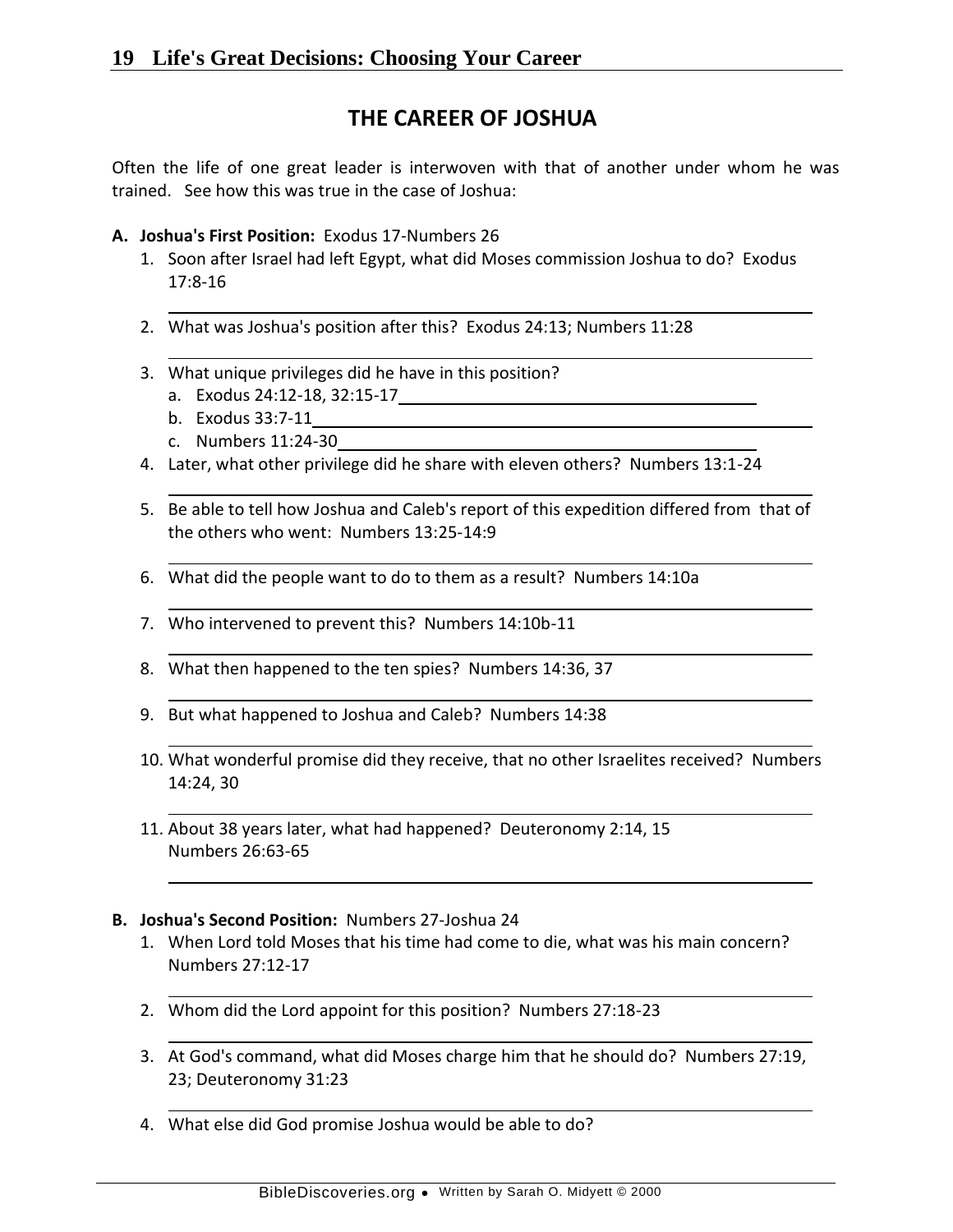Deuteronomy 1:38, 3:28

- 5. On what condition would he be able to accomplish this? Joshua 1:6-9
- 6. What supernatural experiences did Joshua have as he performed this task? Joshua
	- a. 2:9, 20
	- b. 3:15-17
	- c. 5:13-15
	- d. 6:20, 21
	- e. 7:5-21
	- f. 8:1, 2, 26
	- g. 10:11
	- h. 10:12-14
- 7. What was the secret of Joshua's success in completing the first phase of what God had planned for him to do? Joshua 10:42, 11:15, 23
- 8. How old was Caleb then? Joshua 13:1, 14:7, 10
- 9. What did God then tell Joshua to do, and how? Joshua 13:7, 14:2a
- 10. Who was evidently the last to receive his inheritance? Joshua 19:49, 50
- 11. Did Joshua complete the task given him by God? Joshua 21:44, 45, 23:9, 10, 14
- 12. How was Joshua esteemed by his people? Joshua 3:7, 4:14

- 1. Why was Joshua chosen to be Moses' chief helper? His successor? Did he have a full, satisfying life, and an effective ministry for the Lord in these positions?
- 2. Would it ever be God's will for a Christian today to be a soldier? A politician?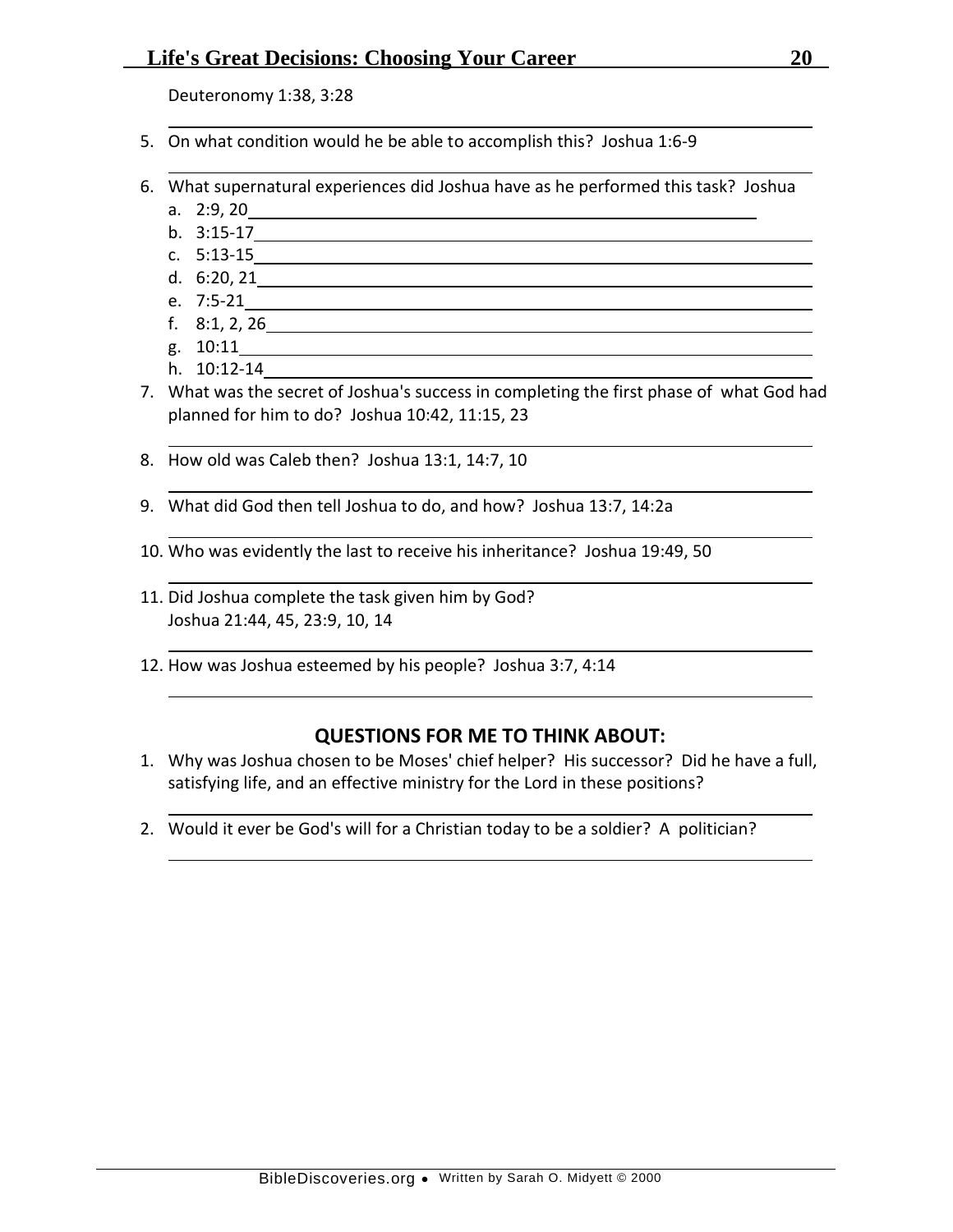# **THE CAREERS OF THE JUDGES AND SAMUEL**

Although Joshua had conquered the kings and the armies of the land of Canaan, the ordinary people of Canaan still lived there. See now what happened to them, and with what result:

- **A. The Occasion for the Judges:** Judges 1-2
	- 1. What had God said the people of Israel must do to the peoples of the other nations in Canaan? (See Exodus 23:31-33)
	- 2. Did they do this? Judges 1:19, 21, 27, 29-31, 33, 34
	- 3. What did they do instead? Judges 1:28, 30c, d, 33e, 35d
	- 4. Therefore, what did the angel of the Lord tell them? Judges 2:3
	- 5. How long did the Israelites continue to serve the Lord? Judges 2:7
	- 6. Then what did they do? Judges 2:11-13
	- 7. Then what did the Lord do? Judges 2:14, 15d
	- 8. How did this cause the Israelites to feel? Judges 2:15e
	- 9. Then what did the Lord do? Judges 2:16
	- 10. Notice how this four-fold cycle of sin, punishment, repentance, and deliverance was repeated over and over again in the days that followed: Judges 2:17-23.

#### **B. The Career of the Judges:** Judges 3-16

- 1. What caused each of the judges to embark upon his career as a military and civil leader? Judges 2:16, 18, 3:9, 15, 4:6, 6:11-24
- 2. When was Samson chosen for this position? Judges 13:2-14
- 3. What was God's purpose for his life? Judges 13:5e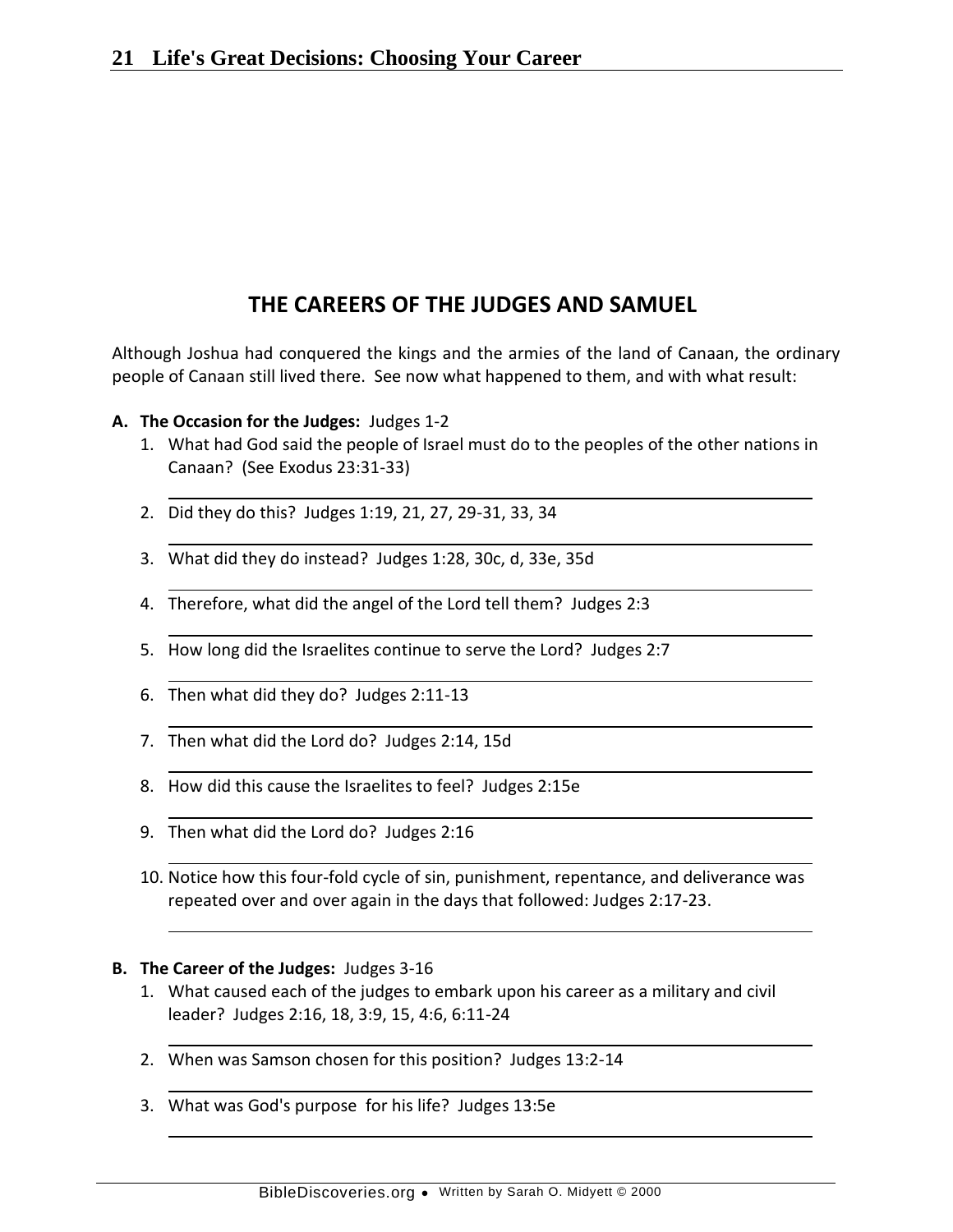- 4. How did Barak learn of God's plan for his life? Judges 4:4-7
- 5. What was Gideon doing when he received God's call for special service? Judges 6:11- 14
- 6. What miracles did God perform to make him *sure* of this call?
	- a. Judges 6:36-40
	- b. Judges 7:9-15
- 7. Through whom did Jephthah's call come? Judges 11:1-11
- 8. What was the secret of the judges' power for service? Judges 3:10, 6:34, 11:29, 13:25, 14:6, 19, 15:14, 16:28

### **C. The Career of Samuel:** 1 Samuel 1-7

- 1. By whom was Samuel's career chosen? 1 Samuel 1:11, 20, 24-28
- 2. What did Samuel do as the first phase of this career? 1 Samuel 2:11b, 18, 3:1
- 3. Why were his services especially needed? 1 Samuel 2:12-17, 35
- 4. What supernatural experience did he have early in life? 1 Samuel 3:1-18
- 5. What did this experience prove him to be? 1 Samuel 3:19-21
- 6. After the death of Eli and his sons, what did Samuel become? 1 Samuel 7:6g, 15-17
- 7. In this position, what was he used of God to do? 1 Samuel 7:3, 4, 13

- 1. Were the judges similar to our judges today? What officers were they more like? Why did they need God's Spirit to empower them for this work (See John 15:5)
- 2. Does God have a special work for *me* to do for Him? Could He have been preparing me for it before I was born? Will God's Spirit be needed to empower me for it?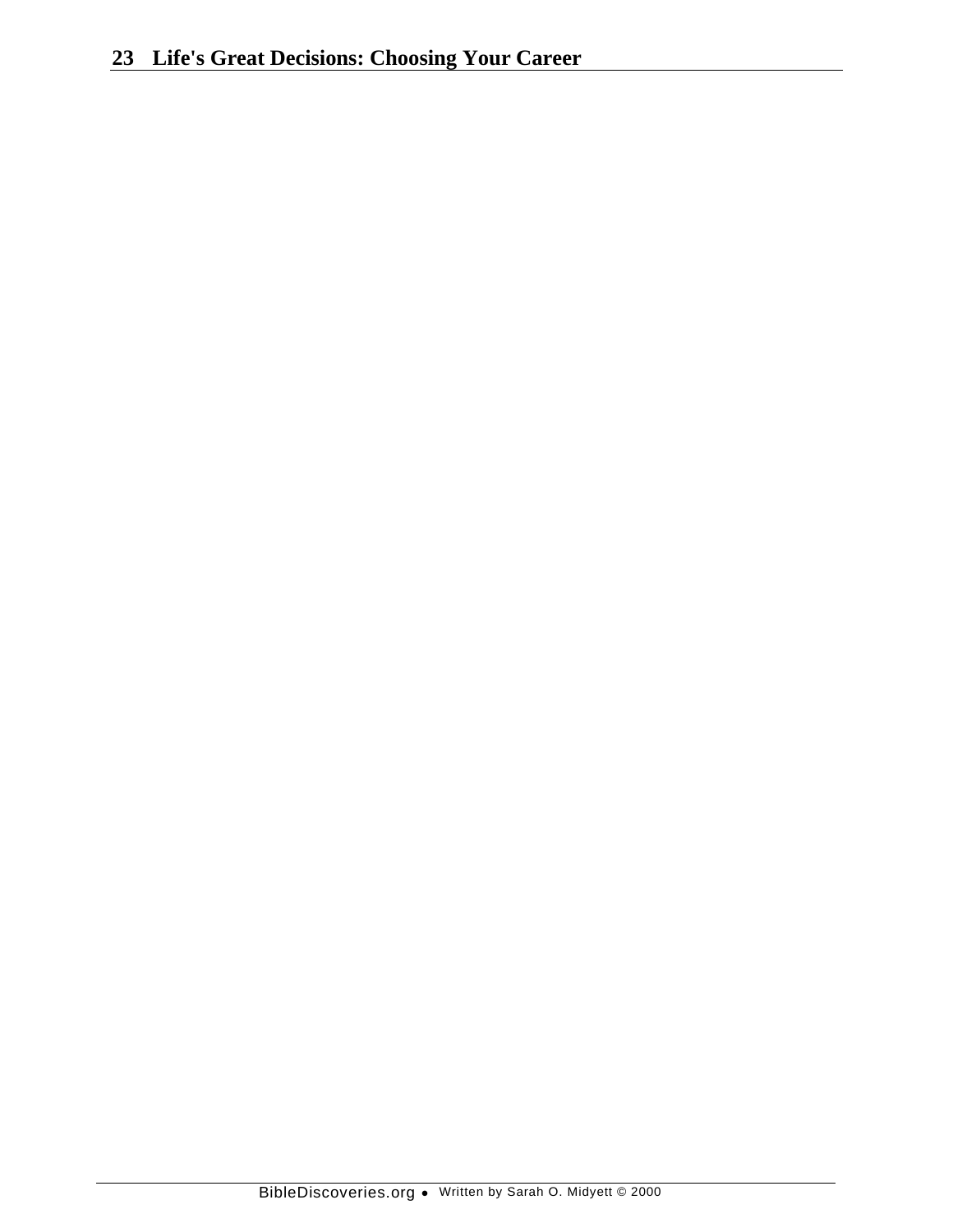# **THE CAREERS OF SAUL AND DAVID**

After Samuel had been used of God to turn Israel back to God from their worship of idols, he continued to judge Israel until he was old. Read to see what happened then:

- **A. The Career of Saul:** 1 Samuel 8-31
	- 1. When Samuel was old, what did the Israelites ask that he do? 1 Samuel 8:1-5
	- 2. Although the Lord warned them of the bad results of such action, when they insisted, what did He tell Samuel to do? 1 Samuel 8:6-22
	- 3. What was evidently Saul's work at first? 1 Samuel 9:3, 11:5a
	- 4. Why did he change his occupation? 1 Samuel 9:15-17, 10:1, 17-24
	- 5. In this position, what did he often have to do? 1 Samuel 11:11, 13:5
	- 6. What was the secret of his success in his early ventures? 1 Samuel 11:6
	- 7. What caused his downfall? 1 Samuel 13:14d, 15:22, 23
	- 8. What two things happened to him after this? 1 Samuel 16:14 a. b.
	- 9. What did he often try to do after this? 1 Samuel 18:9, 11, 17, 25e, 19:1, 10, 11, 20, 20:31, 23:8, 14c, 25, 24:2, 26:2
	- 10. What finally happened to Saul? 1 Samuel 31:2-6; 1 Chronicles 10:13, 14

### **B. David's Preliminary Works:** 1 Samuel 16-2 Samuel 1

- 1. What was David's first work? 1 Samuel 16:11
- 1. What two great feats did he accomplish as he worked in this capacity 1 Samuel 17:34-36
- 3. To whom did he give credit for these victories? 1 Samuel 17:37
- 4. What happened to indicate that David would change his occupation? 1 Samuel 16:1, 12, 13b
- 5. What happened to him after this? 1Samuel 16:13c
- 6. What was David's next position? 1 Samuel 16:21d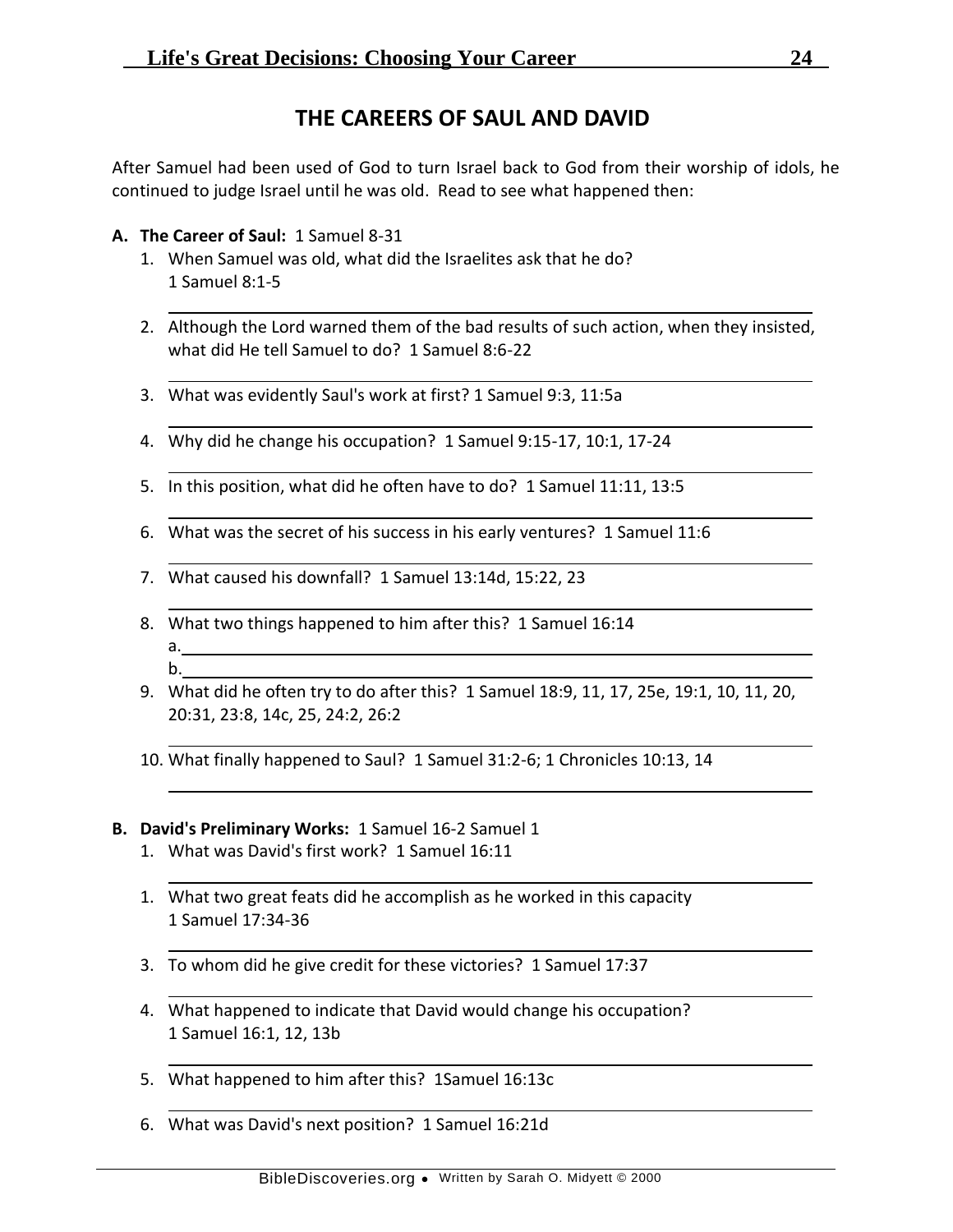- 7. What was one of his duties in this capacity? 1 Samuel 16:14-23
- 8. What did David later do that attracted Saul's attention? 1 Samuel 17:45-50
- 9. What position was he given after this? 1 Samuel 18:2, 5c
- 10. What two things were true of him then? 1 Samuel 18:5b, 14a, 15a, 30c, 18:12b, 14b, 28a
- 11. Then, because of Saul's attitude toward him, what did he do for several years? 1 Samuel 19:10d, 12, 18, 20:1, 21:10
- 12. During these years, what did David learn to do in every emergency? 1 Samuel 23:2, 4, 10-12, 24:12, 15
- **C. David's Main Work:** 2 Samuel 2-1 Kings 2:12; 1 Chronicles 11-29 1. After Saul was dead, what did David again do? 2 Samuel 2:1
	- 2. When he followed the directions thus given, what happened? 2 Samuel 2:4
	- 3. How long was it before he was made king over all the land? 2 Samuel 2:11, 3:1, 5:1-5
	- 4. What was the general character of David's life after this? 2 Samuel 5:10; 1 Kings 15:5a, b
	- 5. What was the one exception to this general rule? 1 Kings 15:5c
	- 6. What happened because of this sin? 2 Samuel 12:10

- 1. Although both Saul and David were chosen by God to be king, were they at all alike? What was the chief difference? 1 Samuel 13:14b; Acts 13:22d-f, 36
- 2. Which am I more like: Saul, or David? To what end will my present course take me? Would I like this? If not, what must I do? When?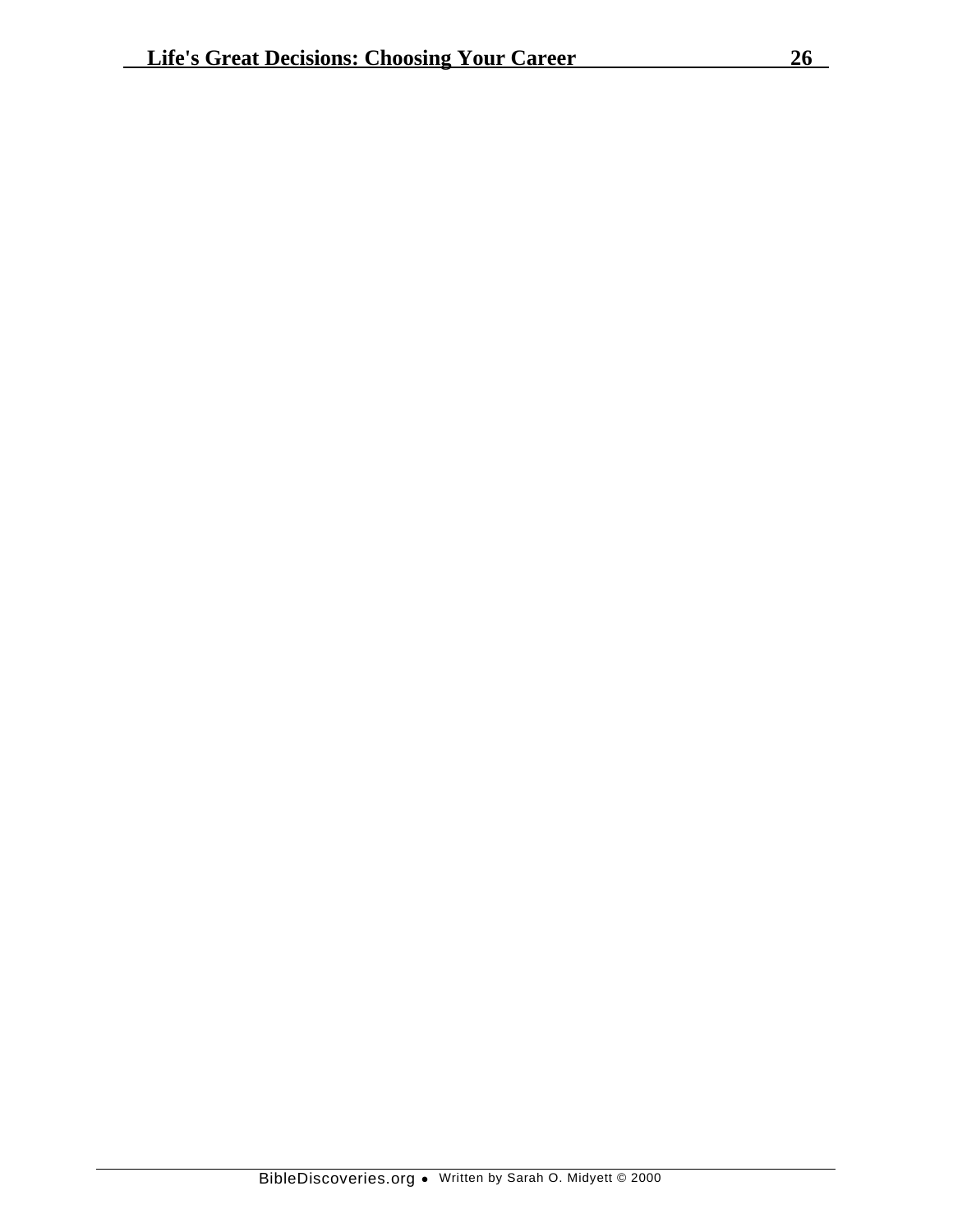# **THE CAREERS OF SOLOMON AND THE OTHER KINGS OF ISRAEL AND JUDAH**

Even before Solomon was born, God had spoken words concerning him which indicated His plan for Solomon's life. Study his life now, and the lives of those who followed him:

- **A. The Career of Solomon:** 2 Samuel 7, 12:24-1 Kings 11; 2 Chronicles 1-9
	- 1. Even before Solomon was born, what great promises had God made to David?
		- a. 2 Samuel 7:12-15
		- b. 2 Samuel 7:16, 13b
		- c. 1 Kings 2:4, 8:25, 9:5; 2 Chronicles 6:16
	- 2. What was true of Solomon from birth? 2 Samuel 12:24, 25
	- 3. In David's old age, when he learned that his son Adonijah planned to be king, what did he do? 1 Kings 1:20-40
	- 4. What was Solomon's relationship to the Lord at first? 1 Kings 3:3
	- 5. What unusual opportunity did God give him at the beginning of his reign? 1 Kings 3:5-14
	- 6. What was true of him after this? 1 Kings 3:28, 4:29-34
	- 7. What was Solomon's great contribution to his nation? 1 Kings 6:1, 7:1, 2
	- 8. After 20 years (1 Kings 9:10), when Solomon had finished this, what again happened to him? 1 Kings 9:1-9
	- 9. Did God keep His promises to Solomon? 1 Kings 9:26-10:29
	- 10. Yet in his old age, what did Solomon do, and with what result? 1 Kings 11:1-8
	- 11. Therefore, how did the Lord feel toward him? 1 Kings 11:9, 10
	- 12. What did the Lord say He would do to Solomon, and when? 1 Kings 11:11-13
	- 13. What happened for the rest of his life? 1 Kings 11:14, 23, 26
- **B. The Careers of the Kings of Israel:** 1 Kings 12-2 Kings 17
	- 1. Did God's threat concerning Solomon's kingdom come to pass? 1 Kings 12:1-24
	- 2. Although God had made wonderful promises to Jeroboam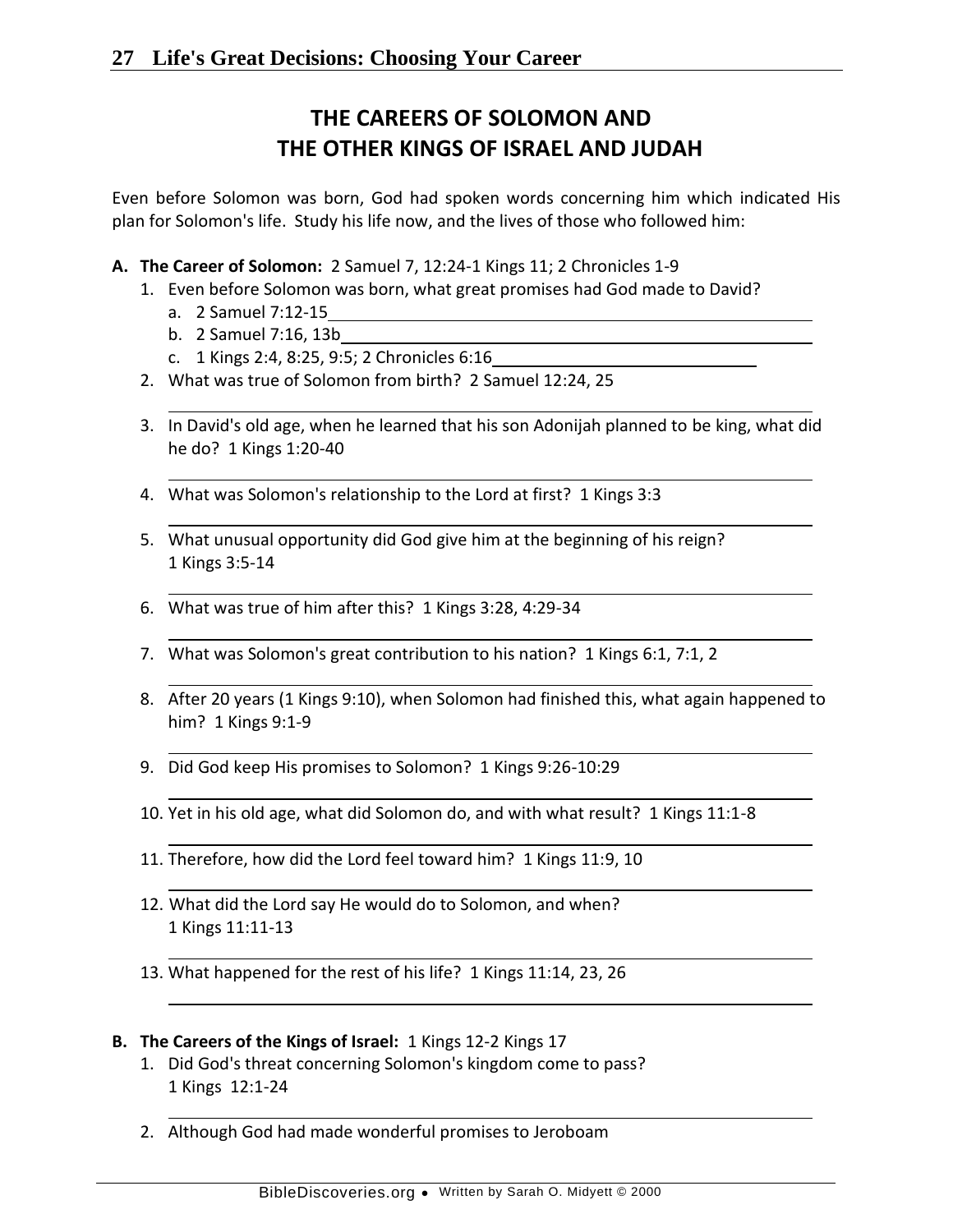(See 1 Kings 11:37, 38), what did he do? 1 Kings 12:28-30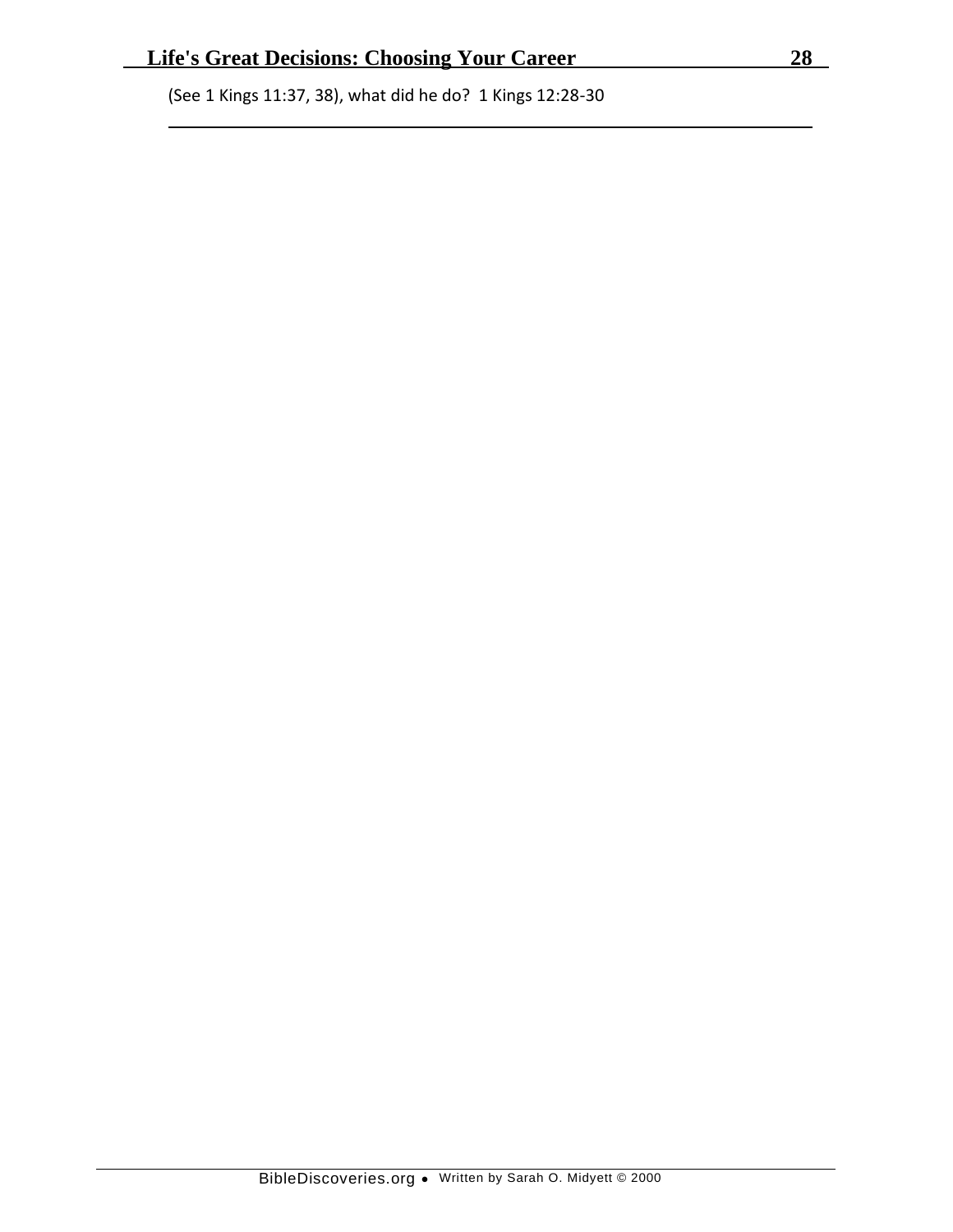- 3. What did the first six kings of Israel who followed Jeroboam do? 1 Kings 15:26, 34, 16:7, 19, 26, 31a
- 4. What new sin did the seventh king introduce? 1 Kings 16:31c-d
- 5. Whose example did most of the later kings follow? 1 King 22:52; 2 Kings 3:2, 3, 10:28, 29, 13:2, 11, 14:24, 15:9, 18, 24, 28
- 6. Therefore, what happened to the first three dynasties? 1 Kings 14:10, 11, 15:29, 16:3, 4, 10-13, 21:21-24; 2 Kings 10:11, 17
- 7. What happened to several other kings? 2 Kings 15:10, 14, 25, 30
- 8. What finally happened to the nation Israel? 2 Kings 17:6, 18, 23
- **C. The Careers of the Kings of Judah:** 1 Kings 12-2 Kings 25;

### 2 Chronicles 10-36

- 1. How did each of Judah's kings obtain his position? 1 Kings 11:43c, 14:31d, 15:8c, etc. and *THINK!*
- 2. Whose example did some of Judah's kings follow?
	- a. 1 Kings 15:11; 2 Kings 18:3, 22:2
	- b. 2 Chronicles 21:5, 6, 22:1c, 3
	- c. 2 Kings 16:1, 3, 21:1, 2, 21:19-21
	- d. 2 Kings 23:31, 32, 23:36, 37, 24:8, 9, 24:18, 19
- 3. What did Judah have that Israel did not? 2 Chronicles 11:13, 16, 17, 15:2, 12, 15, 17:3, 4, 20:32, 33, 26:4, 5, 27:6, 29:10, 34:3
- 4. Yet what eventually happened to Judah? 2 Chronicles 36:15-21

- 1. What unique opportunity did God give to Solomon? To Rehoboam? To Jeroboam? To each of the other kings of Israel and Judah? Did any take full advantage of it?
- 2. Is it possible that God has given or will give to me a unique opportunity? What will be the effect if I take full advantage of it? If I do not?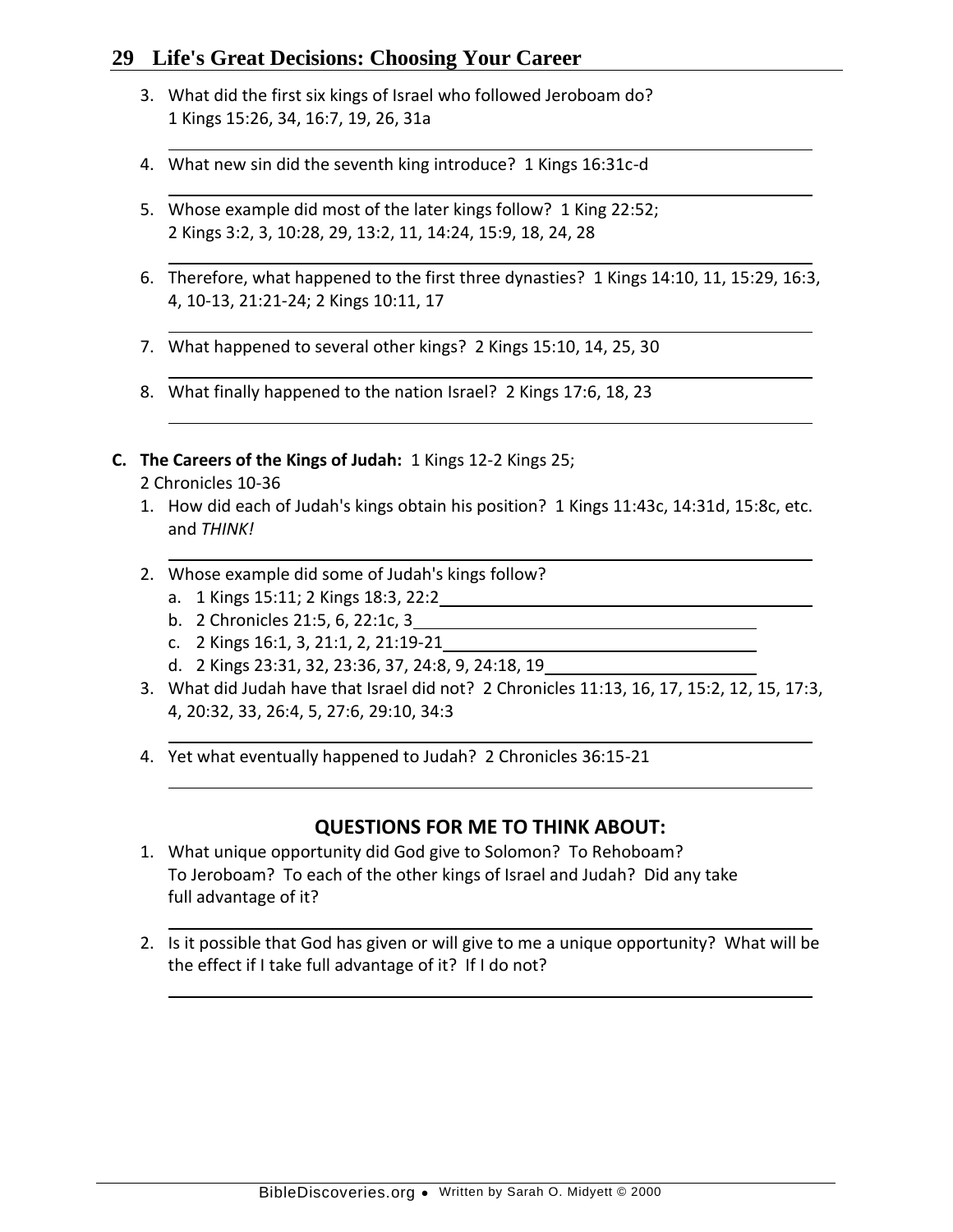# **THE CAREERS OF THE PROPHETS**

Very early in the history of the nation Israel, men were called prophets because they spoke forth messages for God. Study now the careers of some of these men:

### **A. Description of the Function of a Prophet:** Read Deuteronomy 18:15-22

- 1. Why did the office of prophet become necessary? Deuteronomy 18:15-17
- 2. What was to be the function of a prophet? Deuteronomy 18:18c, d
- 3. What must the people then do? Deuteronomy 18:19
- 4. What two things must the prophet make sure that he did not do? Deuteronomy 18:20 a.
	- b.
- 5. What was the proof of whether one was a true prophet? Deuteronomy 18:21, 22
- 6. Notice what some false prophets would be able to do: Deuteronomy 13:1-5.
- 7. How did one become a prophet? Deuteronomy 18:15a, 18a

### **B. The Careers of the Early Prophets:**

- 1. Who is the first to be called a prophet? Genesis 20:1-7
- 2. Who was the next prophet? Exodus 7:1, 2, 4:15, 16
- 3. In what two ways would God commonly make Himself known to the prophet? Numbers 12:6
- 4. In what form were His messages given? Numbers 12:8c
- 5. In what way was Moses different from the other prophets? Numbers 12:7, 8b, d; Deuteronomy 34:10, 12
- 6. Who else was called a prophet? 2 Chronicles 35:18; Acts 13:20
- 7. What had prophets before his day been called? 1 Samuel 9:9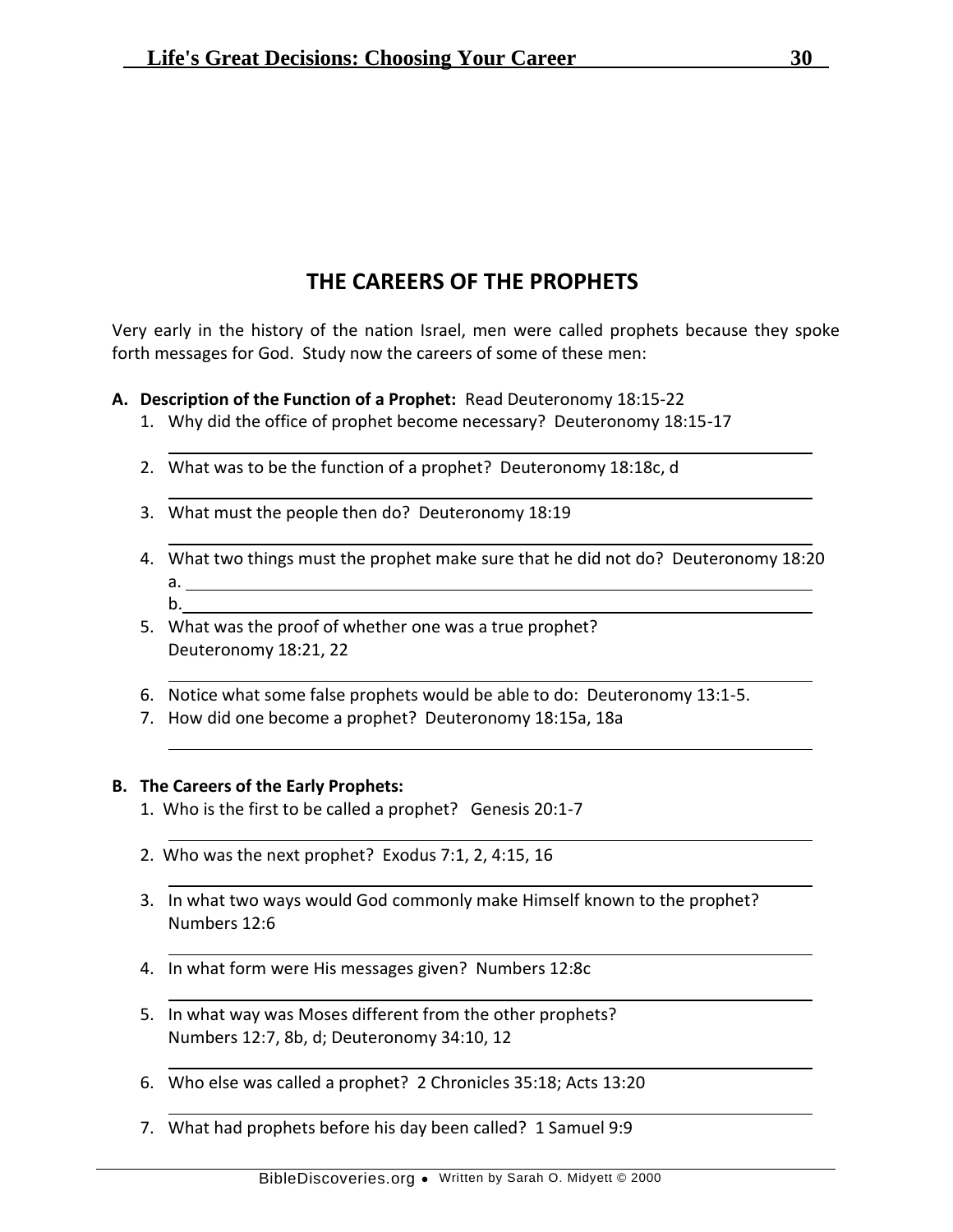6. What two prophets brought messages to King David? 1 Samuel 22:5; 1 Kings 1:32, 44; 2 Samuel 12:1-15, 25

### **C. The Careers of the Later Prophets:**

- 1. List some of the prophets of the divided kingdom period:
	- a. 1 Kings 11:29-39, 14:2-18
	- b. 1 Kings 13:1-32
	- c. 1 Kings 16:7, 12
	- d. 1 Kings 17:1-2 Kings 2:11
	- e. 1 Kings 19:16b -2 Kings 13:20
	- f. 2 Chronicles 12:5
	- g. 2 Chronicles 13:22, 12:15, 9:29
	- h. 2 Chronicles 15:1-8
- 2. Of these, which had a most unusual call, and served an apprenticeship under another? 1 Kings 19:16b, 19-21
- 3. Who was proven to be a false prophet? Jeremiah 28:1-17
- 4. Which of the writing prophets had a most unusual call? Isaiah 6:1-13
- 5. When was another chosen for his task? Jeremiah 1:4, 5
- 6. What three things happened to Ezekiel before he was called to his task?
	- a. Ezekiel 1:3a
	- b. Ezekiel 1:3c
	- c. Ezekiel 2:2a
- 7. To whom was he called to minister? Ezekiel 2:3-7, 3:4-11
- 8. Notice what was to be the content of his messages: Ezekiel 2:8-3:3.
- 7. What was Amos' occupation before God called him to prophesy? (See Amos 7:14, 15)
- 10.What happened to Jonah when he disobeyed God's call to prophesy against Nineveh? Jonah 1:1-17
- 11. After repented, what did God again tell him to do? Jonah 3:1-10

- 1. Did any of the prophets choose his own occupation? Was it an easy task for any? But was it a rewarding one?
- 2. Is it possible that God might want me to be a messenger for Him? Full-time? If so, how will I know? What will be my response?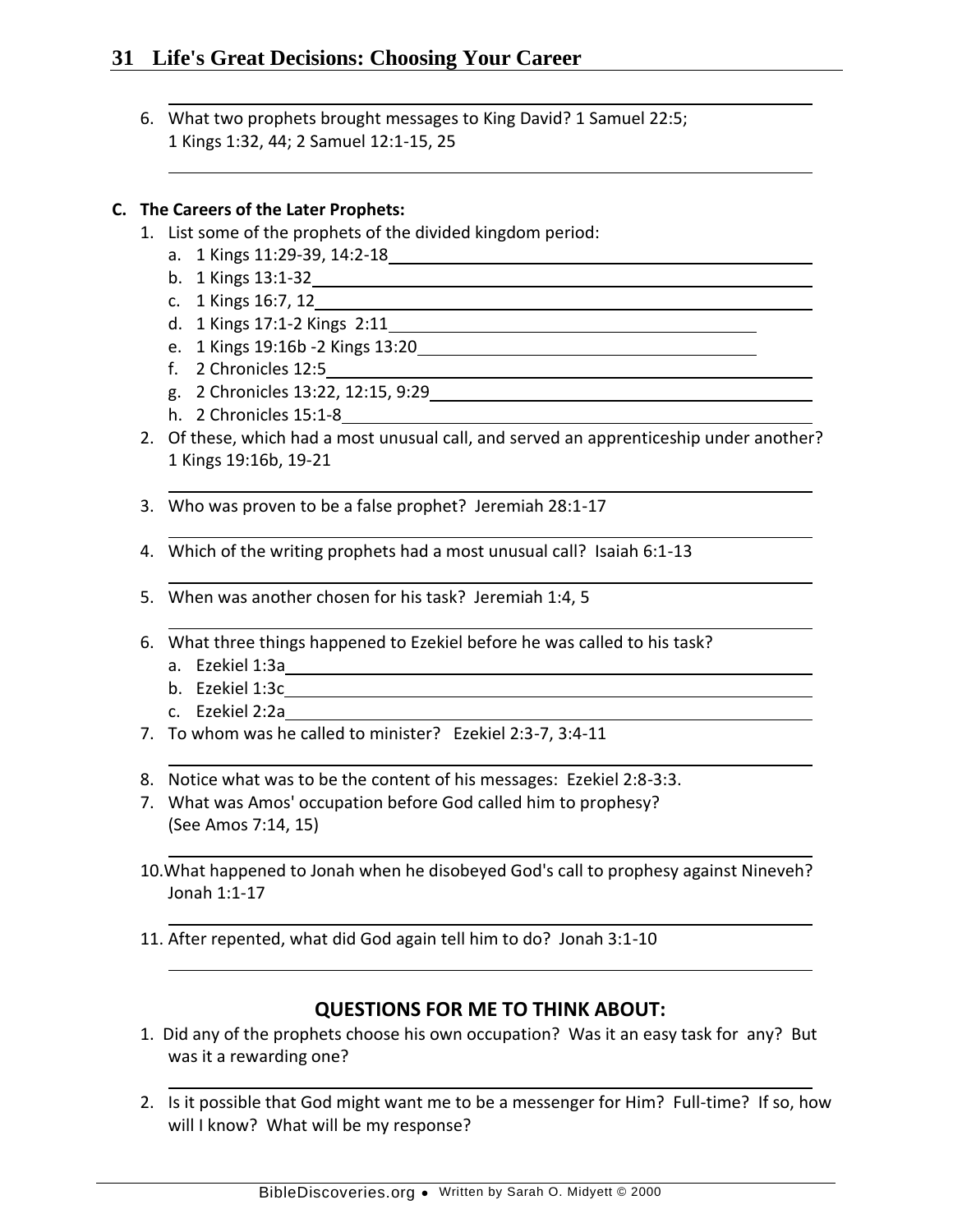(See Isaiah 6:8; Romans 11:29)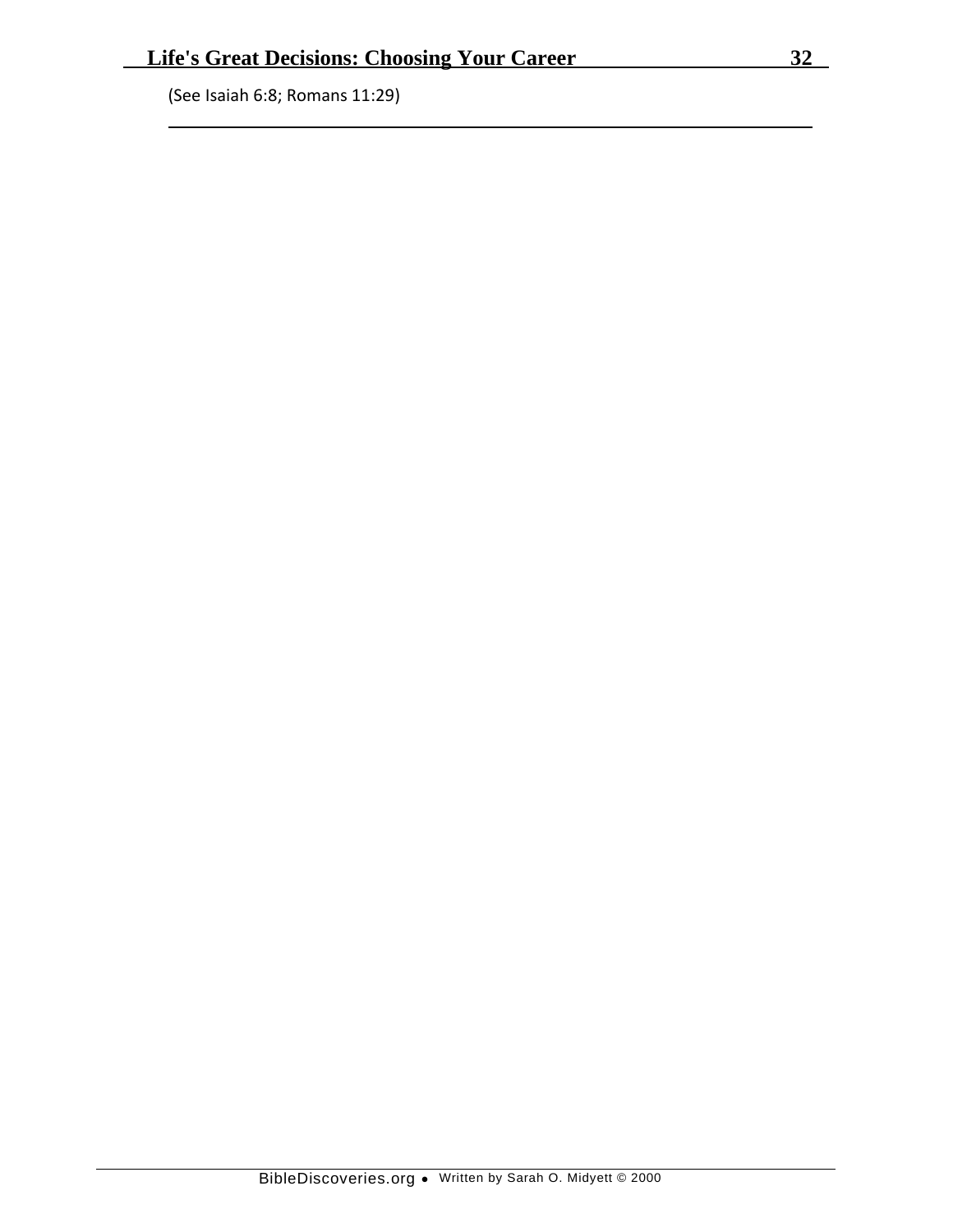# **THE CAREERS OF OLD TESTAMENT WOMEN**

In the process of accomplishing their primary tasks of being helpers to their husbands and mothers of children, several Old Testament women accomplished very significant feats for good, while others were given to great evil. Study now some of these:

### **A. The Work of Old Testament Women:**

- 1. What position did few women hold? Esther 2:17; 1 Kings 10:1
- 2. What two women used this position to accomplish evil purposes? 1 Kings 21:1-16; 2 Kings 9:30-37; 2 Kings 11:1-16
- 3. What title was given to several other women? Exodus 15:20; Judges 4:4a; 2 Kings 22:14; 2 Chronicles 34:22; Isaiah 8:3
- 4. What other important position was held by one of these? Judges 4:4b, 5c
- 5. Who was evidently a false prophetess? Nehemiah 6:14
- 6. What tasks were performed by the following women?
	- a. Rebekah: Genesis 24:15, 16
	- b. Rachel: Genesis 29:9
	- c. Miriam as a girl: Exodus 2:4; Numbers 26:59
	- d. Jochebed: Exodus 6:20, 2:1-10
	- e. Zipporah and her sisters: Exodus 2:16, 17, 21
	- f. Women who left Egypt: Exodus 35:22, 25, 26, 29
	- g. The Shunamite woman: 2 Kings 4:8-10
	- h. Jehosheba: 2 Kings 11:1-20; 2 Chronicles 22:10-23:21
- 7. List several tasks that even a wealthy woman's schedule included: Proverbs 31:10-27

### **B. Unusual Guidance for Old Testament Women:**

- 1. To what three women did the angel of the Lord appear to give guidance? Genesis 16:7- 14, 21:8-21, 18:1, 9-15; Judges 13:2-25
- 2. Who else received definite guidance from the Lord Genesis 24:12-21, 49-51
- 3. For whom was a special ruling obtained from the Lord, and why? Numbers 27:1-11

### **C. The Faith of Old Testament Women:**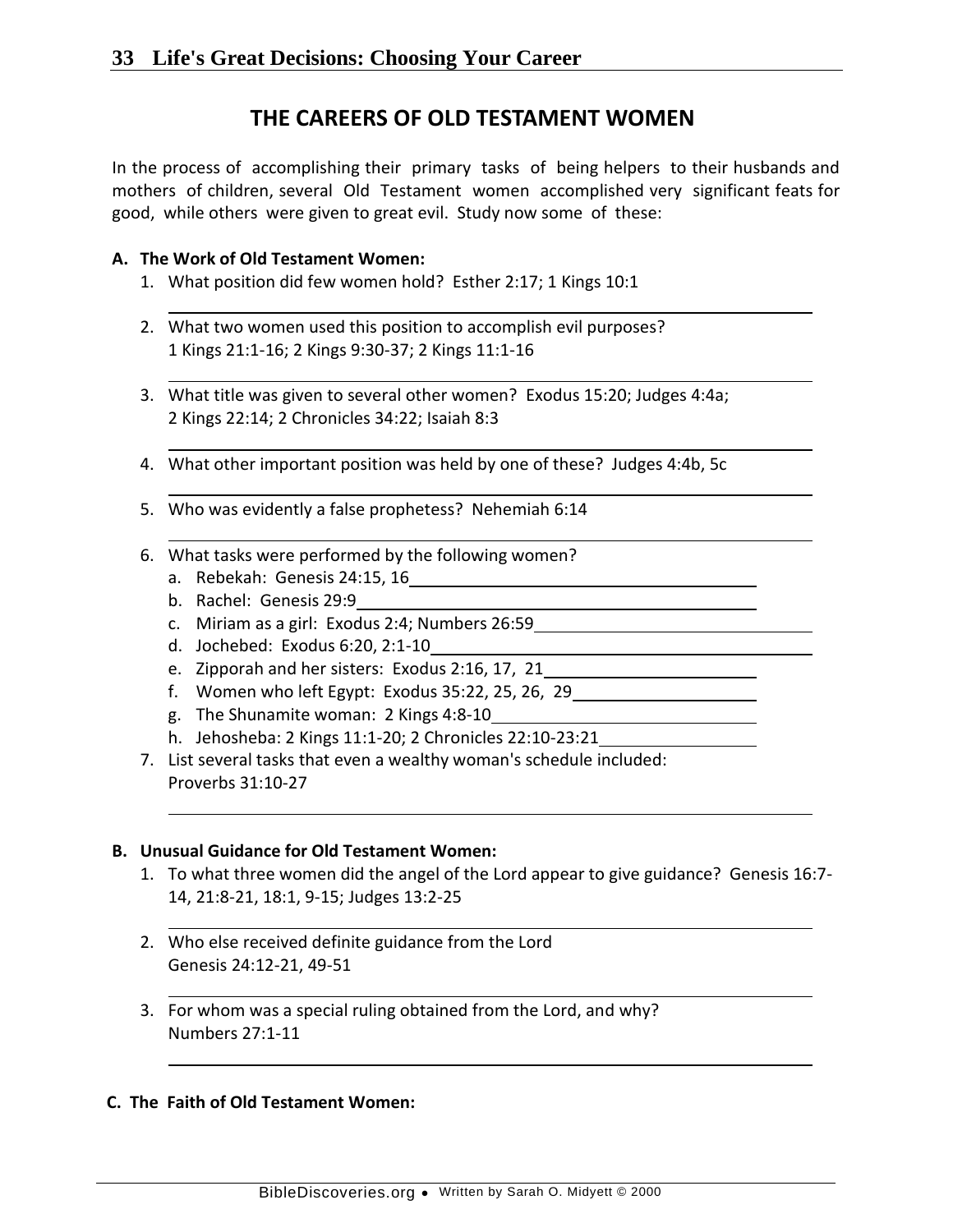1. What women received definite answers to their prayers? Genesis 25:21-23, 30:6, 22; 1 Samuel 1:9-11, 20, 2:20, 21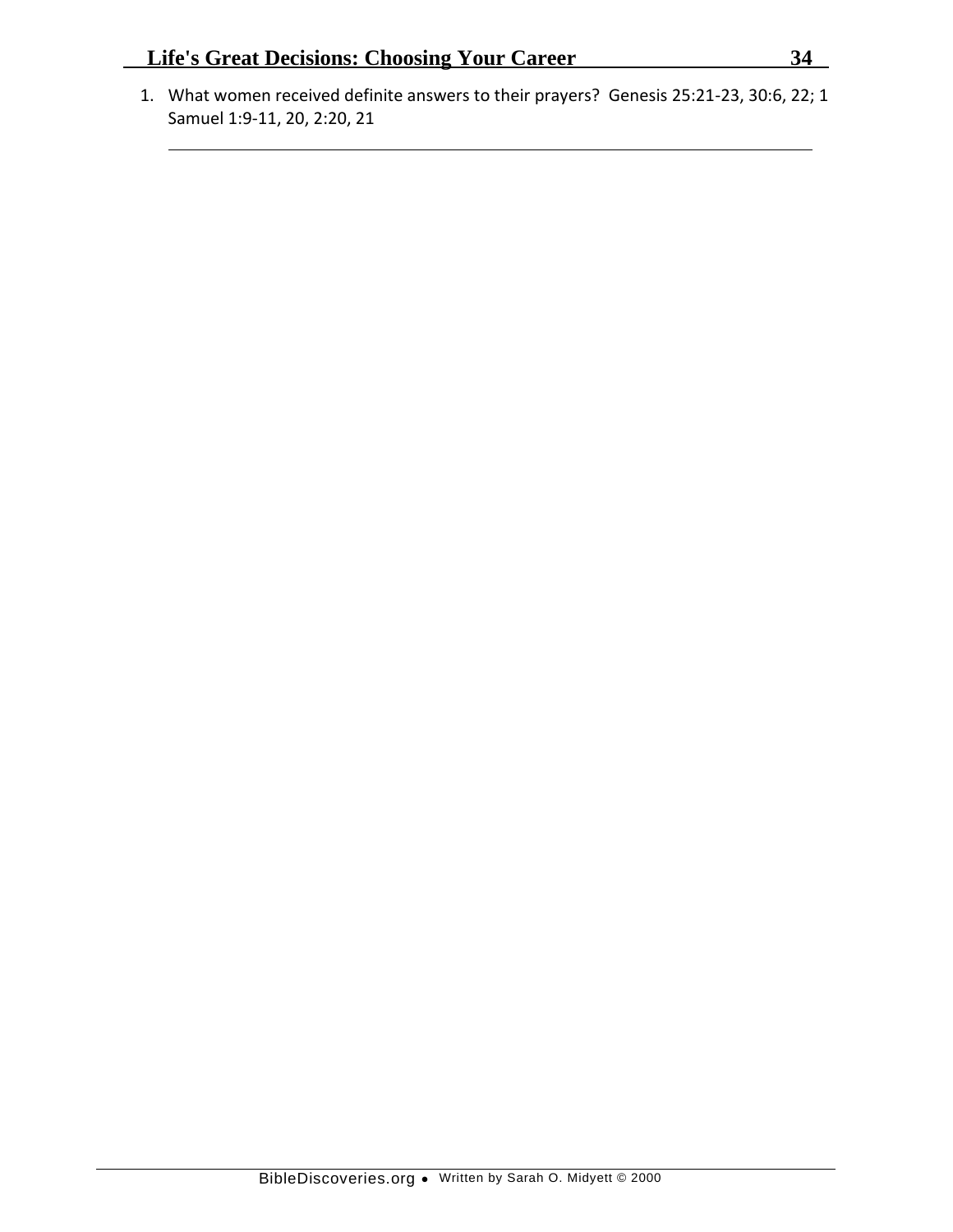- 2. What women received miracles worked in their behalf? Hebrews 11:11; Genesis 17:15-17, 21:1-7; 1 Kings 17:8-16, 17-24; 2 Kings 4:1-7, 11, 17, 18-37
- 3. What other Israelite women demonstrated their faith in definite ways? Judges 4:6-24; 2 Kings 5:1-14; 1 Samuel 19:11-17, 25:2-42
- 4. What two heathen women demonstrated such faith in God that they became members of the nation Israel? Hebrews 11:31; Joshua 2:9-21, 6:22-25 Ruth 1:8-18, 4:9-17
- 5. What else did these two women also become? Matthew 1:5, 16 and *THINK!*
- 6. What woman received a special gift from her father at her wedding? Joshua 15:16-19; Judges 1:12-15
- 7. What women wrote beautiful songs after the Lord had given great victories? Exodus 15:21; Judges 5:1-31; 1 Samuel 2:1-10
- 8. Which women also demonstrated a definite lack of faith upon occasion? Genesis 16:1- 6, 27:1-17, 30:1, 2, 31:32, 34; Numbers 12:1-15 2 Samuel 6:12-23; Job 2:7-9

- 1. Was the work of women in Old Testament times very different from that of women in our culture today? Were they themselves? Was their relationship to God?
- 2. What are the primary responsibilities of a woman today? How do I compare with Old Testament women who showed great faith? Who showed lapses of faith?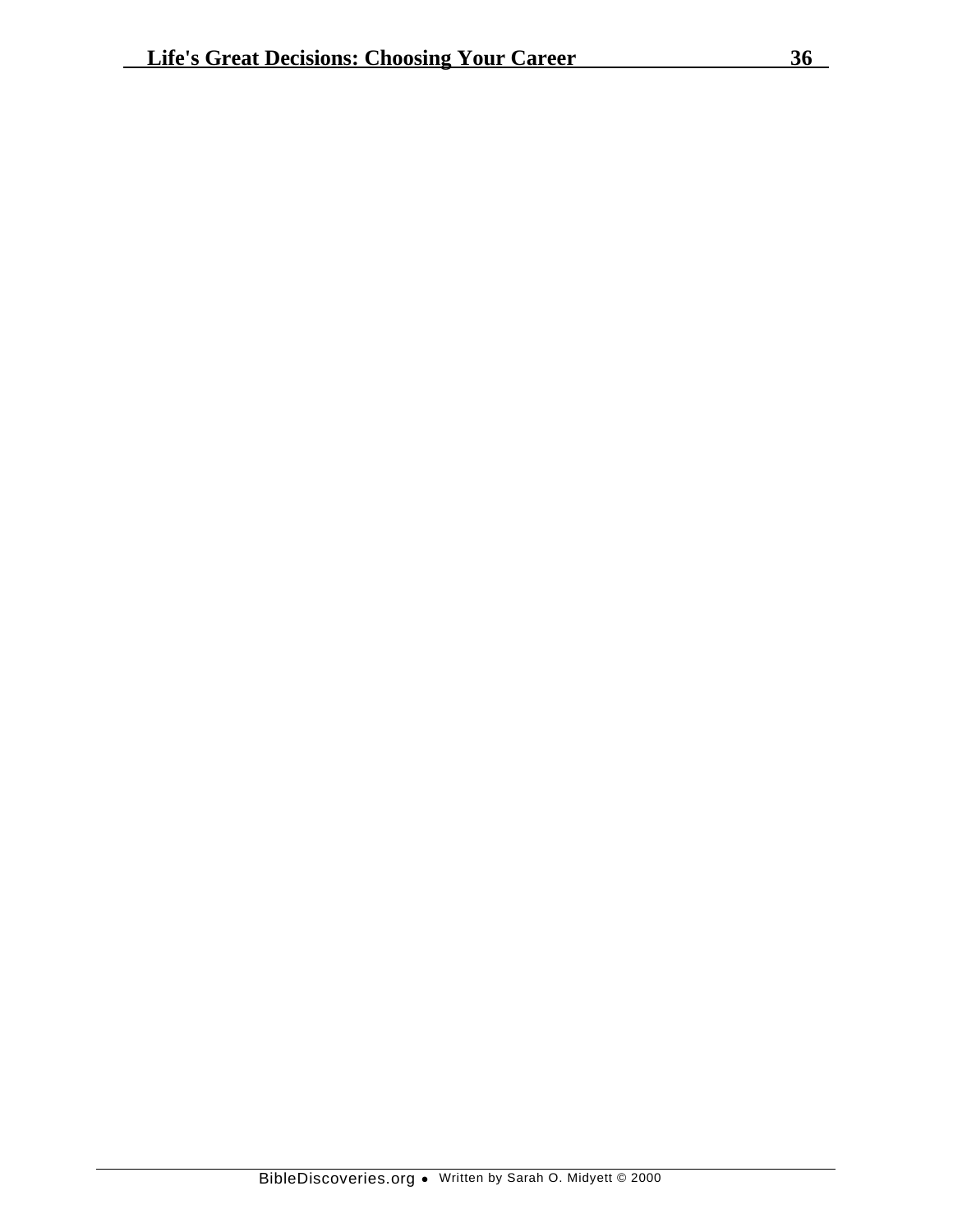# **REVIEW OF OLD TESTAMENT CAREERS**

As you come to the end of this unit of study, review all you have learned about Old Testament careers, and principles derived from them which could help in your life:

### **A. Types of Careers:**

- 1. What were the six main types of leaders in Old Testament days? Genesis 20:7; Exodus 28:1; Judges 2:16a; 1 Samuel 10:24; Exodus 17:9; Genesis 41:41
- 2. What were the main occupations of most of the common men? Genesis 4:2a, b
- 3. In what other occupations did some men engage? *(THINK!)*
- 4. What was main occupation of most women in Old Testament days? Genesis 2:18c, 3:20b
- 5. In what other occupations did some women engage? *(THINK!)*

#### **B. Choice of Careers:**

- 1. What people were specifically called by God, and to what career?
	- a. Genesis 2:15
	- b. Genesis 6:13, 14
	- c. Acts 7:30-34; Exodus 3:2-10
	- d. Numbers 27:18-23
	- e. Judges 4:6, 7
	- f. Judges 6:11-14
	- g. 1 Samuel 9:15-17, 10:1, 17-24
	- h. 1 Samuel 16:1, 12, 13
	- i. 1 Kings 19:16b, 19-21
	- j. Isaiah 6:1-13
- 2. When were some chosen for their tasks? Judges 13:5; 2 Samuel 7:12-15; Jeremiah 1:4, 5
- 3. How did others evidently enter upon their careers? Genesis 25:5 and *THINK!*
- 4. Even where a specific call of God to a certain career is not recorded, was it ever evident that God had guided the person into that particular position? Give examples to prove your answer:

#### **C. Basic Attitudes Toward Different Careers:**

- 1. Did many of the people in the Old Testament choose their own careers?
- 2. Who either chose the careers for most of those we have studied, or guided in the circumstances through which they were led into them? *(THINK!)*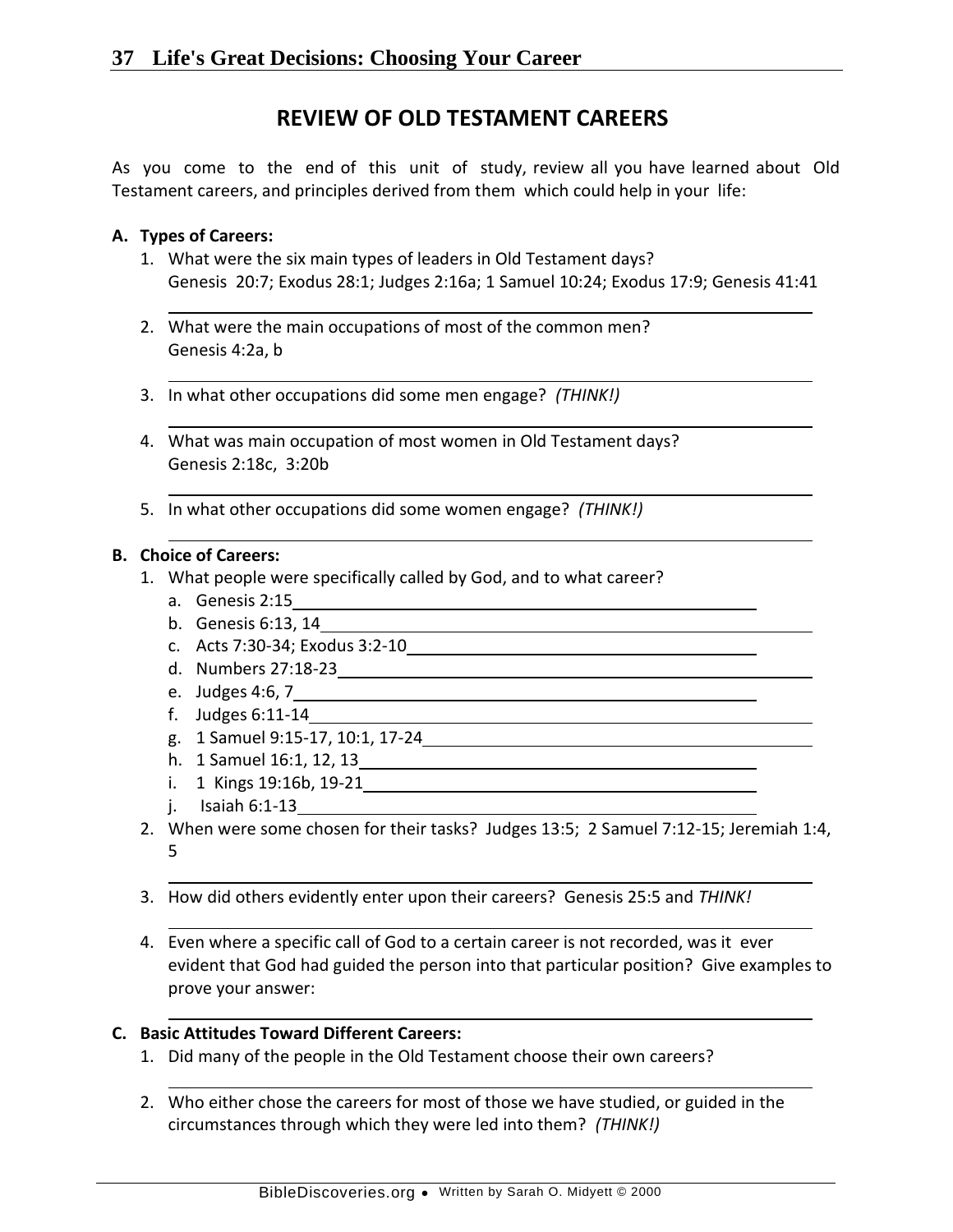3. Therefore, should one career be considered to be superior to another?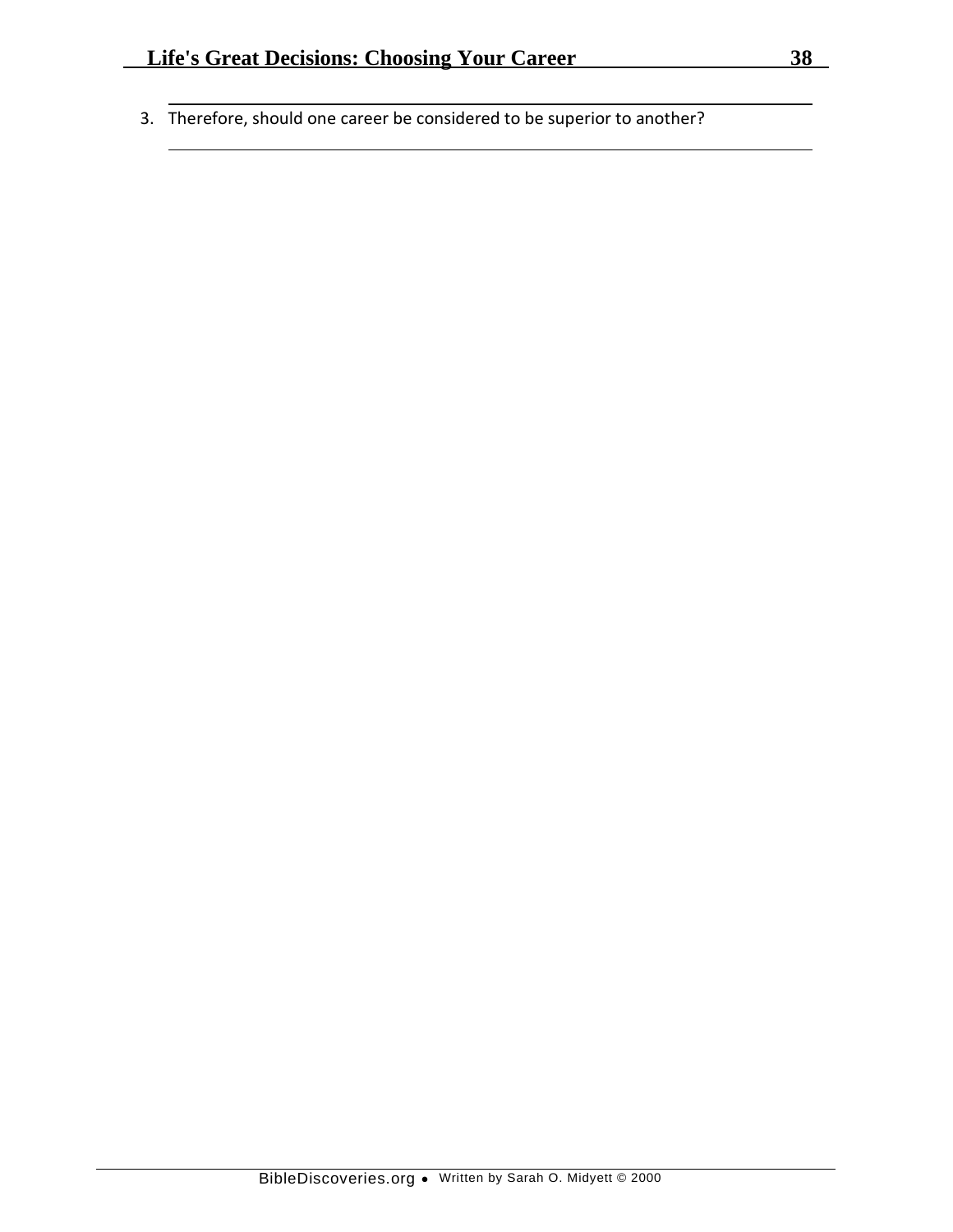4. What should be the main consideration as to whether one should enter one career rather than another? *(THINK!)*

|                                                                             |                                                              |                                                                                          | D. Progression of Careers:<br>1. What persons began in one career and progressed into one or more others? |  |  |  |             |  |  |
|-----------------------------------------------------------------------------|--------------------------------------------------------------|------------------------------------------------------------------------------------------|-----------------------------------------------------------------------------------------------------------|--|--|--|-------------|--|--|
|                                                                             |                                                              |                                                                                          |                                                                                                           |  |  |  |             |  |  |
|                                                                             |                                                              |                                                                                          |                                                                                                           |  |  |  |             |  |  |
|                                                                             |                                                              |                                                                                          |                                                                                                           |  |  |  |             |  |  |
|                                                                             |                                                              |                                                                                          |                                                                                                           |  |  |  |             |  |  |
|                                                                             |                                                              |                                                                                          |                                                                                                           |  |  |  |             |  |  |
|                                                                             |                                                              |                                                                                          |                                                                                                           |  |  |  |             |  |  |
|                                                                             |                                                              |                                                                                          |                                                                                                           |  |  |  | (41:40-43). |  |  |
|                                                                             |                                                              |                                                                                          |                                                                                                           |  |  |  |             |  |  |
|                                                                             |                                                              |                                                                                          |                                                                                                           |  |  |  |             |  |  |
|                                                                             |                                                              |                                                                                          |                                                                                                           |  |  |  |             |  |  |
|                                                                             |                                                              |                                                                                          |                                                                                                           |  |  |  |             |  |  |
|                                                                             |                                                              |                                                                                          | to (Exodus 24:13), to _____________________________(Numbers 27:18-23).                                    |  |  |  |             |  |  |
|                                                                             |                                                              |                                                                                          | e. 1 Samuel 2:11b, 18a, 3:1a _________________, from ________________________ to                          |  |  |  |             |  |  |
|                                                                             |                                                              |                                                                                          |                                                                                                           |  |  |  |             |  |  |
|                                                                             |                                                              |                                                                                          |                                                                                                           |  |  |  |             |  |  |
|                                                                             |                                                              |                                                                                          | to __________________________________(10:24).                                                             |  |  |  |             |  |  |
|                                                                             |                                                              |                                                                                          | g. 1 Samuel 16:11 ______________________, from _______________ to ______________                          |  |  |  |             |  |  |
|                                                                             |                                                              |                                                                                          |                                                                                                           |  |  |  |             |  |  |
|                                                                             |                                                              |                                                                                          | $(21:10)$ , to ______________________(2 Samuel 2:4), to _________________(5:3).                           |  |  |  |             |  |  |
|                                                                             |                                                              |                                                                                          |                                                                                                           |  |  |  |             |  |  |
|                                                                             |                                                              |                                                                                          | $(1:19c)$ , to $(2:48)$ ,                                                                                 |  |  |  |             |  |  |
|                                                                             |                                                              |                                                                                          | to ________________________(6:2), to __________________________(Matthew 24:15).                           |  |  |  |             |  |  |
| 2. In the case of Adam, what caused a change in occupation? Genesis 3:17-24 |                                                              |                                                                                          |                                                                                                           |  |  |  |             |  |  |
|                                                                             | What effect did sin have on Eve's career? Genesis 3:16<br>3. |                                                                                          |                                                                                                           |  |  |  |             |  |  |
|                                                                             |                                                              |                                                                                          |                                                                                                           |  |  |  |             |  |  |
|                                                                             | 4. Would sin still have the same effect today? (THINK!)      |                                                                                          |                                                                                                           |  |  |  |             |  |  |
|                                                                             |                                                              | 5. What did God sometimes use to get others from one position to another? Genesis        |                                                                                                           |  |  |  |             |  |  |
|                                                                             |                                                              | 50:20, 39:17-20, 40:23                                                                   |                                                                                                           |  |  |  |             |  |  |
| Е.                                                                          |                                                              |                                                                                          | <b>Basic Purposes for Careers:</b>                                                                        |  |  |  |             |  |  |
|                                                                             | 1.                                                           | What was one of the original purposes of careers for men? Genesis 2:15, 16 and<br>THINK! |                                                                                                           |  |  |  |             |  |  |
|                                                                             | 2.                                                           | Can you think of at least one other purpose?                                             |                                                                                                           |  |  |  |             |  |  |
|                                                                             | 3.                                                           | Tell how this purpose would be carried out in women's careers, also:                     |                                                                                                           |  |  |  |             |  |  |
| F.                                                                          |                                                              |                                                                                          | <b>Power for Carrying Out One's Calling:</b>                                                              |  |  |  |             |  |  |

1. What were two secrets of many people's being able to fulfil their callings? a. Genesis 39:2a, 3a, 21a; Exodus 3:12a; Joshua 1:5b, 9e;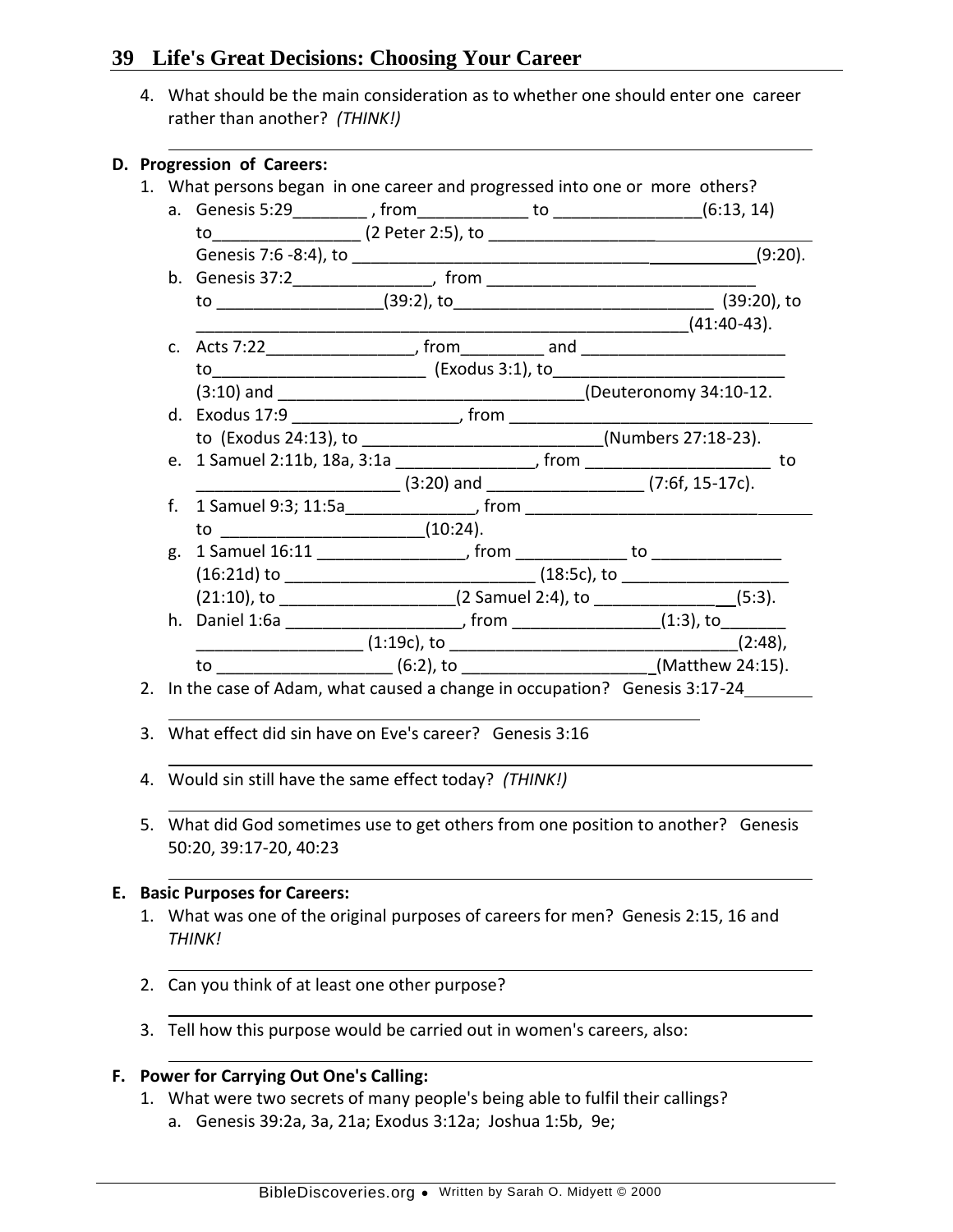Judges 2:18b, 6:12c; 1 Samuel 17:37, 45-47, 18:12b, 14b, 28a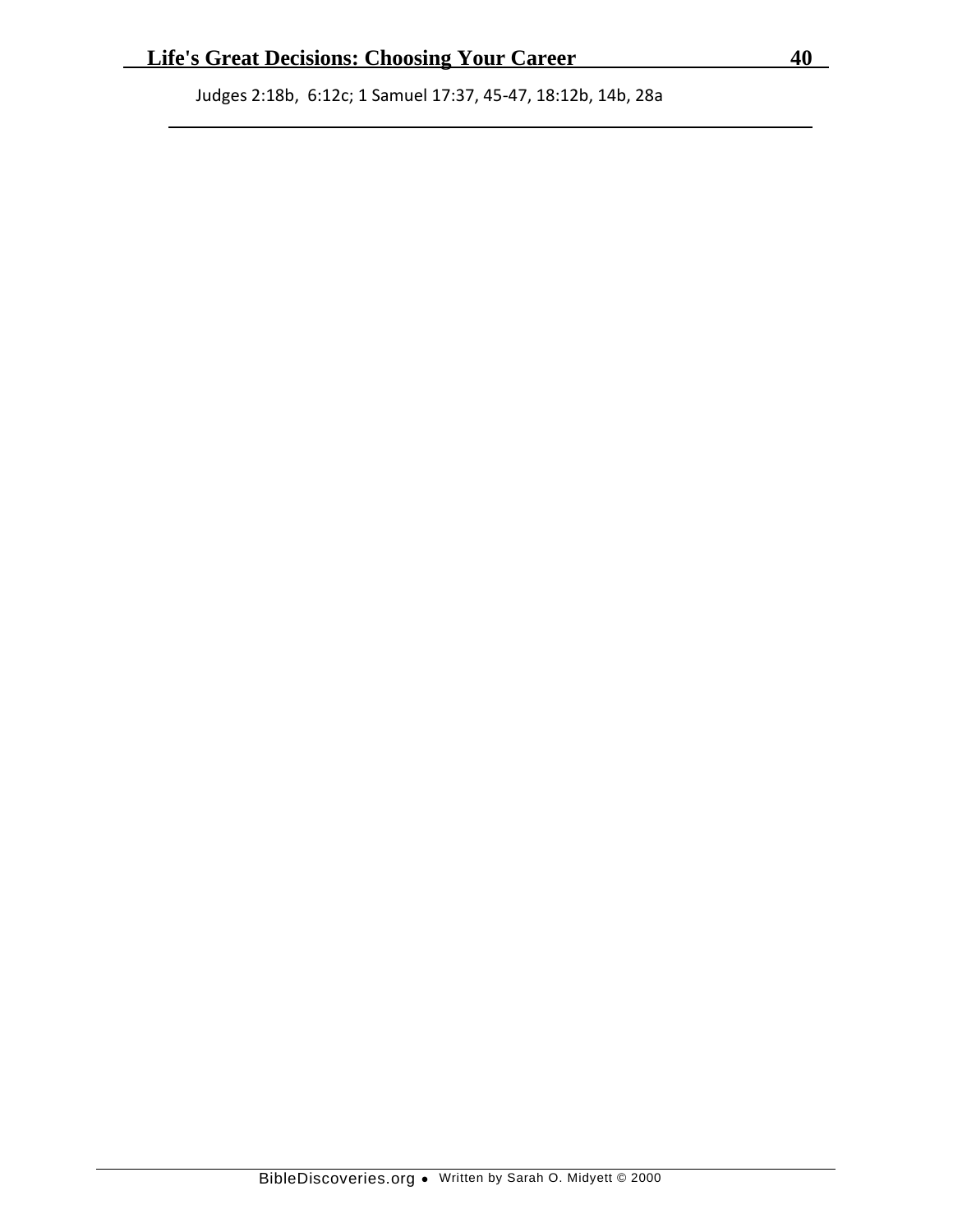- b. Judges 3:10a, 6:34a, 11:29a, 13:25, 14:6a, 19a, 15:14c; 1 Samuel 11:6, 16:13c; 2 Samuel 23:2; 1 Kings 18:12; 2 Chronicles 20:14; Isaiah 61:1; Ezekiel 11:5; Micah 3:8
- 2. For what definite jobs was this true? (See above and *THINK!*)
- 3. What did many learn to do in times of crisis? Genesis 15:2-3, 18:22-23, 25:21-22, 30:6, 22, 32:24-26; Exodus 32:11; Numbers 11:2, 11, 27:5, 15; Joshua 7:6, 10:12; Judges 16:28; 1 Samuel 1:10, 7:5, 23:2, 4, 10-12, 24:12, 15; 2 Samuel 2:1
- 4. What did others do instead? Judges 2:1, 2; 1 Samuel 13:13, 14, 15:22, 23, 1 Kings 11:11; Jonah 1:1, 2
- 5. What happened when people failed to count on God's presence and power? Judges 2:1-3; 1 Samuel 13:14, 15:22-23, 16:14

## **G. The Ultimate Goal of All Careers:**

- 1. Regardless of what career one was in, what sex one belonged to, whether he was specifically called by God to his career, or simply guided by his circumstances or family members into it, with whom was it possible for him to have a vital relationship? Genesis 3:8a, 5:22, 6:8, 9,12:1-3, 13:14-18, 15:1-16, 17:1-21, 18:1-33, 22:11-18, 26:2, 24, 25, 28:12-17, 31:3, 32:24-30, 35:1, 46:2- 4, etc.
- 2. Was this true only under "good" circumstances? Genesis 39:1-6, 19-23, 40:23
- 3. What often happened as a result of this vital relationship? Genesis 26:28, 29, 30:27, 39:3, 41:38; 1 Samuel 18:28a
- 4. What did others sometimes do as a result of seeing such evidence?
	- a. Daniel 2:47
	- b. Daniel 4:37
	- c. Daniel 6:25-27
	- d. Joshua 2:9-11
	- e. Ruth 1:16

- 1. We have studied mostly those who allowed God to guide in their choices of careers; but what other group is largely represented in the Old Testament?
- 2. Which group should I follow? Does it matter what field of work I enter? How it is chosen? What my attitude toward it is? How long I stay in it? What purpose is accomplished through it? Whether I have power in carrying it out? Whether its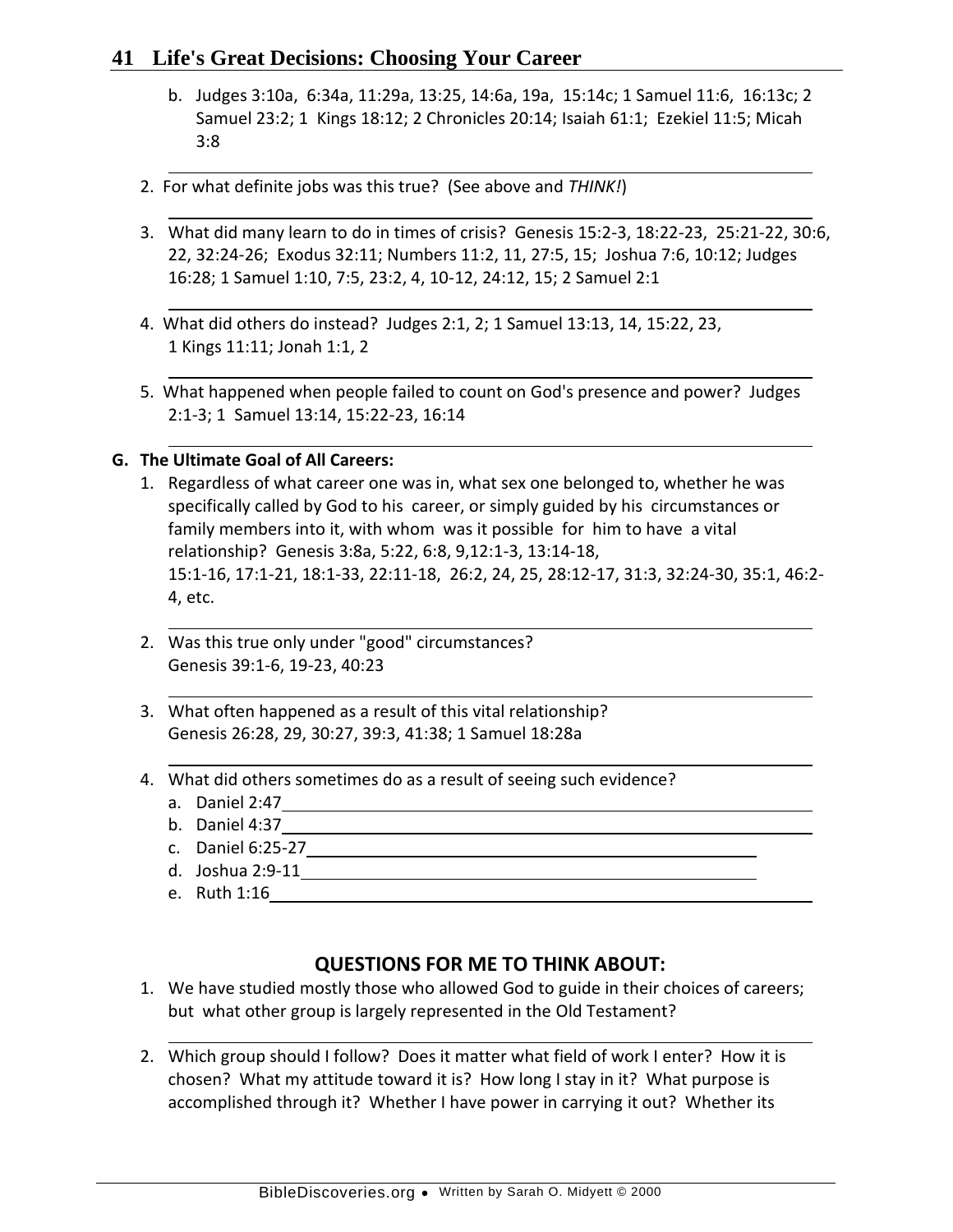ultimate goal is reached? What will be the result of all these things--to me? to my parents and descendents? to God and His work?

# **THE CAREER OF JOHN THE BAPTIST**

The first person to appear on the New Testament scene (correlating all four Gospel accounts), was Zacharias, the father of John the Baptist. Read now to discover the unusual things which were told him concerning his now-famous son:

- **A. The Prophecies Concerning John's Birth:** Read Luke 1:5-22
	- 1. What was Zacharias' occupation? Luke 1:5
	- 2. What kind of people were he and his wife? Luke 1:6
	- 3. Why had they had no children? Luke 1:7a
	- 4. What was now true of them both? Luke 1:7b
	- 5. What was Zacharias' job as a priest? Luke 1:8, 9
	- 6. As he was performing this task one day, what happened? Luke 1:10, 11
	- 7. What message did this angel bring? Luke 1:13a-d
	- 8. What specific things did the angel predict concerning this child? Luke 1:
		- a. 13e
		- b. 15a
		- c. 15b
		- d. 15c, d
		- e. 16
		- f. 17a
	- 9. Notice two groups whose hearts he would be able to turn: Luke 1:17b, c. What would be the purpose of all his ministry? Luke 1:17d (See Isaiah 40:3; Malachi 4:5, 6)
- **B. John's Ministry:** Read Luke 3:1:22; Mark 1:1-11; Matthew 3; John 1:15-34
	- 1. What was the main theme of John's preaching? Luke 3:3b
	- 2. Did many respond to his message? Mark 1:5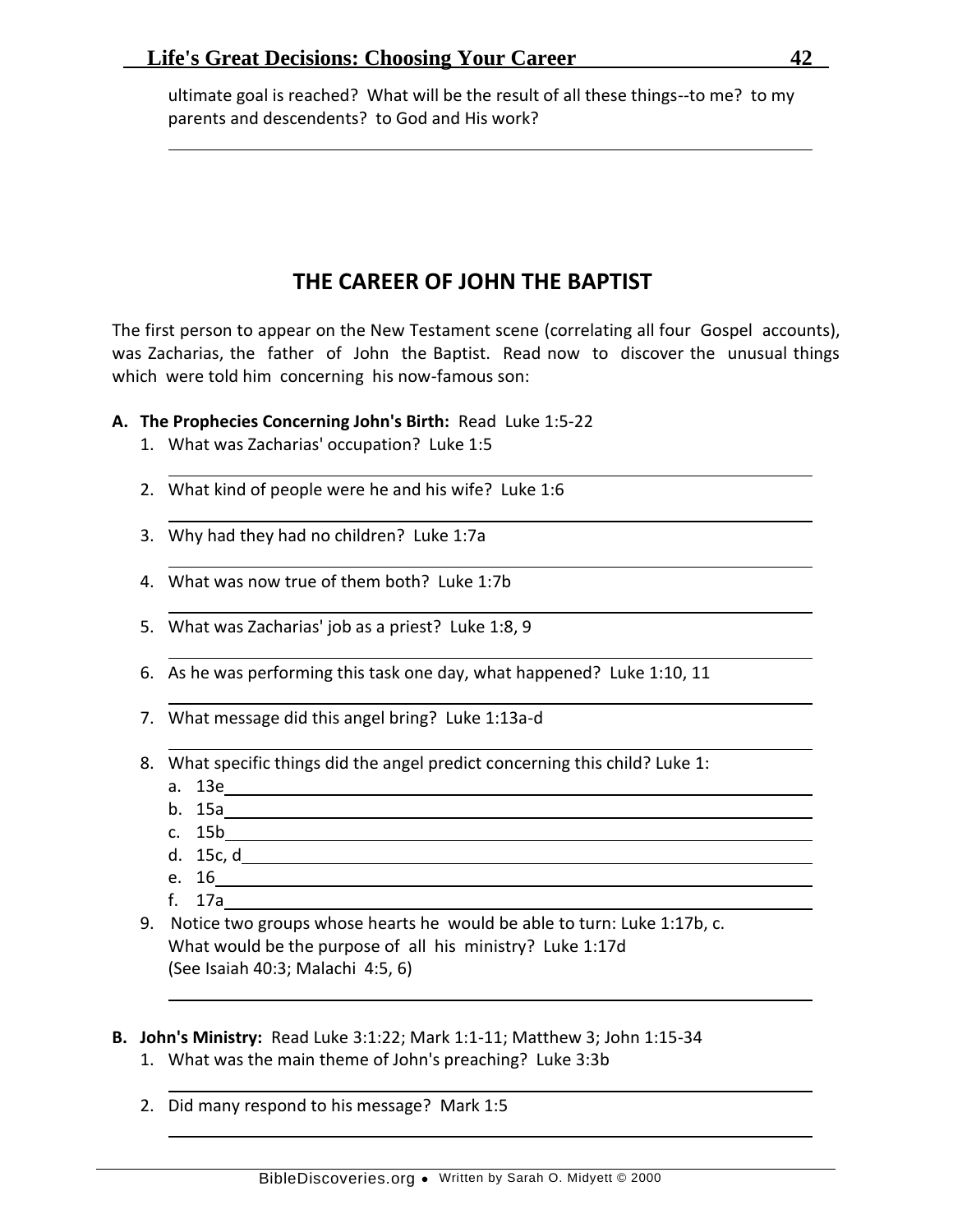- 3. What attitude was thus aroused in many hearts? Luke 3:15a
- 4. Who did they think John might be? Luke 3:15b (Also John 1:21a, b)
- 5. Who did John say he was? John 1:23
- 6. For what purpose did he say he was come? John 1:31
- 7. With what event was this purpose fulfilled? Matthew 3:13-17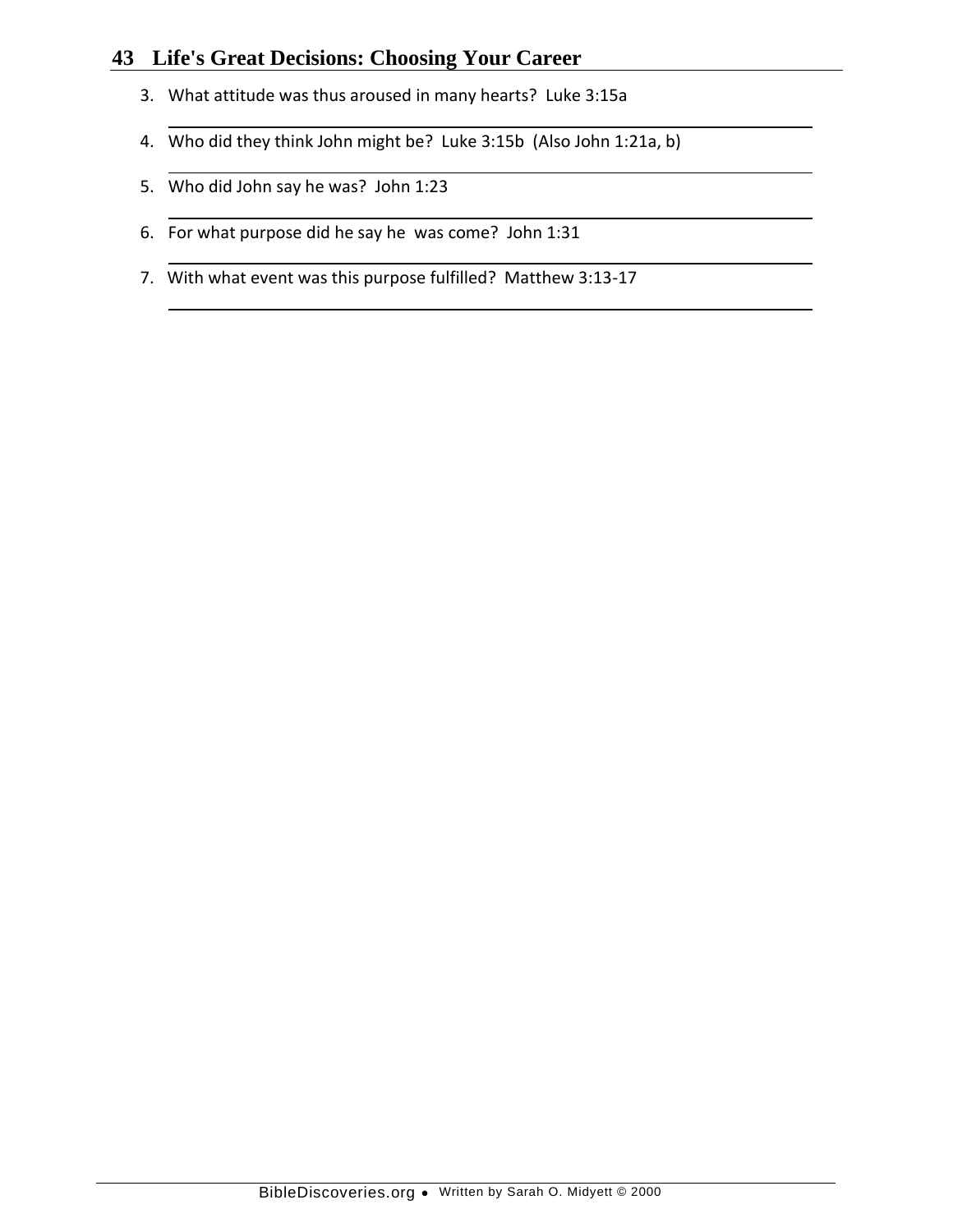- 8. Because of what took place at this time, what did John later say about Jesus? John 1:32-34
- 9. Still later, what did John say about the relationship between himself and Jesus? John 3:30
- **C. The End of John's Life:** Read Luke 3:19, 20, 9:7-9; Matthew 14:3-12; Mark 6:17-29
	- 1. For what two things did John reprove Herod the tetrarch? Luke 3:19 a.
		- b.
	- 2. Therefore, what did Herod do? Luke 3:20
	- 3. What did his wife Herodias want to do? Mark 6:19a, b
	- 4. Why could she not do this? Mark 6:19c, 20
	- 5. But notice how she finally accomplished her desire: Mark 6:21-28
	- 6. What did Jesus say John was? Matthew 11:9
	- 7. How did Jesus compare him with other men? Matthew 11:11a, b

- 1. Who chose John the Baptist's career? Did he fulfil God's purpose for his life? Was it an easy life? But was it a rewarding one? (See Luke 1:16, 17)
- 2. In what sense was John the Baptist's life unique? Are there any ways in which my life could be similar to his? Am I willing for it to be? Even if it costs?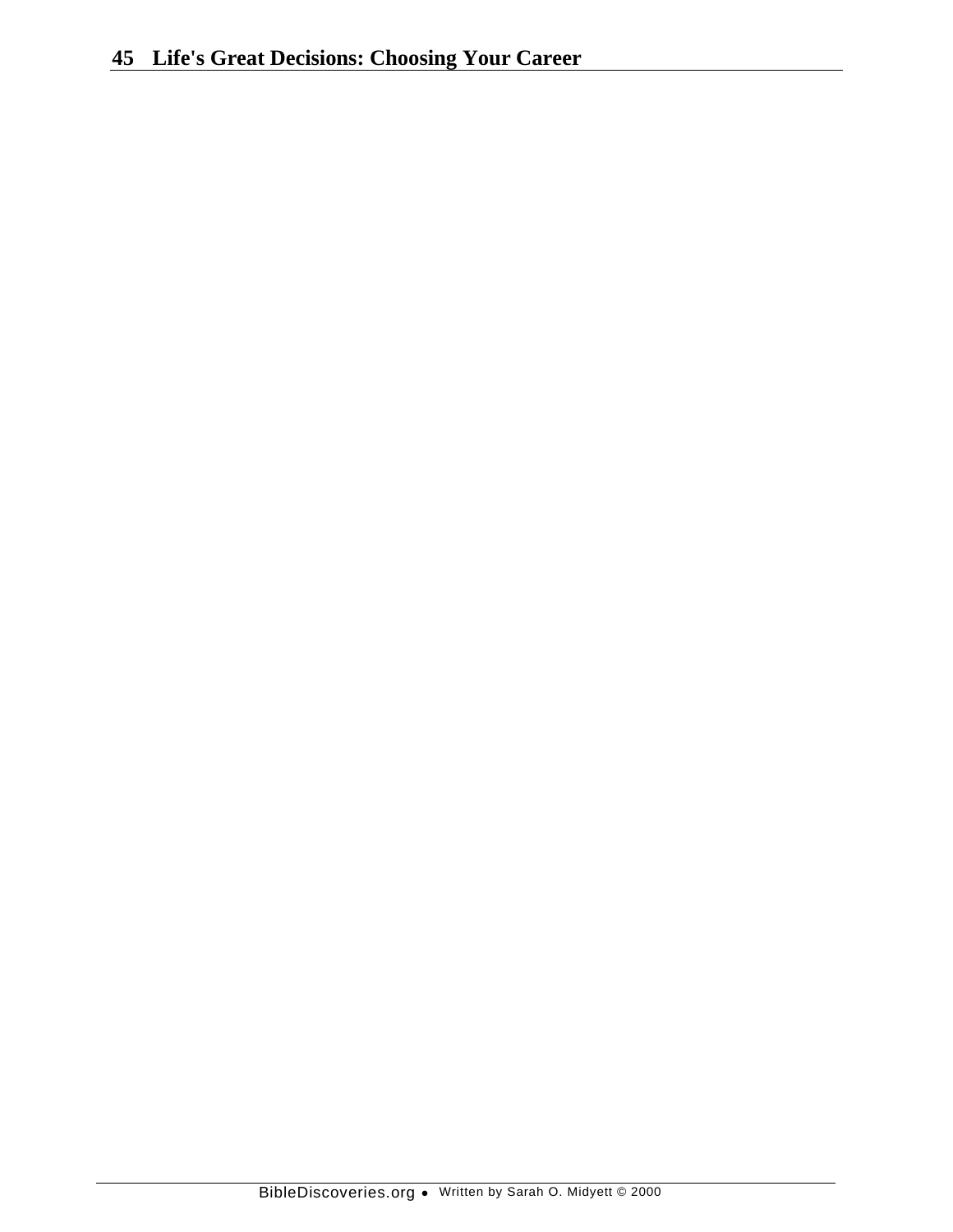# **THE CAREERS OF THE TWELVE APOSTLES**

In the lives of the twelve apostles, there seem to be several successive callings, denoting the various stages of their commitment to Jesus as their leader, and to the work He had planned for them to do. Notice these callings as you study the following:

- **A. The First Call of Jesus:** Read John 1:35-51
	- 1. When John the Baptist told two of his disciples that Jesus was the Lamb of God, what did they do? John 1:35-37
	- 2. After they had spent one day with Jesus, what did they decide about Him? John 1:39- 41
	- 3. Were they content to keep this information to themselves? John 1:40, 41
	- 4. Name two of the three men now following Jesus. John 1:40, 41
	- 5. Whom did Jesus then call? John 1:43
	- 6. What was his opinion of Jesus after meeting Him? John 1:45
	- 7. With whom did he share this opinion? John 1:44, 45a
	- 8. Although Nathanael at first was skeptical (John 1:46a), what did he decide after just a few words with Jesus? John 1:47-49
	- 9. In one word, summarize this call:
- **B. The Second Call of Jesus:** Read Mark 1:16-20; Matthew 4:18-22, 9:9; Luke 5:1-11, 27, 28
	- 1. What was the career of Simon, Andrew, James, and John? Mark 1:16, 19
	- 2. What did Jesus call them to do? Mark 1:17a, b, 20
	- 3. What did He promise to make of them? Mark 1:17c
	- 4. What was their response? Mark 1:18, 20
	- 5. Read of one event which may have helped them make this decision: Luke 5:1-11
	- 6. What was the original occupation of Matthew or Levi? Luke 5:27
	- 7. When Jesus called him, what did he do? Luke 5:28; Matthew 9:9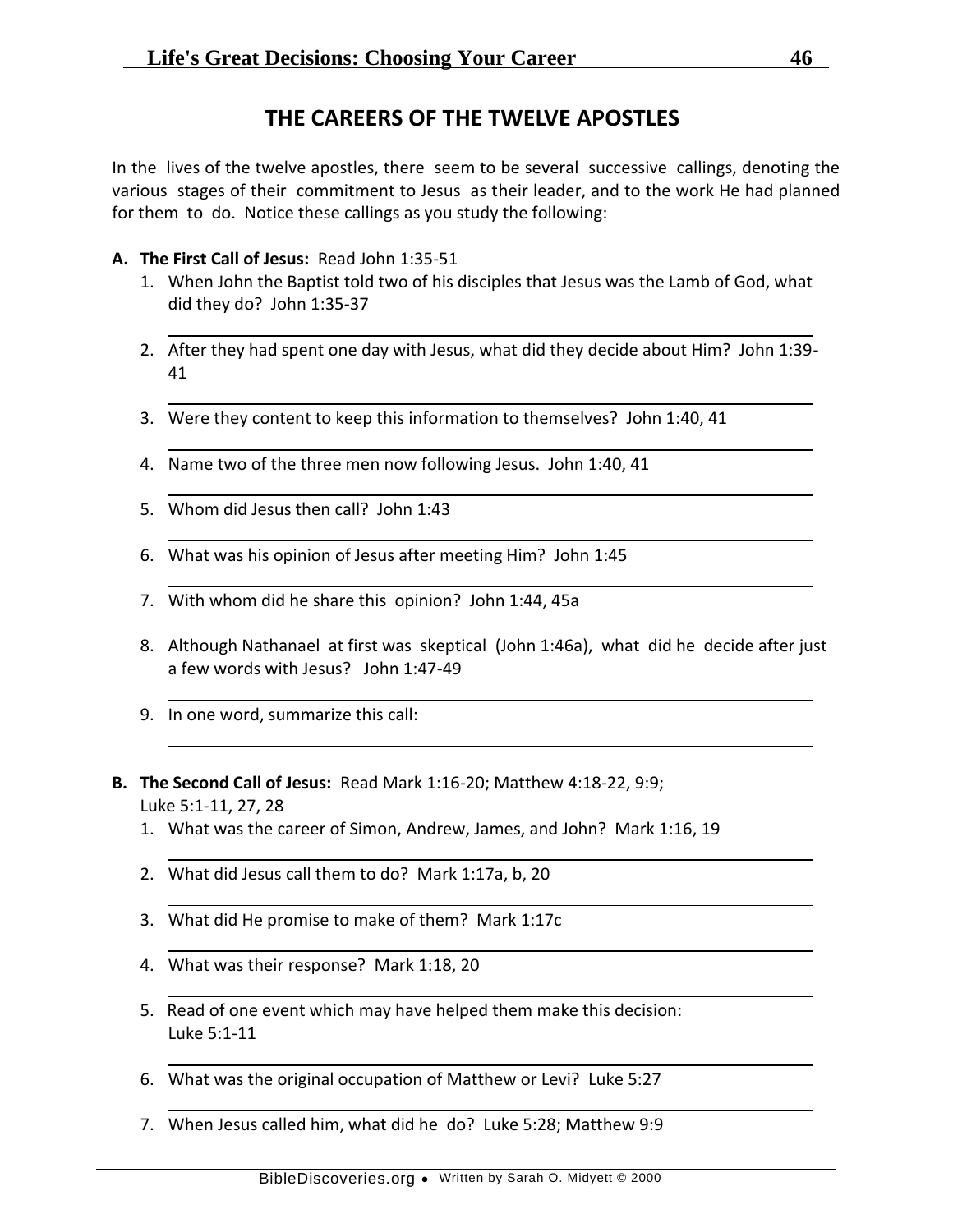8. How could you summarize this call? (See Luke 6:13a)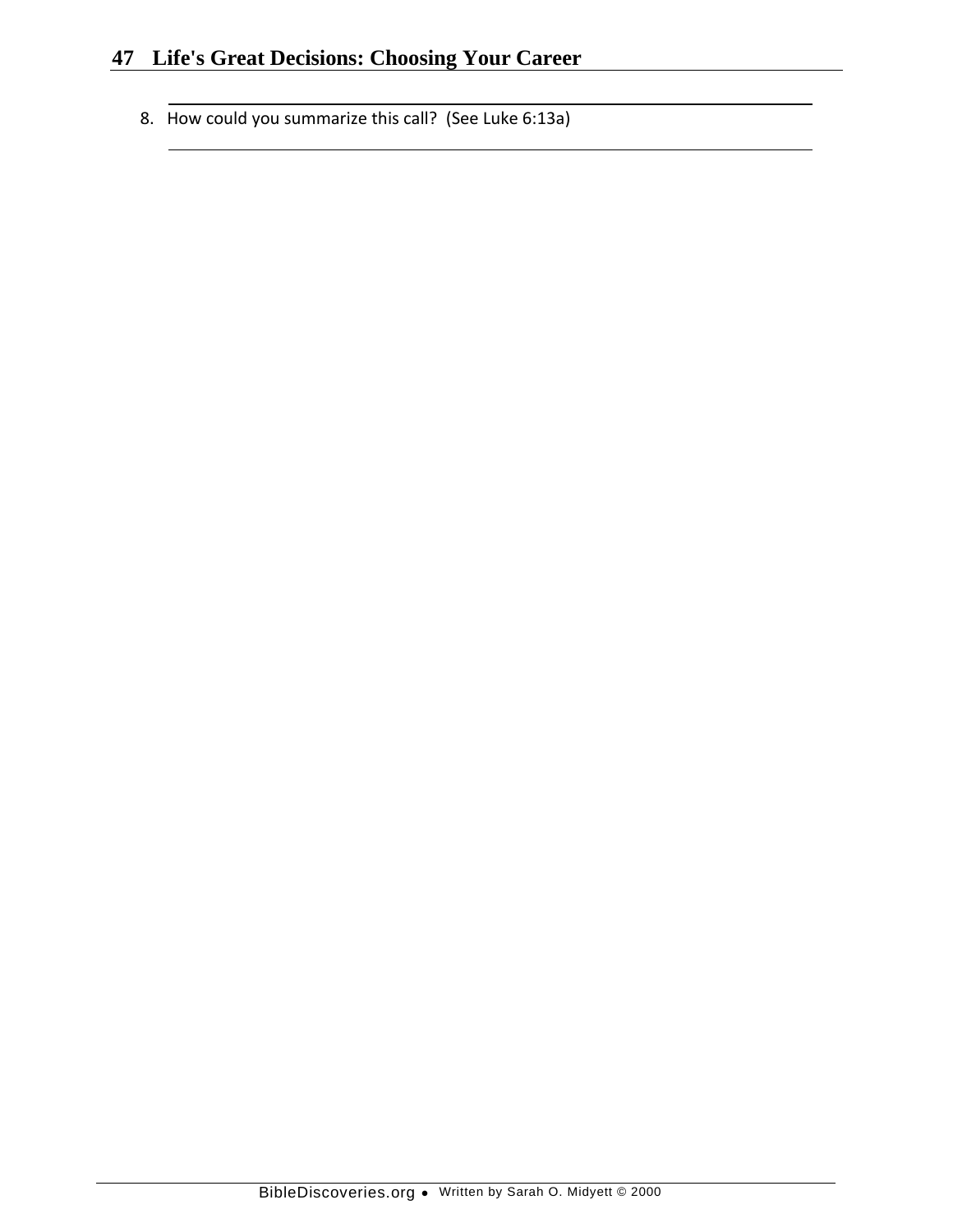- **C. The Third Call of Jesus:** Read Luke 6:12-16; Mark 3:13-19
	- 1. After spending a whole night in prayer, whom did Jesus call unto Him? Luke 6:12, 13b
	- 2. From among them, how many did He choose, and what did He call them? Luke 6:13c, d (Notice how this word summarizes this calling)
	- 3. For what special duties were they called? Mark 3:14b, 14c, 15
		- a. b.
		- c.
- **D. The Fourth Call of Jesus:** Read Mark 6:7-13; Matthew 10; Luke 9:1-6
	- 1. Quite some time after the above call, what did Jesus begin to do with the twelve disciples? Mark 6:7a, b
	- 2. What power did Jesus then give them? Mark 6:7c; Matthew 10:1; Luke 9:1
	- 3. What two things were they to do? Luke 9:2
	- 4. After instructing them quite thoroughly (Matthew 10:5-16; Mark 6:8-11; Luke 9:3-5), how did Jesus warn that they would be treated? Matthew 10:17-20, 22a, 23a
	- 5. In spite of this, how were they to feel? Matthew 10:26a, 28a, 31a
	- 6. What must they be willing to do for Jesus? Matthew 10:32, 33, 37-39 10:37 10:38
		- 10:39
	- 7. Did the apostles do as they were told? Mark 6:12, 13
	- 8. To what was this call? *(THINK!)*

- 1. What was required to respond to each call of Jesus? What would have happened had any not responded affirmatively?
- 2. How many of these callings have I experienced? Would I be willing to respond to others if God should give me that privilege?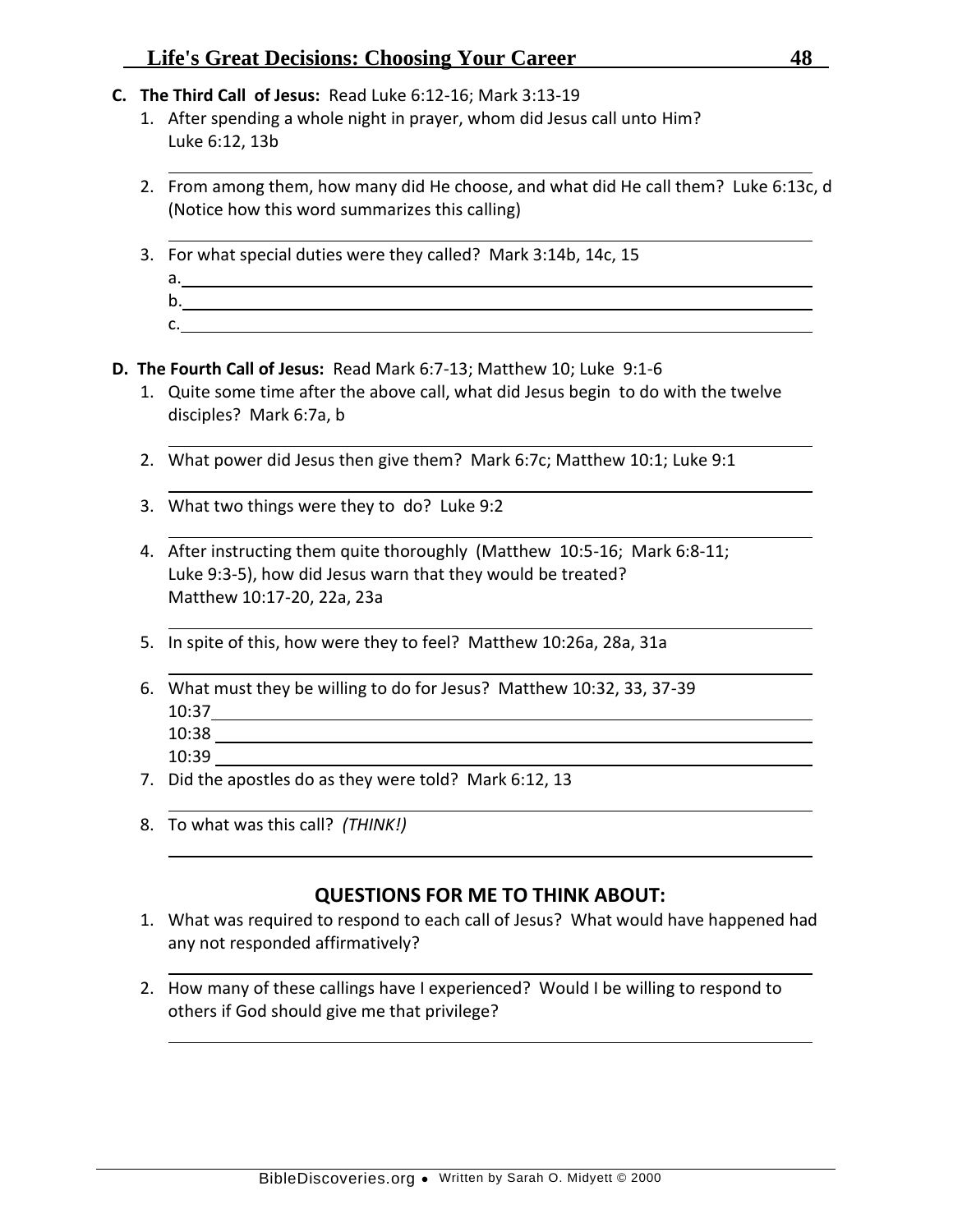# **THE CAREERS OF LEADERS AMONG THE TWELVE**

Up until this point, all of the twelve apostles seemed to be on about the same basis in their relationships with the Lord Jesus. But more and more, three began to come to the forefront, and one of these led even the three. See now who these were:

### **A. The Emergence of "The Inner Circle":**

- 1. When Jesus raised Jairus' daughter from the dead, what three disciples were permitted to witness this miracle? Luke 8:51-55
- 2. What three were present when Jesus was transfigured? Matthew 17:1, 2
- 3. What three did Jesus take with Him as He went to pray in the garden of Gethsemane? Matthew 26:36-38

#### **B. The Emergence of the Leader:**

- 1. When Jesus came to the disciples walking on the water, which of them asked Him to bid him come to Him on the water? Matthew 14:25-28
- 2. The next day, when many of Jesus' disciples left Him for good, and Jesus asked if the twelve would also go away, which of them answered for the group? John 6:66-69
- 3. When Jesus later asked the twelve who they said that He was, who answered? Matthew 16:13-16
- 4. Notice the promise Jesus then gave Peter: Matthew 16:17, 18. When had Jesus first given Peter a name meaning rock or stone? John 1:42
- 5. After the wonderful events of the transfiguration, who was the spokesman for the three? Matthew 17:4
- 6. When Jesus and His disciples passed the fig tree Jesus had cursed, who called attention to the fact that it was withered? Mark 11:20, 21
- 7. When Jesus predicted that Peter would deny Him, notice what Peter said: Matthew 26:31-35; Mark 14:27-31; Luke 22:31-34; John 13:37, 38.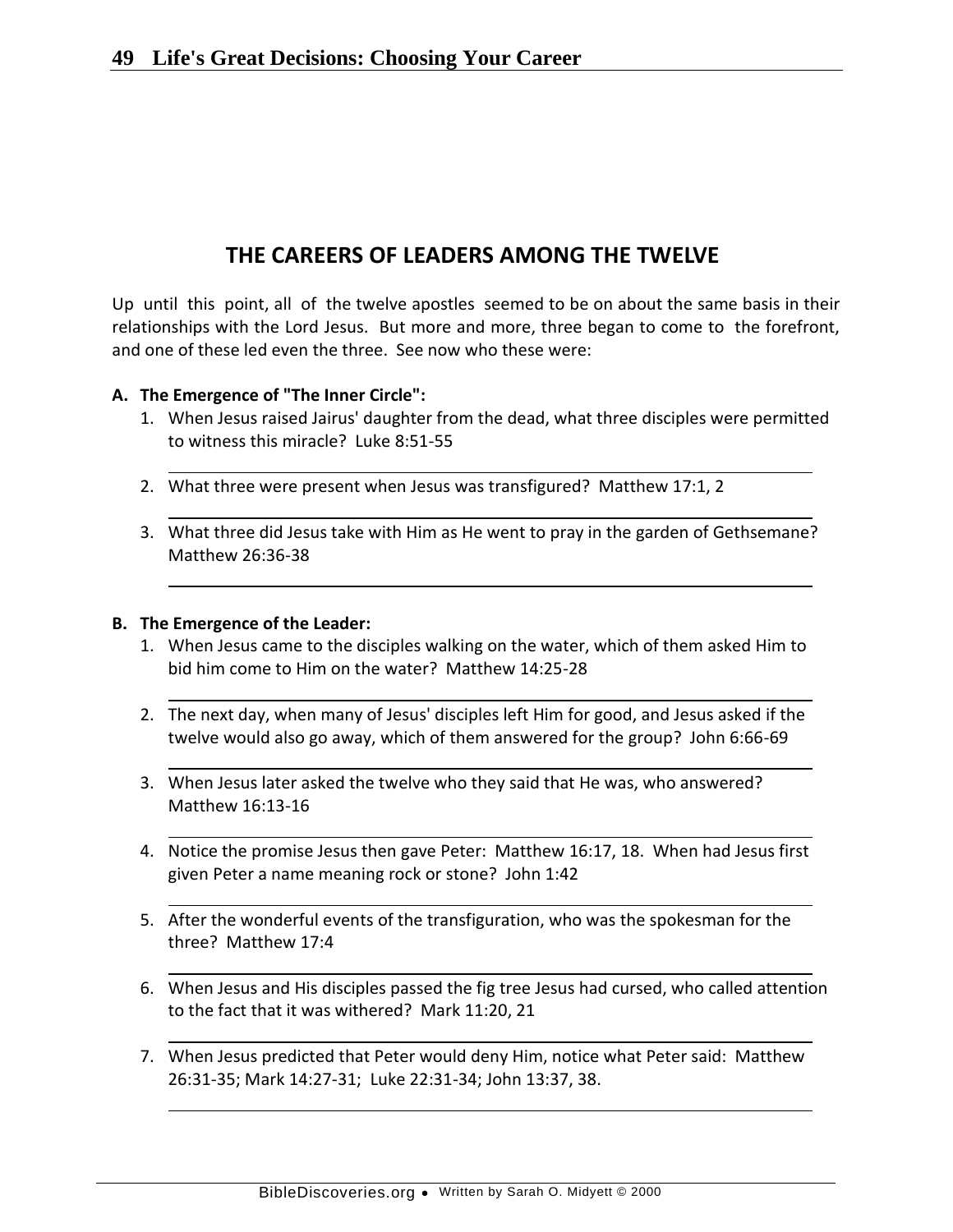- 8. When Judas led the soldiers in arresting Jesus, who was the only disciple who fought against them? John 18:10; Matthew 26:51; Luke 22:50
- 9. After Jesus' arrest, which of His disciples followed Him to His trial? John 18:15
- 10. Although Peter three times denied His Lord (John 18:16-27), to whom did Mary Magdalene come when she discovered Jesus' tomb empty? John 20:1, 2
- 11. Who was one of the first two disciples to visit the empty tomb? John 20:3-10
- 12. After Jesus' resurrection, who again took the initiative among the disciples? John 21:1- 3
- 13. After Jesus appeared to the disciples, to which of them did he address a special conversation? John 21:15-19
- 14. When Peter asked what another disciple would do, note what Jesus said: John 21:20-22.

### **C. The Work of the Leader:**

- 1. Who led the disciples in choosing a successor for Judas? Acts 1:15-26
- 2. Who spoke on the day of Pentecost? Acts 2:14-40
- 3. List some of the other outstanding things Peter did:
	- a. Acts 3:1-11
	- b. Acts 5:1-11
	- c. Acts 9:32-35, 36-42
	- d. Acts 10
- 4. What wonderful miracle was performed in his behalf? Acts 15:1-11
- 5. Who was one of the main speakers at the Jerusalem council? Acts 15:7-11
- 6. What else did Peter later do? (See 1 Peter 1:1; 2 Peter 1:1 and *THINK*!)
- 7. Notice how Jesus predicted that Peter would die: John 21:18, 19b

## **QUESTIONS FOR ME TO THINK ABOUT:**

1. Did Peter determine that he would be the leader among Jesus' followers? How did he obtain this position? Luke 22:31, 32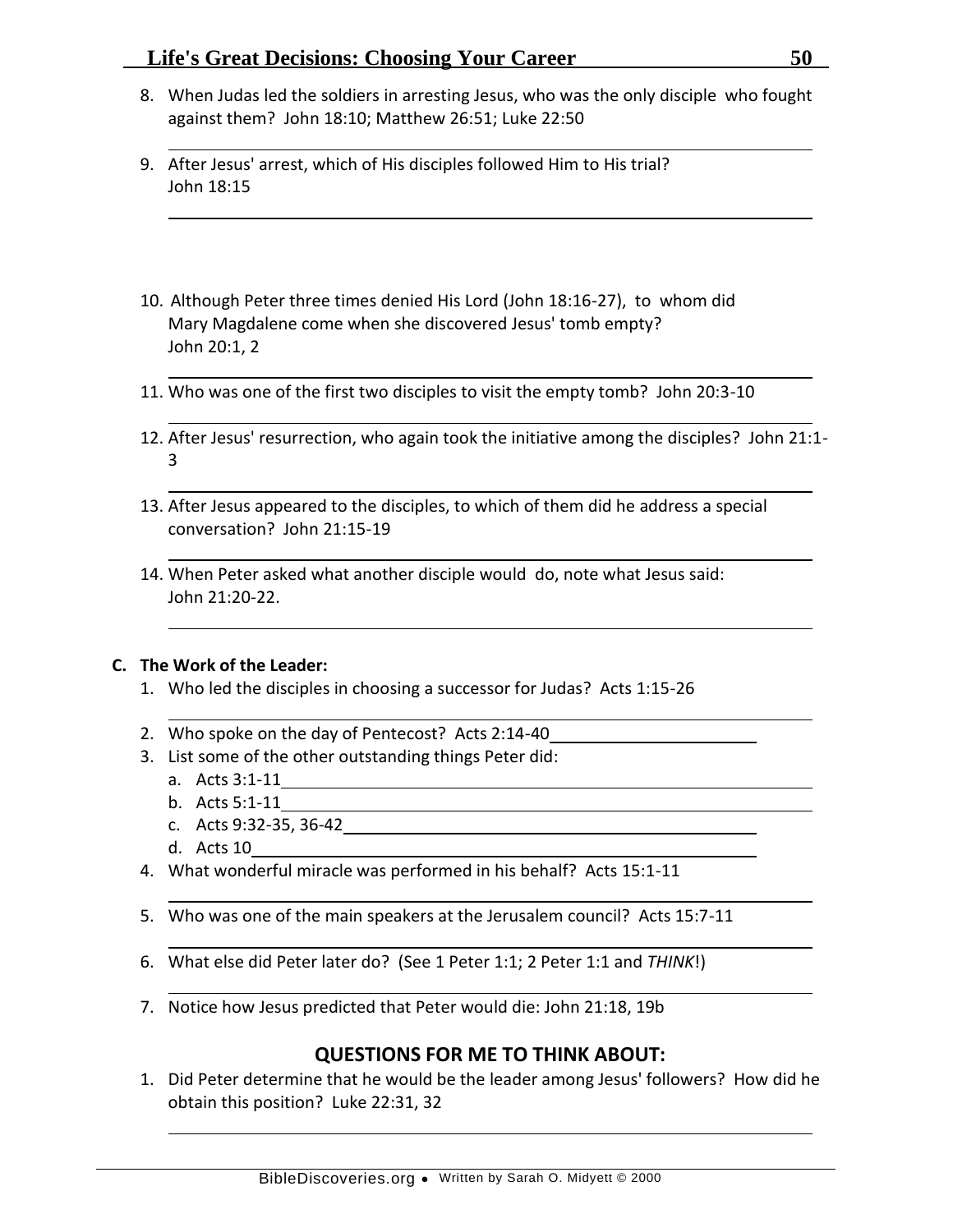2. Is it possible that God would have me to serve Him in a place of leadership over others? If so, is it likely to come all at once?

# **THE CAREER OF SAUL, LATER CALLED PAUL**

At the height of Peter's ministry as leader of the Christians, God was preparing a new leader who would have a ministry different from Peter's. Study about him now:

- **A. Saul's Early Life:** Read Acts 22:3, 25-29, 23:6, 26:4, 5
	- 1. What was Saul's race by birth? Acts 22:3a
	- 2. In what city was he born? Acts 22:3b (This was essentially a Greek city, where Greek language was spoken and Greek literature was cultivated. It was the third university center of the world, surpassed at that time only by Athens and Alexandria. Thus Saul became a Greek by culture.)
	- 3. In what city did Saul receive his schooling? Acts 22:3c, 21:17
	- 4. What very famous man was his teacher? Acts 22:3d, 5:34
	- 5. What subject matter had he studied? Acts 22:3e
	- 6. To what group of the Jewish religion did Saul belong as a result of this schooling? Acts 23:6, 26:5
	- 7. What name was given Saul because of his citizenship? Acts 22:25, 27, 29c
	- 8. How had he obtained this citizenship? Acts 22:28b
	- 9. Although Saul's father was of the purest Hebrew stock (Roman 11:1; Philippians 3:5), he had probably obtained this citizenship: (See Acts 22:28.) What three things could not legally be done to a Roman citizen? Acts 22:29, 25b, 16:37a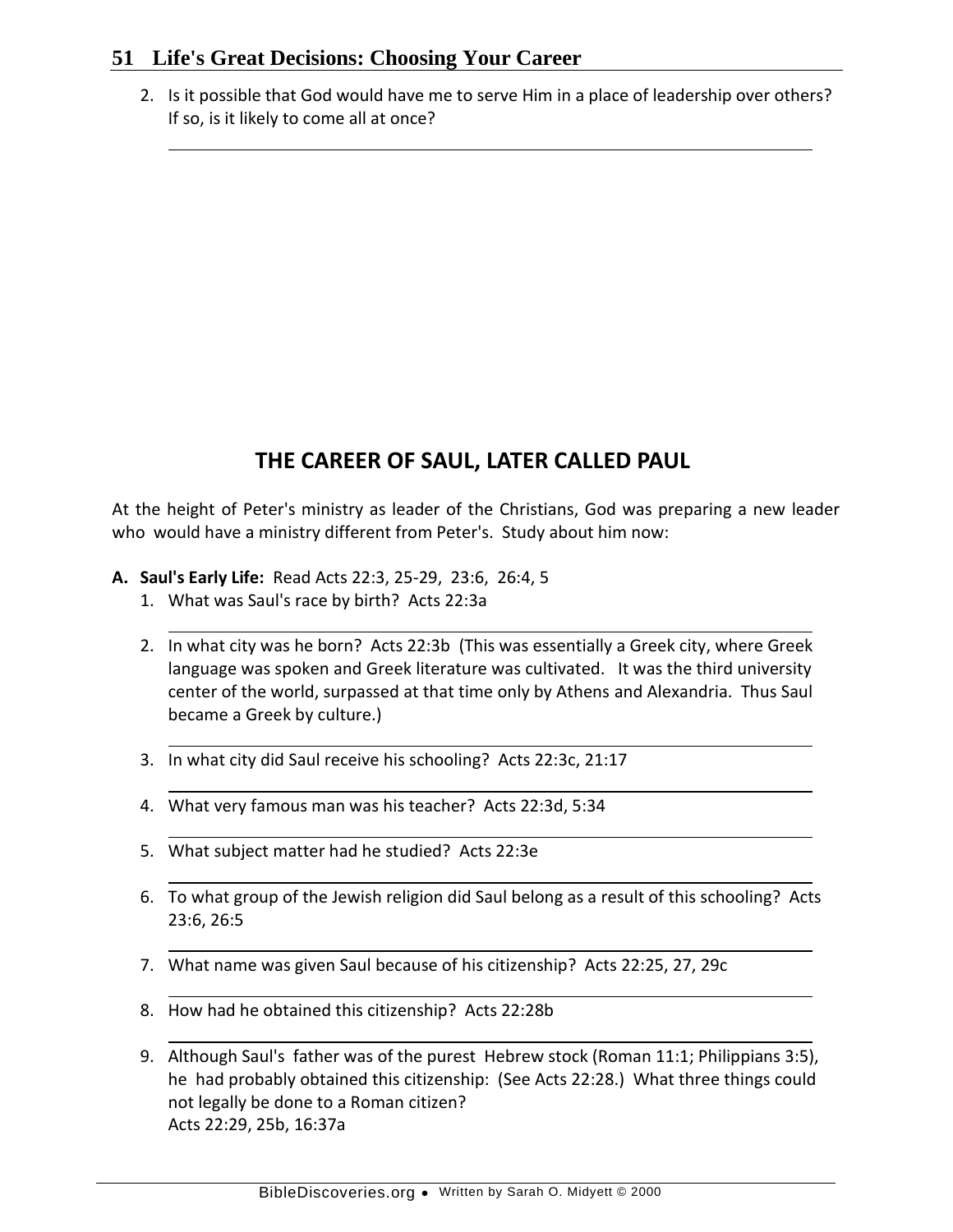- 10. This citizenship also meant that one could not be crucified, and had the right to appeal to Rome for justice. Notice in Acts 25:10-12 how Saul did just this.
- 11. Thus we see that Saul was a *Jew* by race, a *Greek* by culture, a *Roman* by citizenship, and a *Pharisee* by religion. Note how each figured in his later life.

### **B. Saul's Early Adult Life:** Read Acts 7:58-9:19

- 1. What was Saul doing the first few times he appeared in the book of Acts?
	- a. Acts 7:58c, d
	- b. Acts 8:1a
	- c. Acts 8:3, 22:4
	- d. Acts 9:1a, b
- 2. As he journeyed to Damascus to continue such activities, what happened to him? Acts 9:2-19
- 3. To what three groups did the Lord say He had chosen Saul to witness? Acts 9:15
- 4. What else did God say Saul must do for Him? Acts 9:16

### **C. Saul's Later Adult Life:**

- 1. In the next few years, in what activities did Saul engage?
	- a. Acts 9:20, 22, 29
	- b. Acts 11:25, 26
	- c. Acts 11:29, 30, 12:25
- 2. After this preliminary service, what special call came to him and Barnabas? Acts 13:1-4
- 3. To whom did they minister at first? Acts 13:5
- 4. When these rejected their message, to whom did they turn? Acts 13:46
- 5. Notice that by this time, Saul is called Paul: Acts 13:9
- 6. After completing three missionary journeys, before what kings did Paul bear testimony for his Lord? Acts 26:27, 28, 25:12b
- 7. In what ways did Paul suffer for the Lord? Acts 14:19, 16:22-24, 21:31, 32; 2 Corinthians 11:23-28

## **QUESTIONS FOR ME TO THINK ABOUT:**

1. When did God begin to prepare Paul for his life's work? (See Ephesians1:4). Did Paul accomplish all that God had stated as His purposes for him?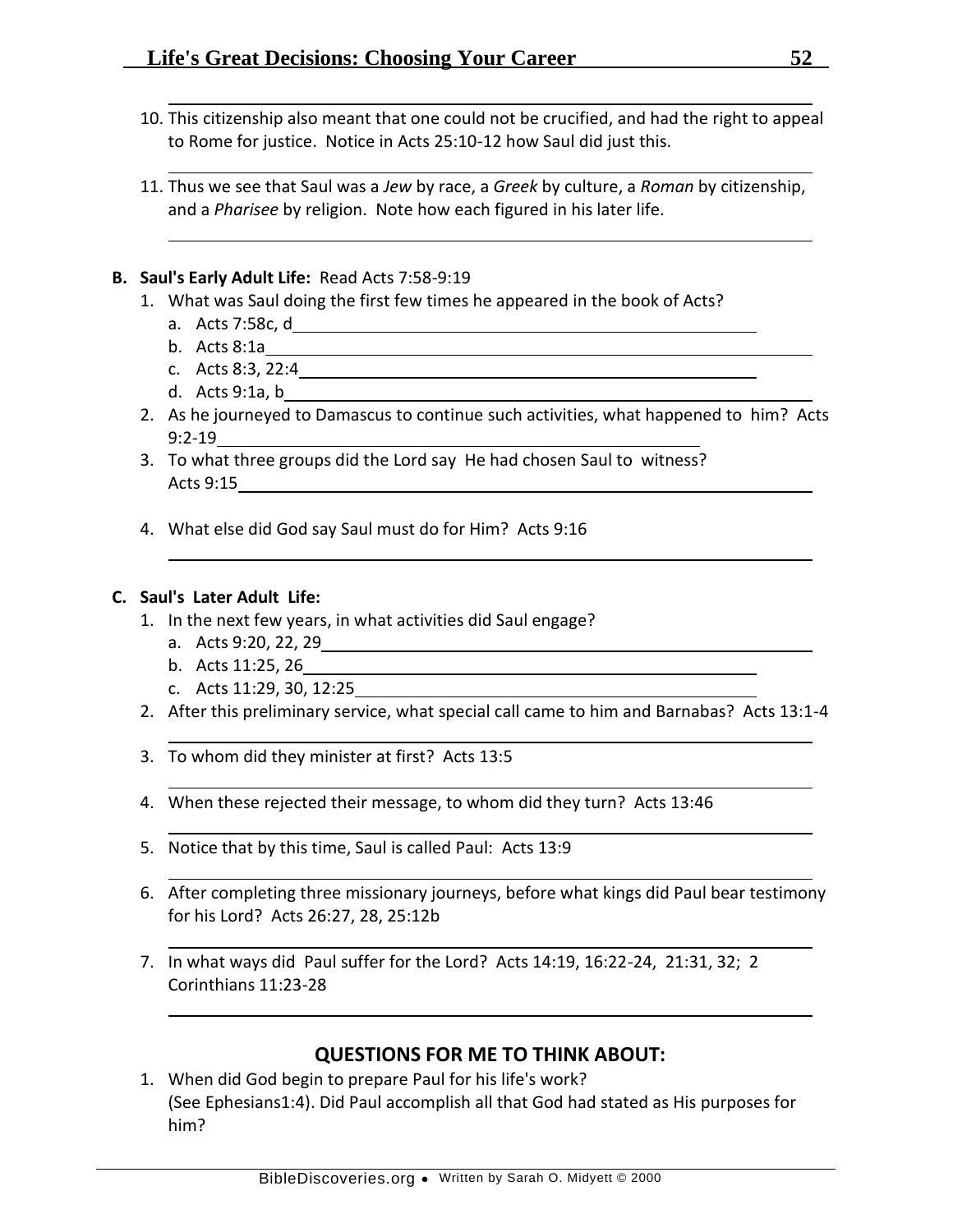2. What is God able to do with every circumstance of my ancestry and past life? (See Philippians 1:12)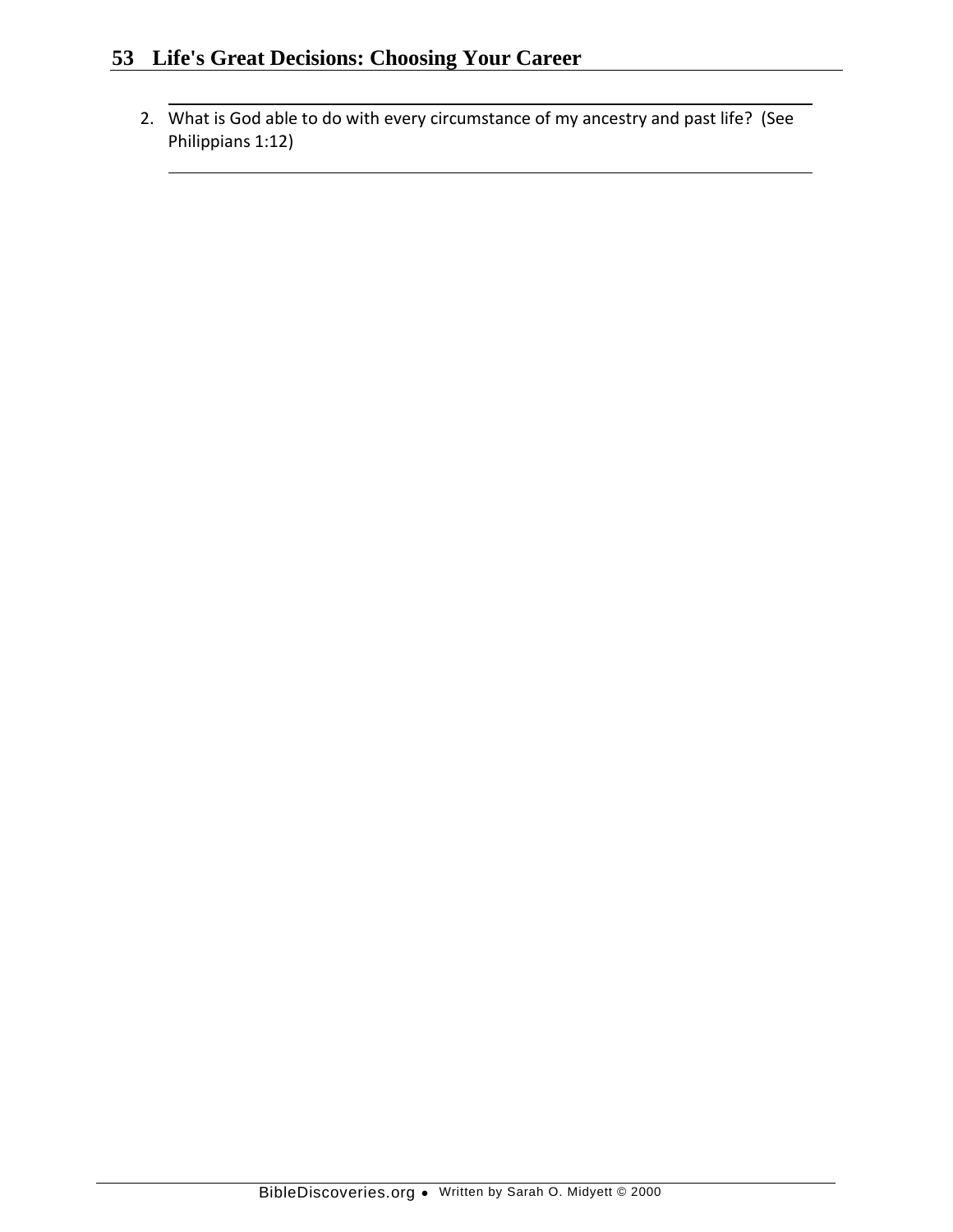# **OTHER NEW TESTAMENT CAREERS**

Several others in the New Testament were definitely chosen for certain careers, or engaged in careers that we could profit from studying. Note some of these now:

### **A. The Career of Mary, Jesus' Mother:**

- 1. When the angel told Mary that she would be the mother of Jesus, why did she question this possibility? Luke 1:28-34
- 2. Yet what was her response? Luke 1:35-38
- 3. Would this have been an easy response to give? *(THINK!)*
- 4. What did her fiancée consider doing because of her condition? Matthew 1:18, 19 (See Deuteronomy 24:1)
- 5. Why did he not carry out this plan? Matthew 1:20-25

### **B. The Careers of Some of Jesus' Followers:**

- 1. What did one man Jesus had transformed want to do? Mark 5:18
- 2. But what did Jesus tell him to do instead? Mark 5:19
- 3. Did he fulfil this calling? Mark 5:20
- 4. What did many women do to help Jesus? Matthew 27:55, 56 Mark 15:40, 41

### **C. The Career of John, Jesus' Closest Friend:**

- 1. How did John the apostle often describe himself? John 13:23, 25, 19:26, 21:20
- 2. What special task did Jesus commit to him before His death? John 19:26, 27b
- 3. Did he fulfil this calling? John 19:27c
- 4. What else did he later do? John 21:24 and *THINK*!

### **D. Careers in the Book of Acts:**

1. What did Jesus say that all of His disciples should be after the Holy Ghost had come upon them to give them power? Acts 1:8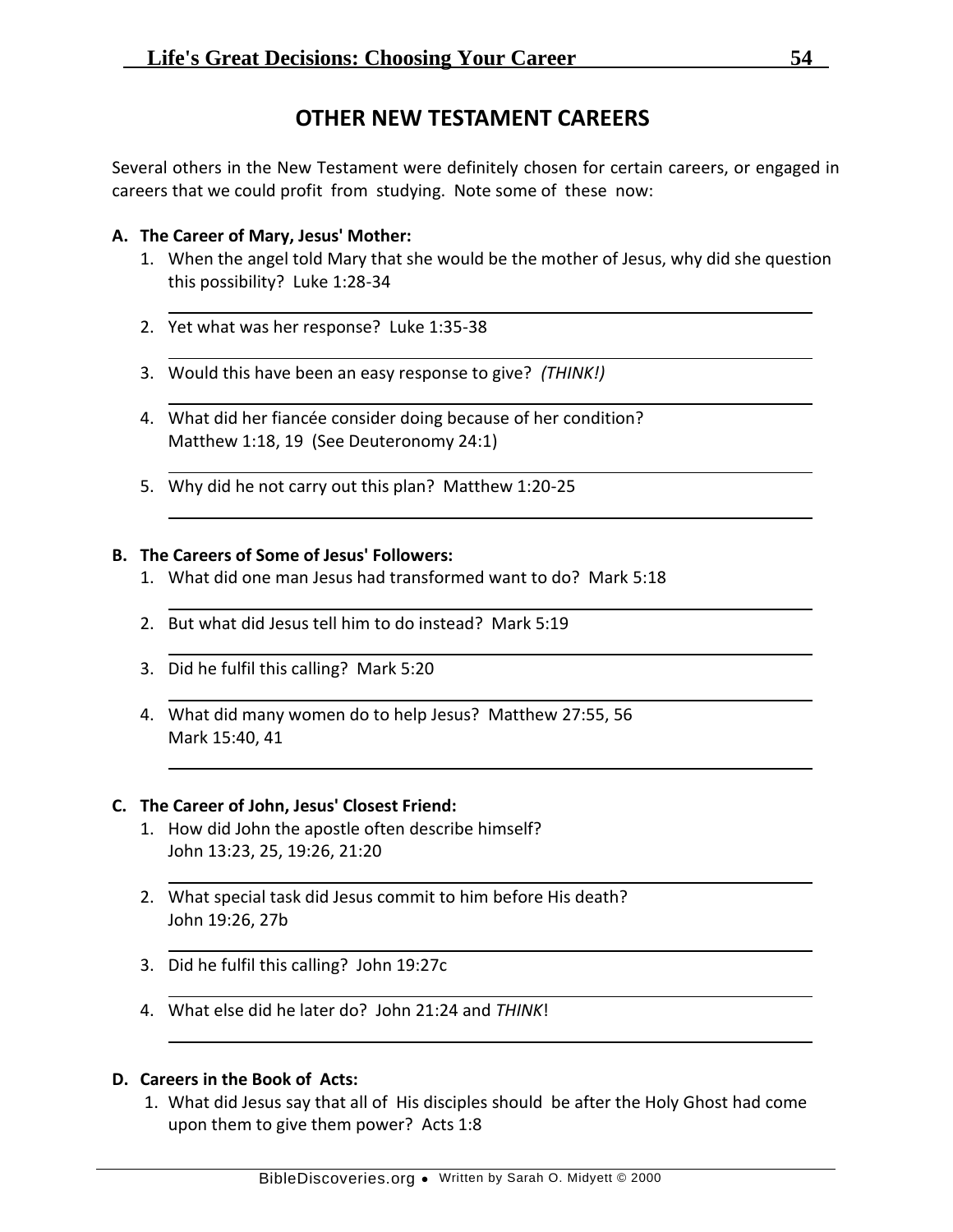2. Did this include only the apostles? Acts 1:13-15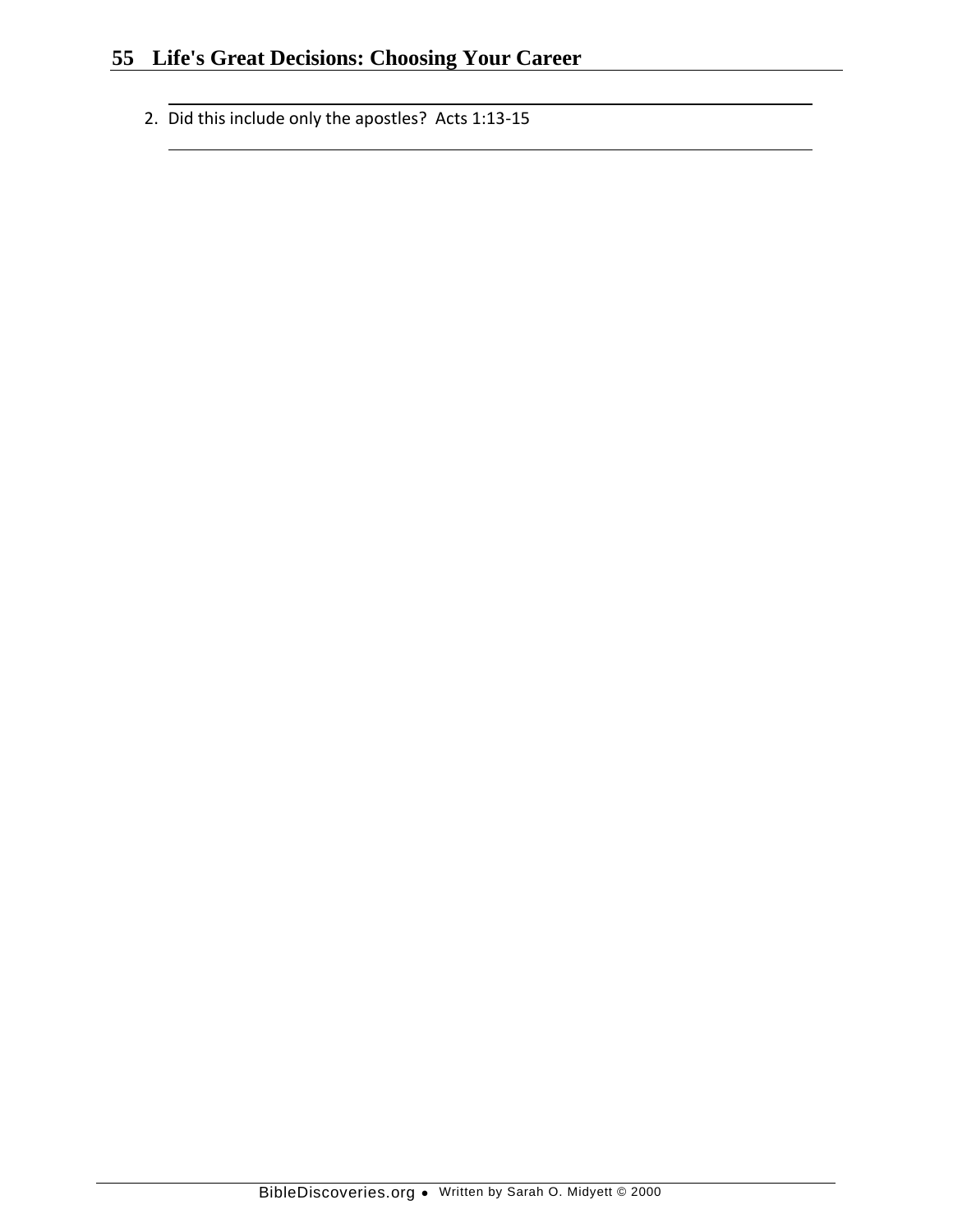- 3. When the work of leading the church became too great for the twelve apostles, how many others were appointed to help them as deacons? Acts 6:1-3
- 4. What two things did this leave the twelve free to concentrate on? Acts 6:4
- 5. When all the Christians except the apostles were scattered into Judea and Samaria, what did they do? Acts 8:1, 4
- 6. As Philip was doing this in the city of Samaria, through what two means did he receive guidance to go elsewhere? Acts 8:26, 29
- 7. Through what means was Paul guided as to where he should witness? Acts 16:6, 7, 9, 10
- 8. After the church council in Jerusalem, what two did the Jerusalem church send to Antioch with Paul and Barnabas? Acts 15:2
- 9. How did Silas become a member of Paul's missionary team? Acts 15:40
- 10. How did Timothy get started in Christian service? Acts 16:1-3
- 11. For what reason was he chosen? 2 Timothy 1:5a
- 12.Who evidently had a large share in bringing this to pass in Timothy's life? 2 Timothy 1:5b, c
- 13. How did Lydia, Aquila and Priscilla, and Justus help Paul and his team? Acts 16:15, 18:1-3, 7

- 1. Were the more outstanding people in this lesson any more in the center of God's will for them than were the least outstanding ones?
- 2. Is it necessary for me to be in some spectacular position in order to carry out God's perfect plan for my life? How can I discover this plan? (See Romans 12:1, 2)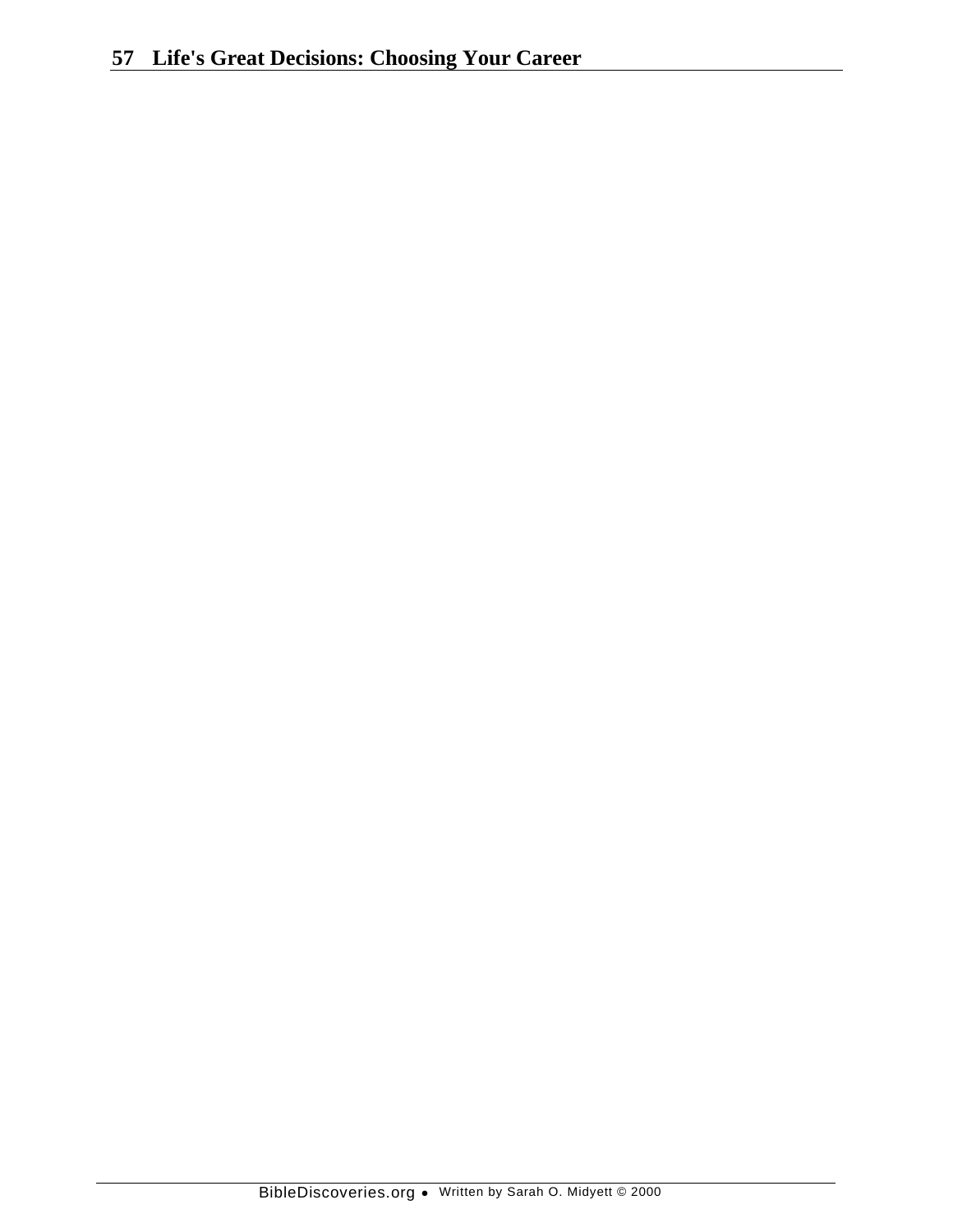# **INTRODUCTION TO THE STUDY OF SPIRITUAL GIFTS**

In the Epistles, one finds very little concerning choosing one's career, but a great deal concerning spiritual gifts. Begin your study of this fascinating subject below:

### **A. Initial Observations Concerning Spiritual Gifts:**

- 1. How many Christians would have a spiritual gift? Romans 12:5, 6a
- 2. Are these all alike? Romans 12:6a, 4b
- 3. What is the purpose of each gift?
	- a. Ephesians 4:12a
	- b. 1 Corinthians 12:7 Living Bible:
- 4. What did Paul tell the Corinthians concerning spiritual gifts in 1 Corinthians 12:1

### **B. Three Categories Relating to Spiritual Gifts:** Read 1 Corinthians 12:4, 5, 6

1. Paul said there were differences in three areas relating to spiritual gifts. To understand just what is meant by each of these terms, chart below the words used in the New King James, New International Version and the New American Standard:

| vs. 4:                                                                                                                           | vs. 5:                                   | vs. 6:                                         |  |  |  |  |
|----------------------------------------------------------------------------------------------------------------------------------|------------------------------------------|------------------------------------------------|--|--|--|--|
| <b>NKJV</b>                                                                                                                      |                                          |                                                |  |  |  |  |
| <b>NIV</b>                                                                                                                       |                                          |                                                |  |  |  |  |
| <b>NAS</b>                                                                                                                       |                                          |                                                |  |  |  |  |
| 2. Compare these with the following definitions, taken from the Amplified Bible and<br>Jamieson, Fausset and Brown's commentary: |                                          |                                                |  |  |  |  |
|                                                                                                                                  | Amp. Endowments Service and ministration | Operation - of working to<br>accomplish things |  |  |  |  |
| Spiritual<br>JFB -                                                                                                               | The various functions                    | The actual effects resulting                   |  |  |  |  |

- 3. Decide which of the above words best describes each of the three categories.
- 4. Find one word that tells which of the above categories is listed in each of these : a. Romans 12:6-8:

endowments and services *performed* from both the former.

- 
- b. Ephesians 4:11:
- c. 1 Corinthians 12:7-11:
- d. 1 Corinthians 12:28:

## **C. Continued Observations Concerning Spiritual Gifts:**

1. When one exercises his spiritual *gift***,** as listed in Romans 12, through whatever opportunity for service or *ministry* God gives him/her, as listed in Ephesians 4:11 and 1 Corinthians 12:28, who will determine what *manifestation* of the Spirit will be given to each of those ministered to?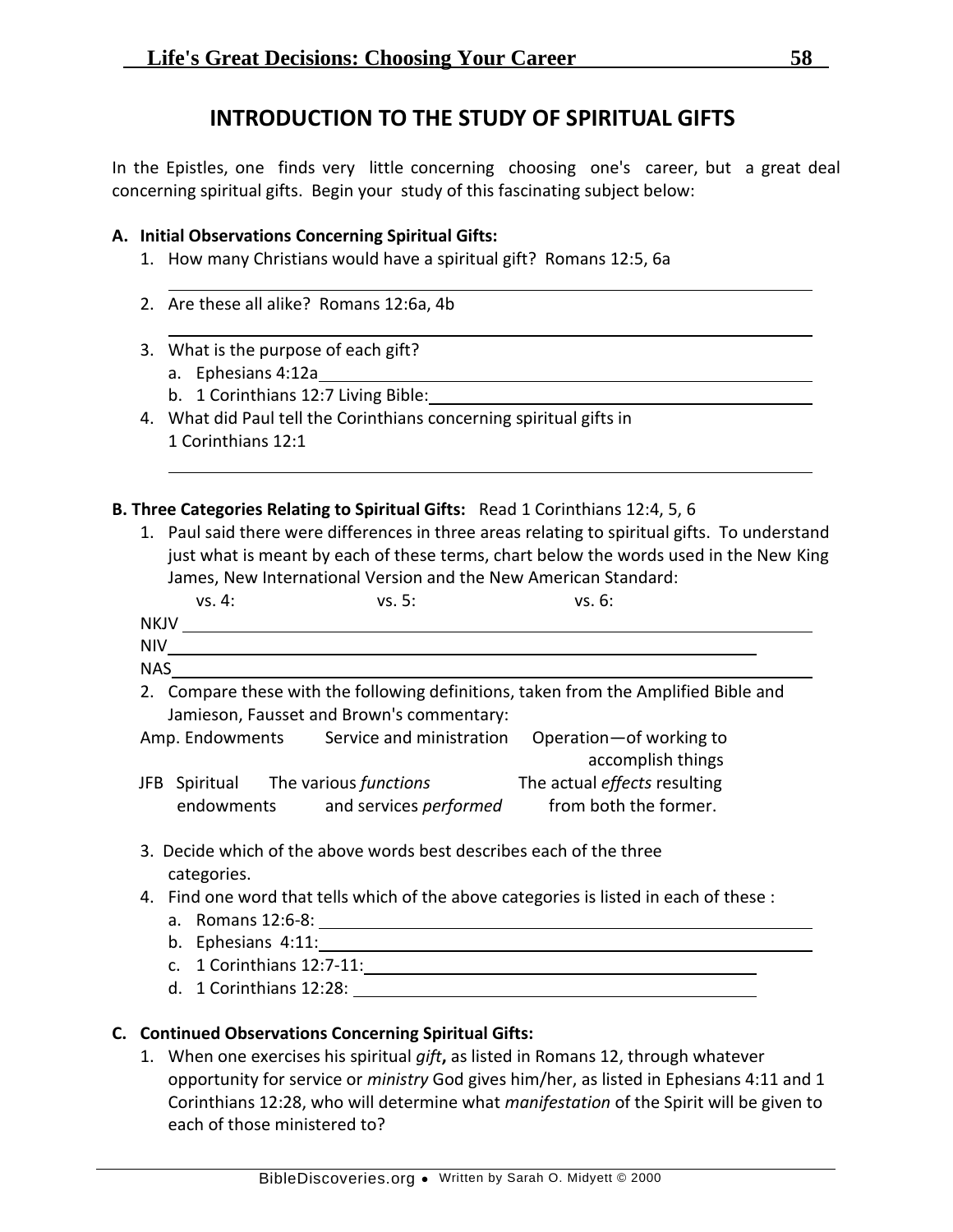1 Corinthians 12:11

- 2. Therefore, should one seek any *certain* manifestation of the Spirit's working?
- 3. On what two things should he rather concentrate? Romans 12:6-8a, 8b-d (See also 1 Corinthians 12:31a, 14:1b)

- 1. In the past, have I been ignorant concerning spiritual gifts? Have I known as much as God would have me know? 1 Corinthians 12:1
- 2. Have I been guilty of concentrating on the *manifestations* of the Spirit's workings, rather than on my spiritual *gift*, and the most effective *ministry* through which I can express this gift for the benefit of others? (See Romans 12:6-8.)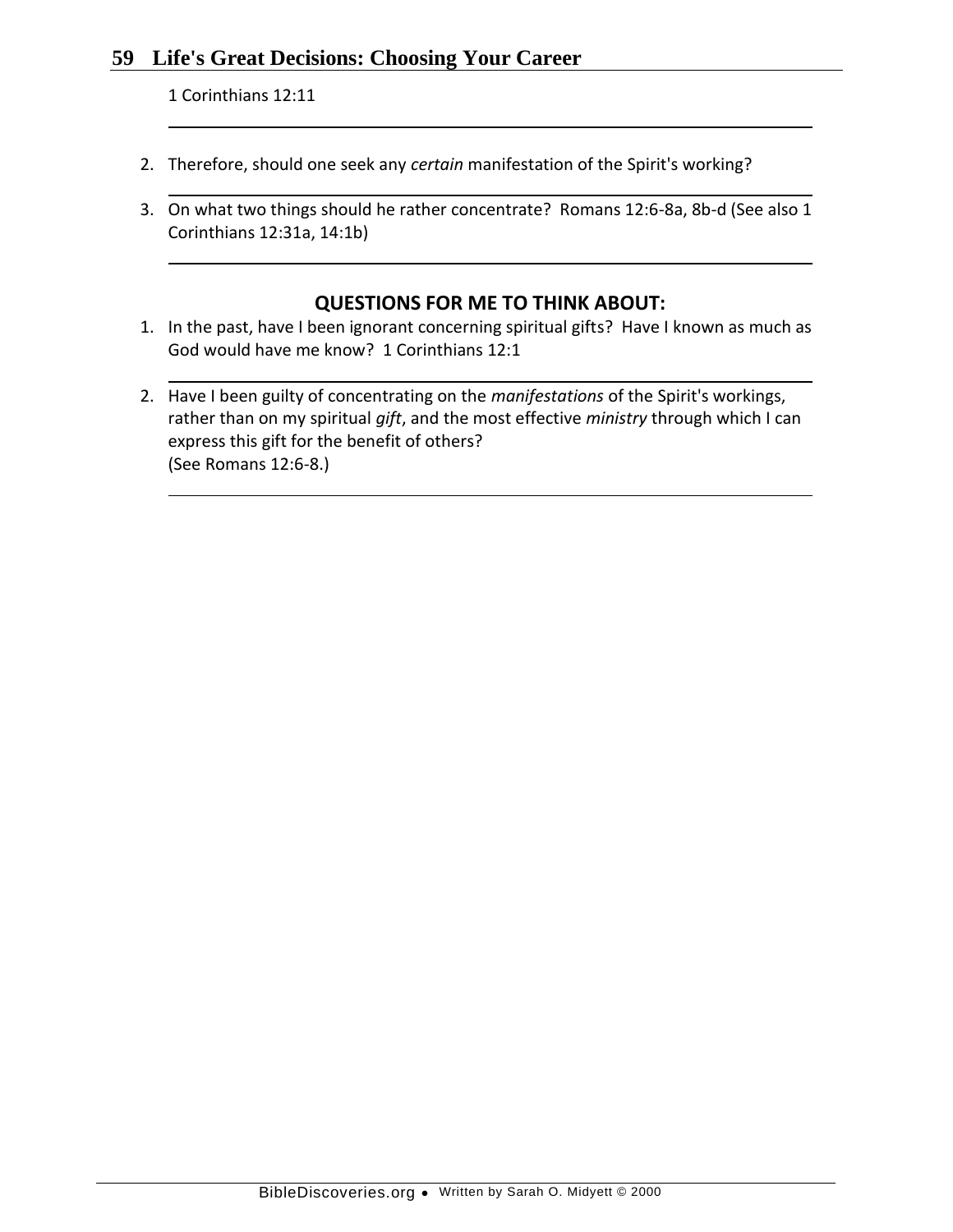# **DEFINING SPIRITUAL GIFTS**

If one is to concentrate fully on the gift God has given him, as Romans 12:3-8 indicates he should, he must first of all know what that gift is. In an effort to determine what your gift might be, first of all seek to define exactly what is meant by each of the terms in the first two lists below. Use all sources at your disposal, including definitions in concordances, Bible dictionaries, commentaries, etc., plus conversations with others.

## **A. Gifts (Romans 12)** 1. Prophecy: 2. Ministry of Ministering: 3. Teaching: 5. Exhortation: 6. Giving: 7. Ruling: 8. Showing Mercy: **B. Ministries (Ephesians 4)** 1. Apostle: 2. Prophet: 3. Evangelist: 4. Pastor: 5. Teacher: Additional ministries (1 Corinthians 12:28)<br>
<u>Landon Manuel Correlation</u> 8. Worker of Miracles: 9. Healer: 10. Helper: 11. Governor or Administrator: 12. Tongues: **C. Manifestations (1 Corinthians 12:7-11)** 1. Word of Knowledge: 2. Word of Wisdom: 3. Faith: 4. Healing: 5. Miracles: 6. Prophecy: 7. Discerning of Spirits: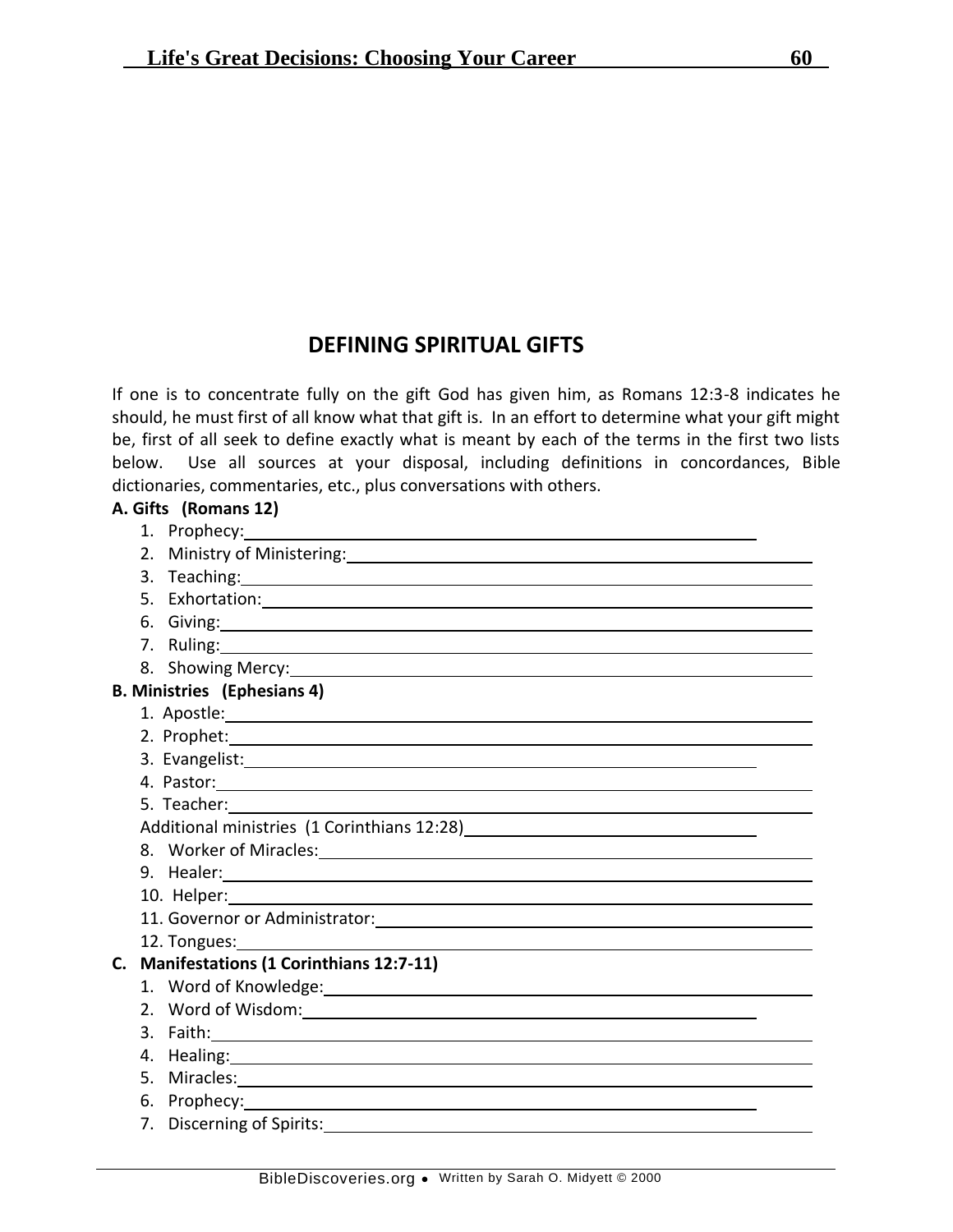- 8. Tongues:
- 9. Interpretation of Tongues:

# **QUESTIONS FOR ME TO THINK ABOUT:**

- 1. Which of the *ministries* could be used to express each of the seven spiritual *gifts*? Which *manifestations* could result from each of these ministries?
- 2. What is *my* spiritual *gift*? Through what *ministry* might it best be expressed? What *manifestations* could the Holy Spirit give in others' lives as a result?

# **DISCERNING** *YOUR* **SPIRITUAL GIFT**

Now that you have gained a bird's-eye view of all the spiritual gifts, study each in detail, seeking to determine which of them God has given to you. Note the following observation as you begin your study:

## **A. The Number of One's Spiritual Gifts:**

- 1. Which functions listed as spiritual gifts are all Christians commanded to perform?
	- a. 1 Corinthians 14:1c
	- b. Galatians 5:13c (See also Colossians 3:22-24)
	- c. Colossians 3:16b (See also Matthew 28:20)
	- d. Hebrews 3:13, 10:25c-e
	- e. Luke 6:38; 2 Corinthians 9:7 (Matthew 10:8; Romans 12:13)
	- f. 1 Timothy 3:4; Proverbs 16:32b (See also Proverbs 17:2)
	- g. Luke 10:37; 6:36 (Colossians 3:12; 2 Corinthians 13:8)
- 2. Yet how many basic spiritual gifts do the following Scriptures indicate that each Christian will have? 1 Peter 4:10; Romans 12:4, 3-8
- 3. To reconcile the above facts, consider the possibility of each Christian performing each of the seven functions as a means of carrying out his own basic spiritual gift. Illustrate how this might be true:
- 4. If one could learn to approach every activity in this way, how should it affect:
	- a. the amount of weariness he experiences in his work?
	- b. the effectiveness of his work?
	- c. his emotions regarding his work?
	- d. his sense of personal fulfillment in his work?
	- e. his sense of purpose and direction for his life?
- 5. On the other hand, what would be the results if one fails to discover his spiritual gift, or simply tries to copy the gift of one he admires?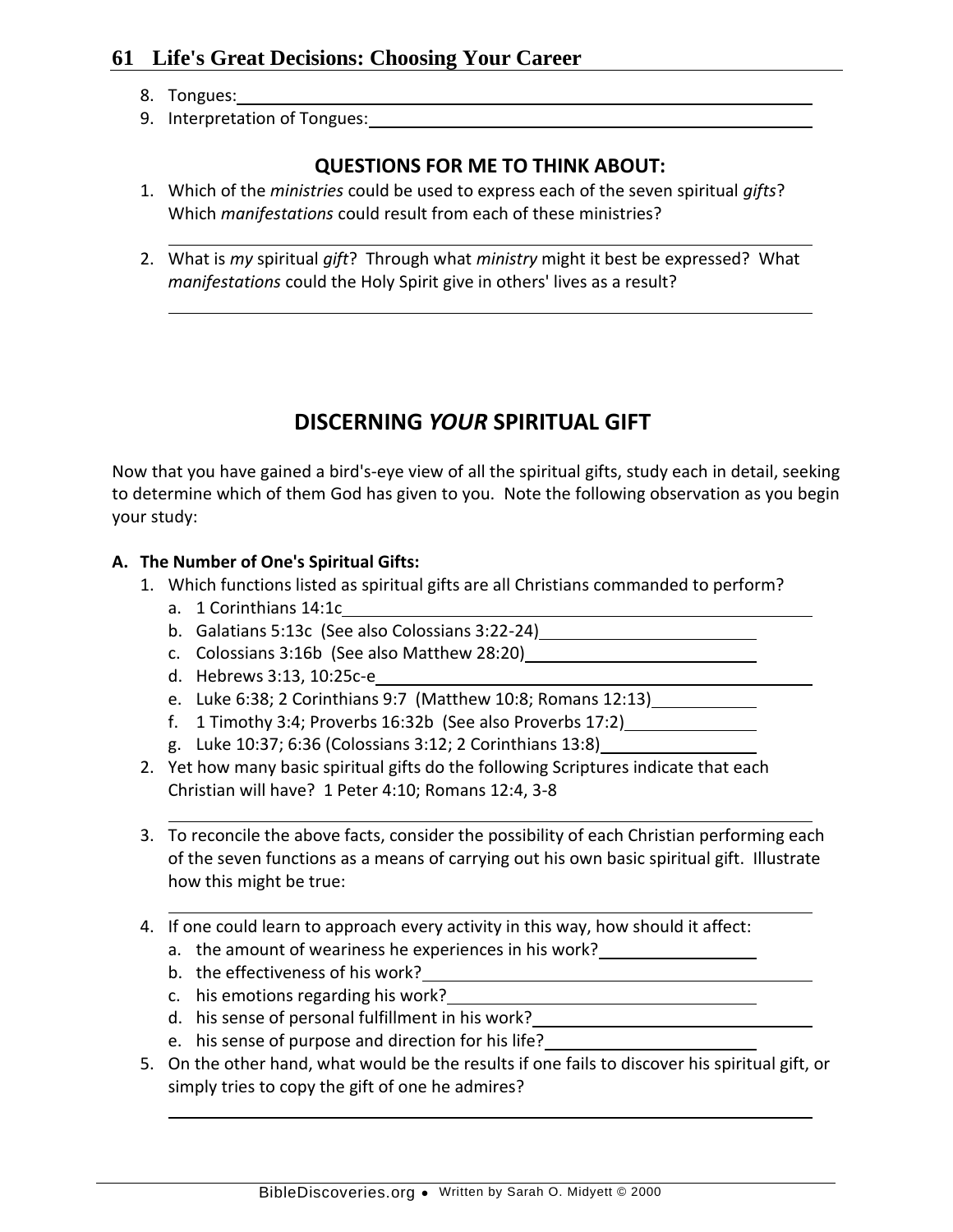Illustrate the above in terms of two different members of the human body, and their respective functions: (See 1 Corinthians 12:12, 14-18 for ideas)

6. If each Christian knows the basic spiritual gifts of others, what results could this bring about in the body of Christ? Ephesians 4:13a, 16a, b

### **B. Barriers to the Discovery of One's Spiritual Gifts:**

- 1. Why might some fail to discover their spiritual gifts? (Read and consider *FULLY*!)
	- a. Psalm 66:18; Isaiah 59:1, 2 (Note that in Romans 1-12 and 1 Corinthians 11, 12, Paul dealt *first* with sins, then with gifts.)
	- b. Matthew 25:18; Luke 19:20
	- c. See A-5 above
	- d. Compare Sections A with B and C, page 40
- 2. To discover your gift, would it be worth the effort to eliminate the above?
- 3. Would it help to consider carefully which activities you do and do not enjoy?

### **C. The Relationships Between Spiritual Gifts and Careers:**

- 1. Would the possession of a certain spiritual gift necessarily indicate that one should enter a certain career?
- 2. Could the possession of a certain spiritual gift be an indication that one might be better fitted for a certain type of career? Give at least one specific example to support your answer:

- 1. How many of the functions listed as basic spiritual gifts have I learned to perform as a regular part of my Christian life? In which of them do I find the greatest joy and sense of personal fulfillment? Does any of them bring me weariness and frustration? Do I feel especially effective or ineffective in any?
- 2. Do the answers to the above questions give me any indication as to what my spiritual gift might be? As to what career God might have me to enter?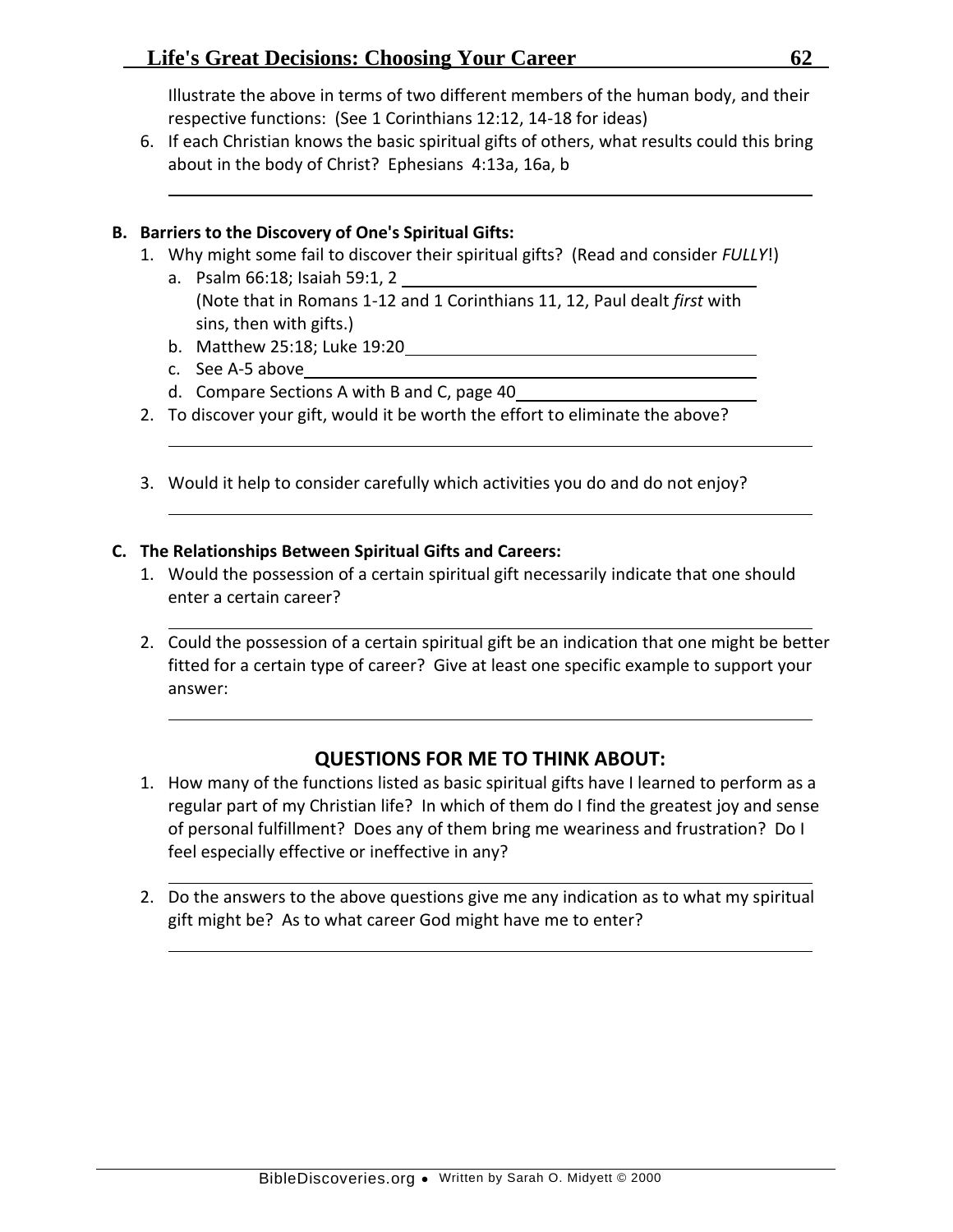# **PINPOINTING YOUR SPIRITUAL GIFT**

Now that you know that God has given you one particular basic spiritual gift, you should be eager to pinpoint that gift, so that you can concentrate fully on it. The following procedures should help you in this quest:

## **A. Describe the Characteristics of Those with Each Gift:**

- 1. Persons with the same gift tend to share certain characteristics in common, and also to be misunderstood because of some of these characteristics. The Advanced Seminar of Bill Gothard's Institute in Basic Youth Conflicts lists in detail these characteristics and misunderstandings.
	- a. If possible, obtain from someone who has attended this seminar a list of these characteristics and misunderstandings. Write those concerning each gift on a separate page, using fronts of pages only, so that pages may later be spread out for comparison.
	- b. If you cannot locate anyone who has attended the seminar, compile your own lists, from your own and others' observations of people.

## **B. Decide Which Most Nearly Match Your Own:**

1. Study each of these lists, placing a check before each item which you feel is definitely true of you, and an "x" through the number of any item that you feel is definitely *not* true of you.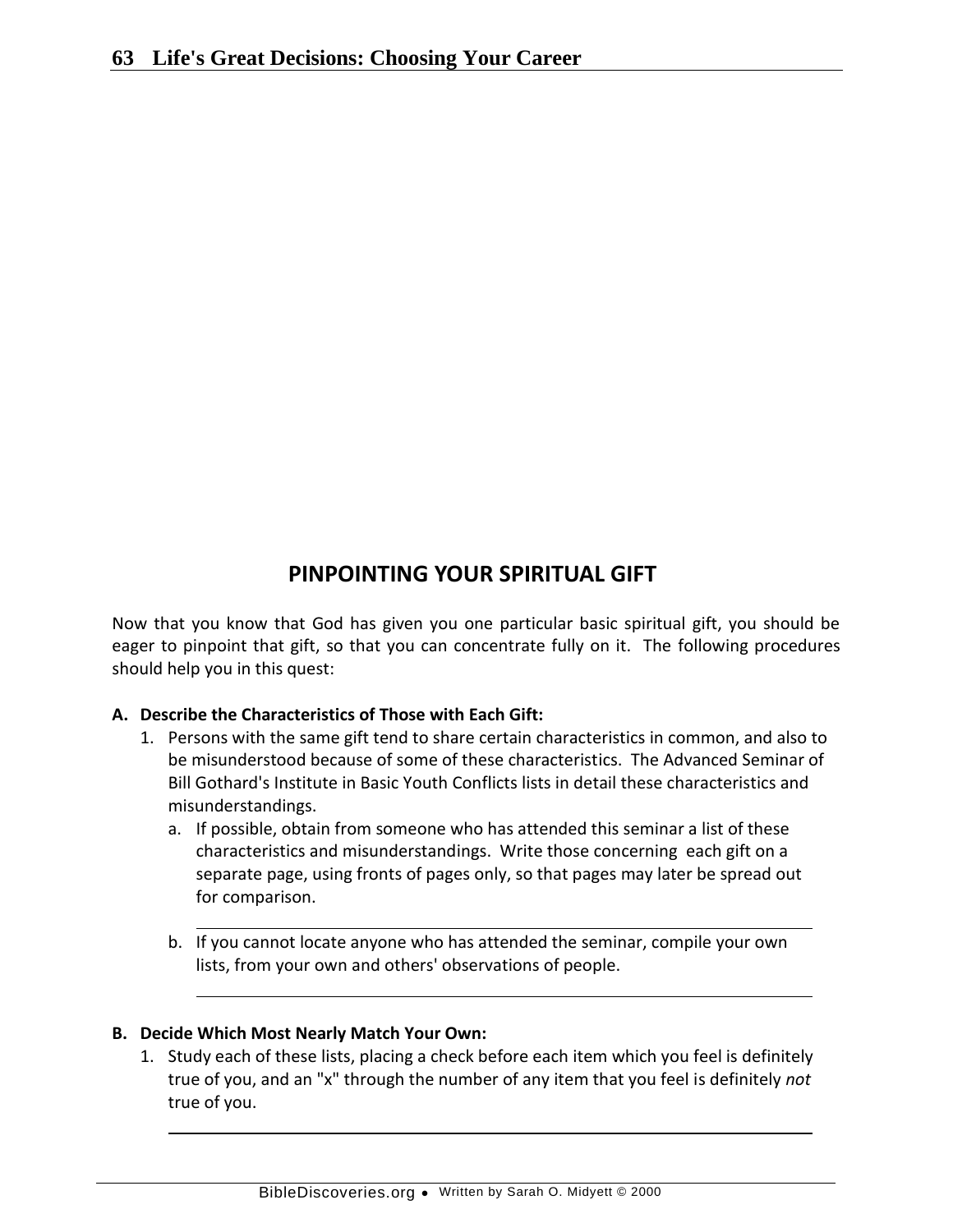- 2. Compare your seven lists, noting which has the most check marks in the margin.
	- a. If one definitely stands out above the others, this would indicate clearly that it probably is your gift.
	- b. If several seem about even, check back with your informant to obtain additional questions given in the seminar which may help you pinpoint your gift.
	- c. If you still are not sure, it may help you to eliminate those which you feel are *not* your gift. Place a large "X" before the title of each of these.
- 3. If you still are unable to decide, re-read the questions relating to Hindrances to Discovering One's Spiritual Gift, to see if you can locate the cause. Then, no matter how difficult it is, nor how long it takes, seek to eliminate that cause.
- 4. If you still are unable to decide which is your spiritual gift, keep re-reading and studying your lists of characteristics and misunderstandings and seeking the Lord until He makes you sure in your own mind and heart just what your spiritual gift is. Do not become discouraged in your search, since it is not unusual for this process to take several weeks or even months, especially in the case of one who is well-established in Christian work, and has developed ministry gifts in several of the areas listed. Remember that God does not want you to be ignorant concerning spiritual gifts, and therefore He *will* show yours to you.

## **C. Relate Your Spiritual Gift to Your Ministry and Manifestations:**

- 1. Once you are sure which is your spiritual *gift*, place a large check mark before its title on the page listing its characteristics. Then turn to page 40, and circle its definition in section A.
- 2. Next, determine which *ministry* in section B God has given you, and circle that.
- 3. Think through carefully each of the *manifestation* listed in section C, seeking to determine if God has ever given any of them as a result of your ministry. If so, write on the line exactly what occurred.
- 4. Compare A, B and C, to see how your spiritual *gift* has resulted in a certain *ministry*, through which the Holy Spirit has given certain *manifestations* of His workings in the hearts of those to whom you have ministered.
- 5. Praise God for what He has already done, and thank Him that He is going to accomplish even more through you in the future, as you learn more exactly how to use the gift He has given.

- 1. Have I been guilty of misunderstanding those with gifts differing from my own? Which people in particular? In what ways?
- 2. Has the study of this page helped me to understand such people better? Should it help me appreciate them more in the future? Get along with them better?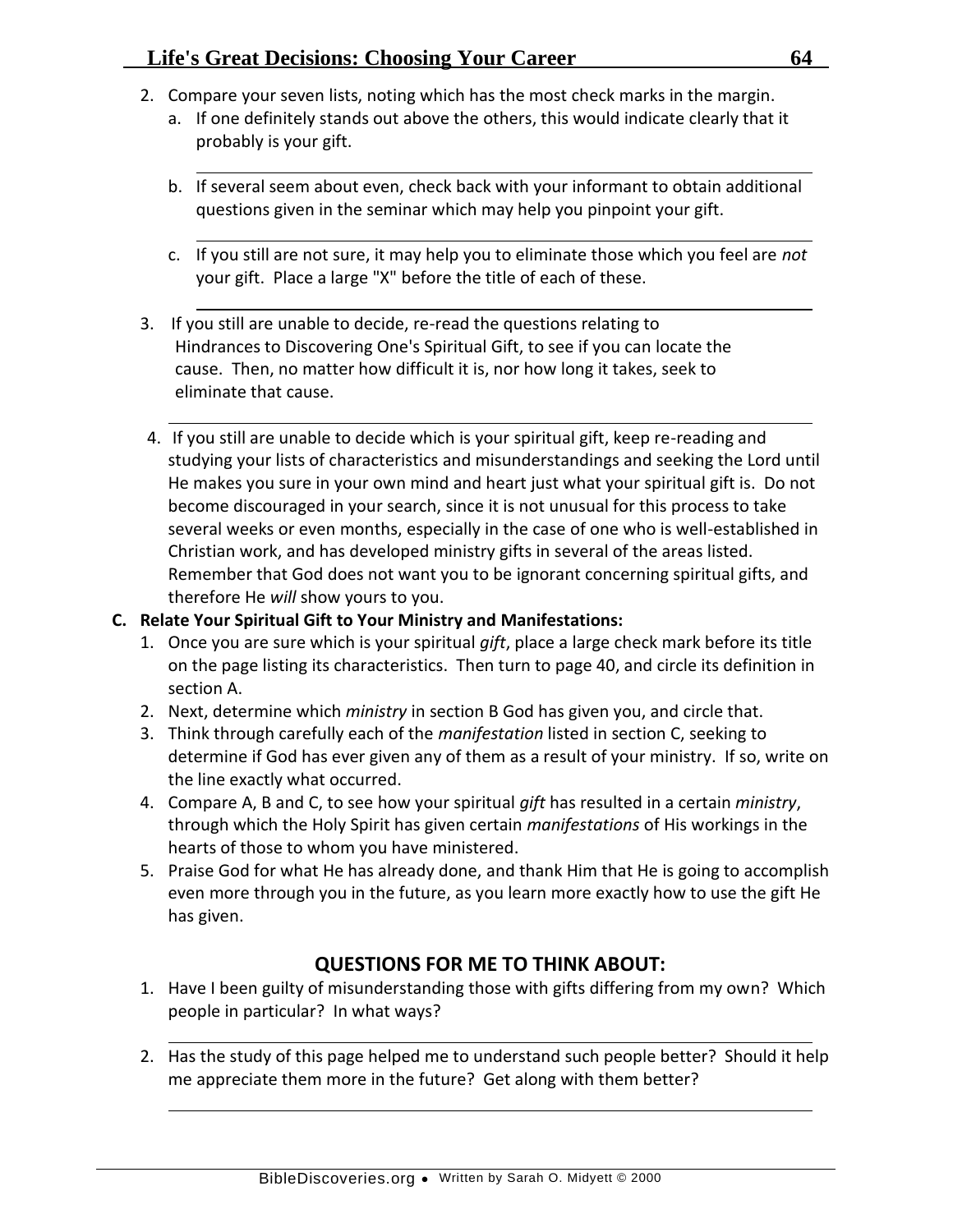3. Has a study of the misunderstandings helped me to see why some people do not understand or get along well with *me*? Could I do anything to improve this situation? Exactly what?

# **USING YOUR SPIRITUAL GIFT IN YOUR OWN PERSONAL LIFE**

Discovering one's spiritual gift is intended not simply to increase one's knowledge, but to enable one to concentrate on *using* that gift in every area of one's life. Discover below some of the ways in which such knowledge can help in one's personal life:

## **A. Locating Areas Which Need Improvement:**

- 1. Who is usually able to see your weaknesses, faults and failings better: you yourself, or another? (See Matthew 7:3)
- 2. On what basis would you as a Christian tend to *judge* another: your own weak points, or your own strong points? (See Romans 2:1-3, and *THINK*!)
- 3. On the basis of which of the above would you tend to *evaluate* another? *(THINK!)*
- 4. In what specific ways would those with the following gifts be able to help point up the weaknesses in the lives of others? (Consult characteristics, *THINK!*)
	- a. Prophecy:
	- b. Serving: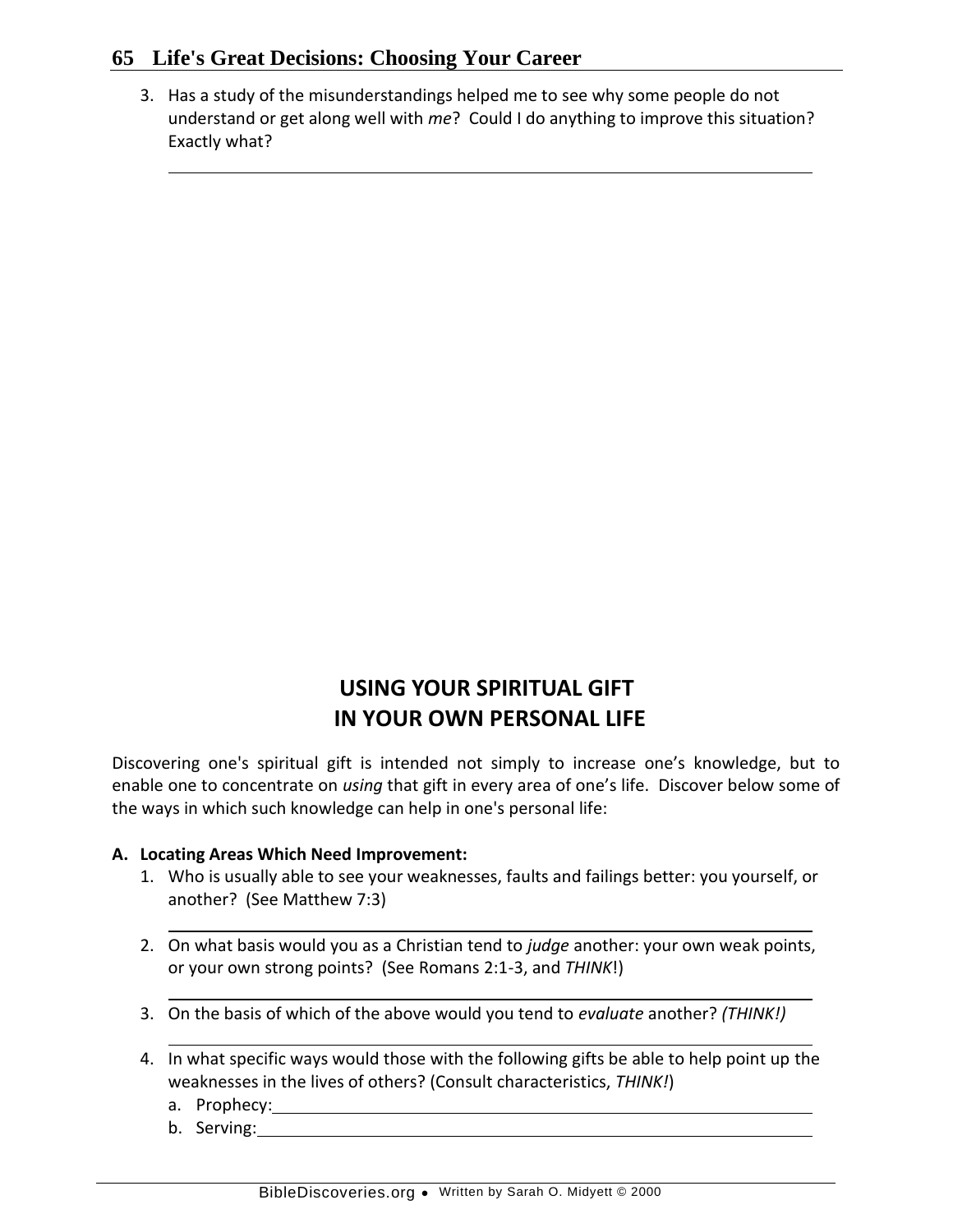- c. Teaching:
- d. Exhortation:
- e. Giving:
- f. Ruling:
- g. Mercy:
- 5. What would one have to do in order to be able to take advantage of their knowledge in these areas?
- 6. What would their evaluation of us help us to be able to do? Romans 12:3d-f

### **B. Meeting Obligations:**

- 1. How are Christians commanded to do everything that they do? Colossians 3:23a, b (Phillips paraphrase)
- 2. If everything that one does could be viewed as an expression of his spiritual gift, would this help or hinder him in obeying the above command?
- 3. Give at least one specific example of how an activity *you* must do now could be viewed as an expression of *your* spiritual gift:

### **C. Deciding on Preferences Among Activities:**

- 1. Do Christians ever assume responsibilities which God did not intend for them to have?
- 2. Do they ever engage in activities which detract from their ability to concentrate on their gift, as they are commanded in Romans 12:6-8 to do?
- 3. Could one's knowledge of his/her spiritual gift help in determining which activities should be eliminated? How?
- 4. What effect would eliminating such responsibilities and activities have upon the contribution he would be able to make to the cause of Christ? *(THINK!)*

### **D. Sharing Duties With Others:**

- 1. If one knows that each Christian has a certain spiritual gift, how should this make one feel about delegating responsibilities to others?
- 2. To what kind of person would he seek to delegate each responsibility? *(THINK!)*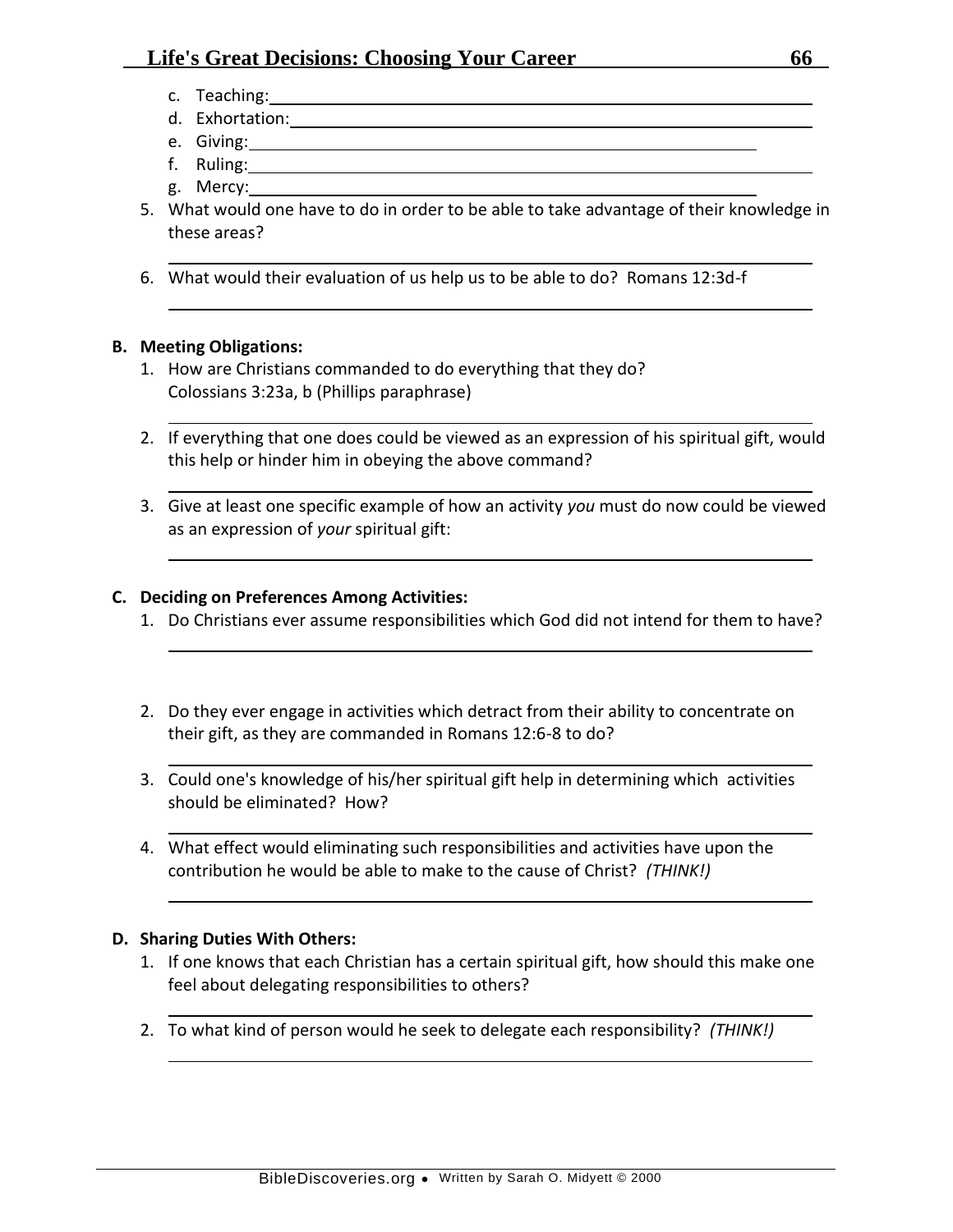# **QUESTIONS FOR ME TO THINK ABOUT:**

- 1 Do I have a problem that someone with another spiritual gift could help me with? Who do I know with such a gift, that I could go for help and counsel?
- 2. Are there any responsibilities or activities I should delegate to others so that I can concentrate more fully on my gift? To whom could I delegate them?

# **USING YOUR SPIRITUAL GIFT IN THE LIVES OF OTHERS**

In addition to the ways that a knowledge of your spiritual gift can help you in your own personal life, there are several ways in which this knowledge can help you as you come in contact with others. Study some of these ways below and be prepared to discuss:

## **A. Foreseeing and Benefiting from the Reactions of Others:** (Be prepared to discuss)

1. How could a knowledge of others' spiritual gifts help us to foresee and understand their reactions in various situations?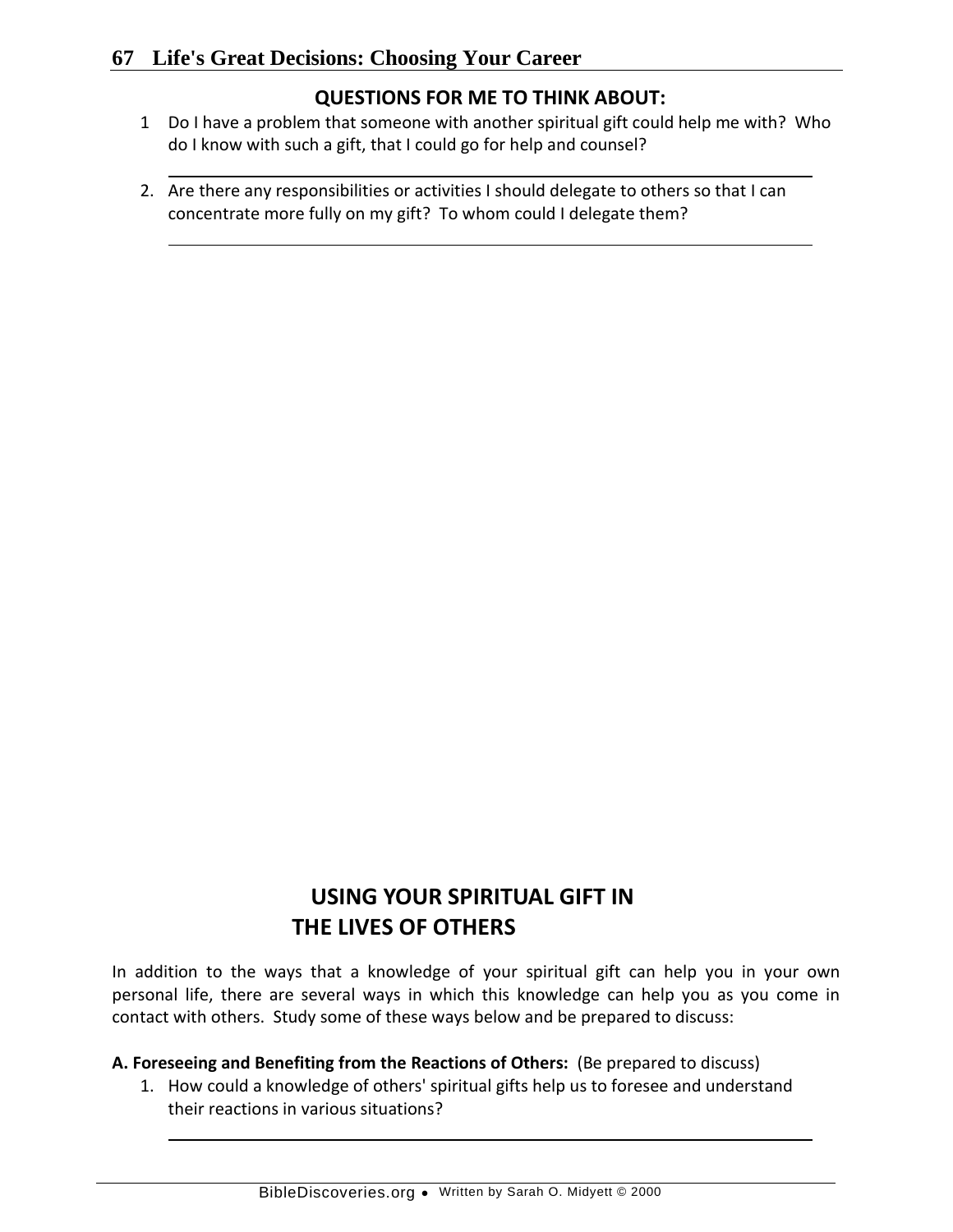- 2. How could such knowledge help us to appreciate their reactions, and live in harmony and unity with them?
- 3. How could such knowledge help us to profit in our own lives from the reactions of others?

### **B. Building Up Other Christians:**

- 1. Is a Christian usually content just to be able to exercise the skills which are emphasized through his/her gift? What does one usually want other Christians to do?
- 2. As we learn to share our spiritual gift with others (1 Peter 4:10), what happens a. to us? Ephesians 4:12-15
	- b. to others? Ephesians 4:15a, 16 (last word)
	- c. to the body of Christ? Ephesians 4:12c, 16
- 3. By contrast, when any member fails to exercise their gift in this way, what happens? 1 Corinthians 12:26a; Ephesians 4:12
- 4. Exactly what would those with the following gifts emphasize in the local church?
	- a. Prophecy:
	- b. Serving:
	- c. Teaching:
	- d. Exhortation:
	- e. Giving:
	- f. Ruling:
	- g. Mercy:

## **C. Advanced Projects Relating to Spiritual Gifts:**

- 1. How could one's spiritual gift affect his/her actions in every situation in life. Think through what each of the following seven basic spiritual gifts would…
	- a. say when visiting a sick person;
	- b. ask to test another's sincerity;
	- c. say or do in a specific home situation. (You state the situation: Remember that each Christian home is a small unit of the local church.)
- 2. Study the relationship of each verse in Romans 12:9-13 to the needs of those with each of the seven basic spiritual gifts listed in Romans 12:6-8.
- 3. Look up in a large concordance, such as Young's or Strong's, the Greek word translated "gifts," and note its relationships to other words from the same root.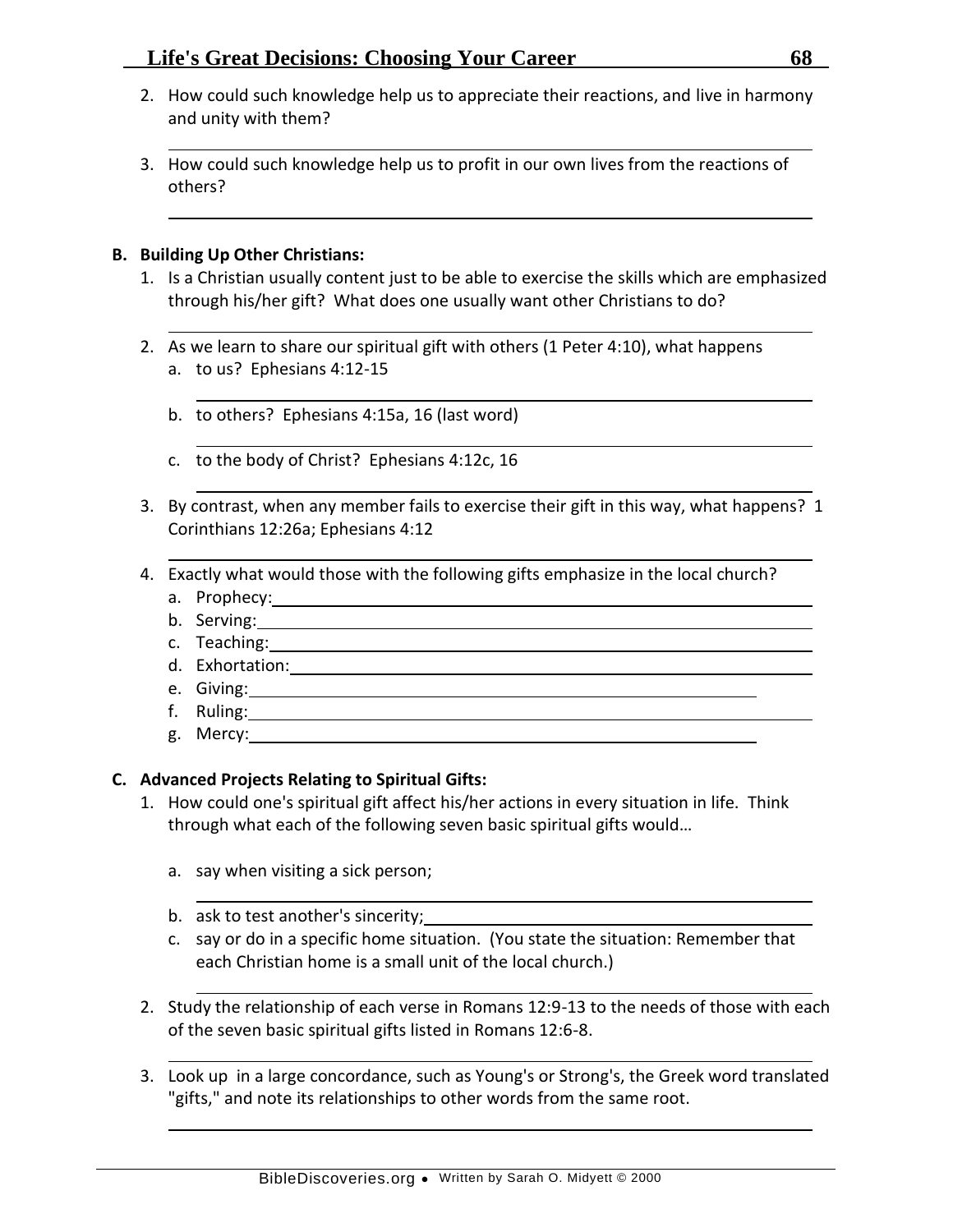- 4. The ministry gifts (section 2, page 40) obviously are to be used in the local church, as well as in everyday relationships. Think through and list the basic purpose of each, and specific ways it can be used to the church's best advantage.
- 5. List the ministries you have been involved in, in your local church. Then add any ministries the above study reveals you should now begin to perform. Plan what steps you will take to make such ministries effective.

- 1. Is there any gift that is not needed in any local church (See 1 Corinthians 12:12-26) (21)
- 2. What is *my* spiritual gift? Am I doing all in my power to exercise and develop it? Am I doing my part in my local church, in my home, and in every other Christian group I belong to? Or do these groups suffer because I fail to do my part? What should I remember always to do? (See 1 Timothy 4:14; 2 Timothy 1:6)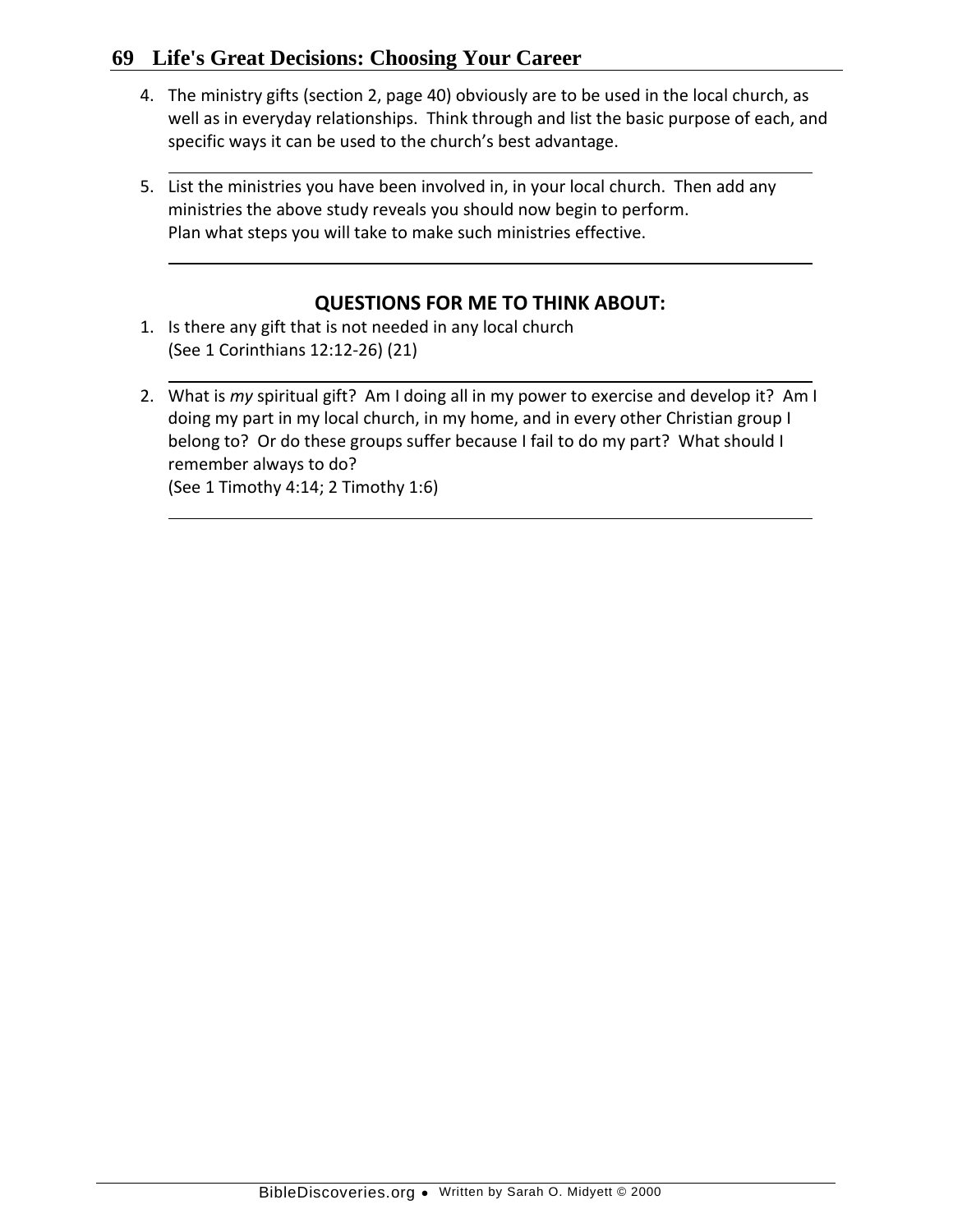# **ACCOUNTABILITY FOR CHOICE AND AND USE OF SPIRITUAL GIFTS**

One final question must be faced as we conclude our study of careers and spiritual gifts: Does it really matter whether I choose the right career, or use the spiritual gift God has given me? The following should help you answer this question correctly:

### **A. An Old Testament Example:** Jonah 1-4

- 1. What did God tell Jonah to do? Jonah 1:1, 2
- 2. But what did he do instead? Jonah 1:3
- 3. Therefore, what two things did God cause to happen on the sea? Jonah 1:4
- 4. In trying to still the tempest, what did the mariners do? Jonah 1:15
- 5. As a result, what happened to Jonah? Jonah 1:17
- 6. What did Jonah do after this? Jonah 2:1-9
- 7. Then what did God do? Jonah 1:10
- 8. Afterwards, what did God tell Jonah to do? Jonah 3:1, 2
- 9. Did Jonah obey this time? Jonah 3:3, 4
- 10. What happened as a result? Jonah 3:5-10

### **B. A New Testament Example:** Read Matthew 25:14-30

- 1. When the man entrusted his goods to his servants in his absence, what did the first two do with theirs? Matthew 25:14-17
- 2. What did the third do? Matthew 25:18
- 3. Upon his return, what did the man do for the first two servants? Matthew 25:19-23
- 4. What did he do to the third servant? Matthew 25:24-30
- 5. What was the basic difference between these servants? Compare vs 21 and 23 with 26
- **C. A Second New Testament Example:** Read Luke 19:11-27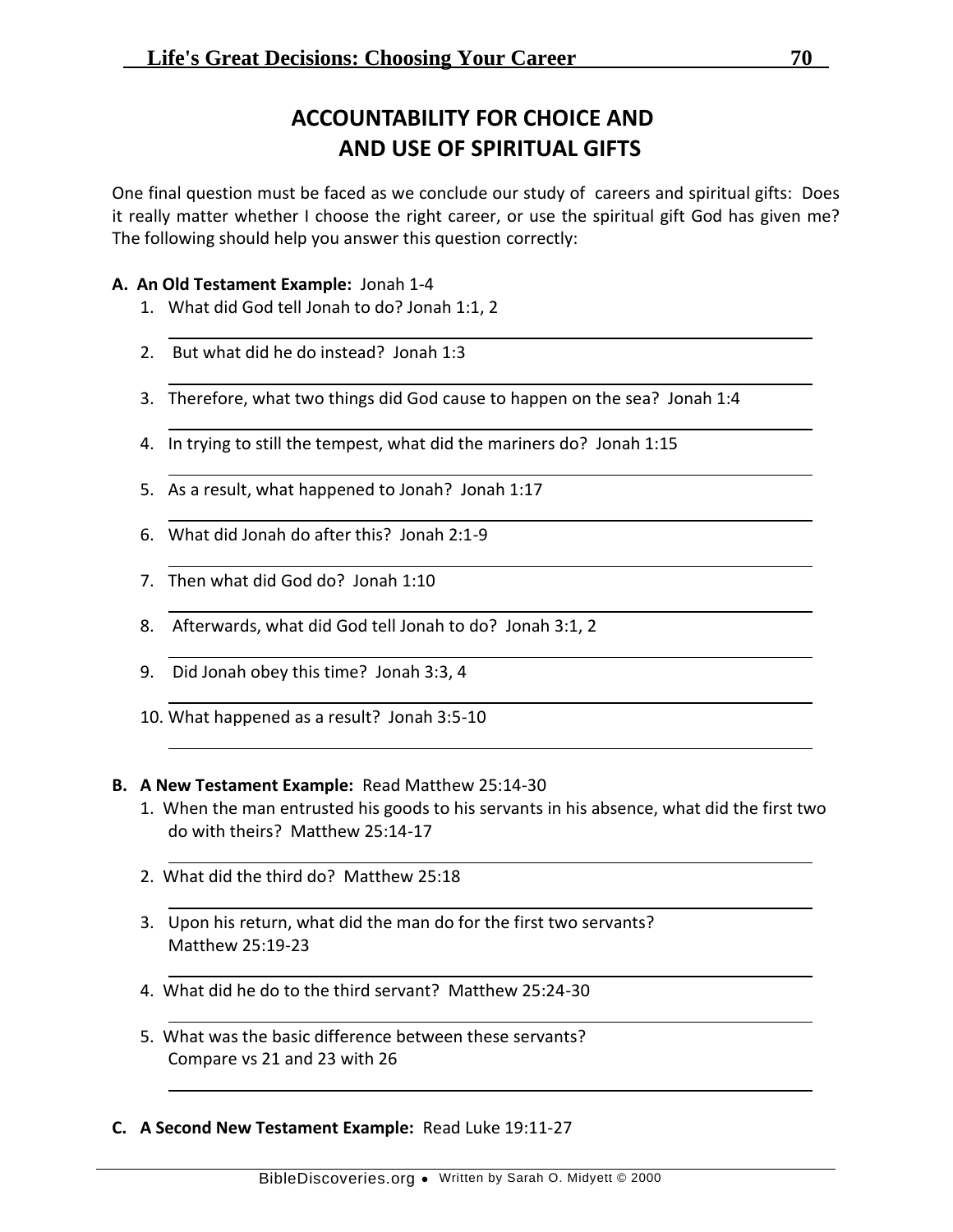- 1. How much did the nobleman give to each of his servants? Luke 19:13, 16, 18, 20
- 2. When he returned, what did he want to know? Luke 19:15
- 3. How much had two of the servants gained? Luke19:16, 18
- 4. What was done with each of these? Luke 19:17, 19
- 5. What had a third servant done? Luke 19:20, 21
- 6. What did the nobleman say he should have done? Luke 19:22, 23
- 7. What was done with this servant? Luke 19:24-26

#### **D. Other Pertinent Verses:**

- 1. Who will judge each of us? Hebrews 10:30; Psalms 98:9; 1 Peter 1:17 Acts 17:31; Romans 2:3, 14:10c, 12
- 2. What two things will be the basis for this judgment? 2 Corinthians 5:10; Ecclesiastes 12:14; Romans 2:16; Jeremiah17:10; Revelations 22:12
- 3. What will determine how great is the punishment for those who did not do their Lord's will? Luke 12:47, 48
- 4. For examples of God's judgment, (See 2 Peter 2:4-6; Jude 5-7 Hebrews 10:31

- 1. Did it make any difference whether Jonah did what God wanted Him to do? Whether the servants used what was committed to them?
- 2. Does it matter whether I enter the career of God's choice for me? Whether I use the spiritual gift He has given to me? What might happen if I don't?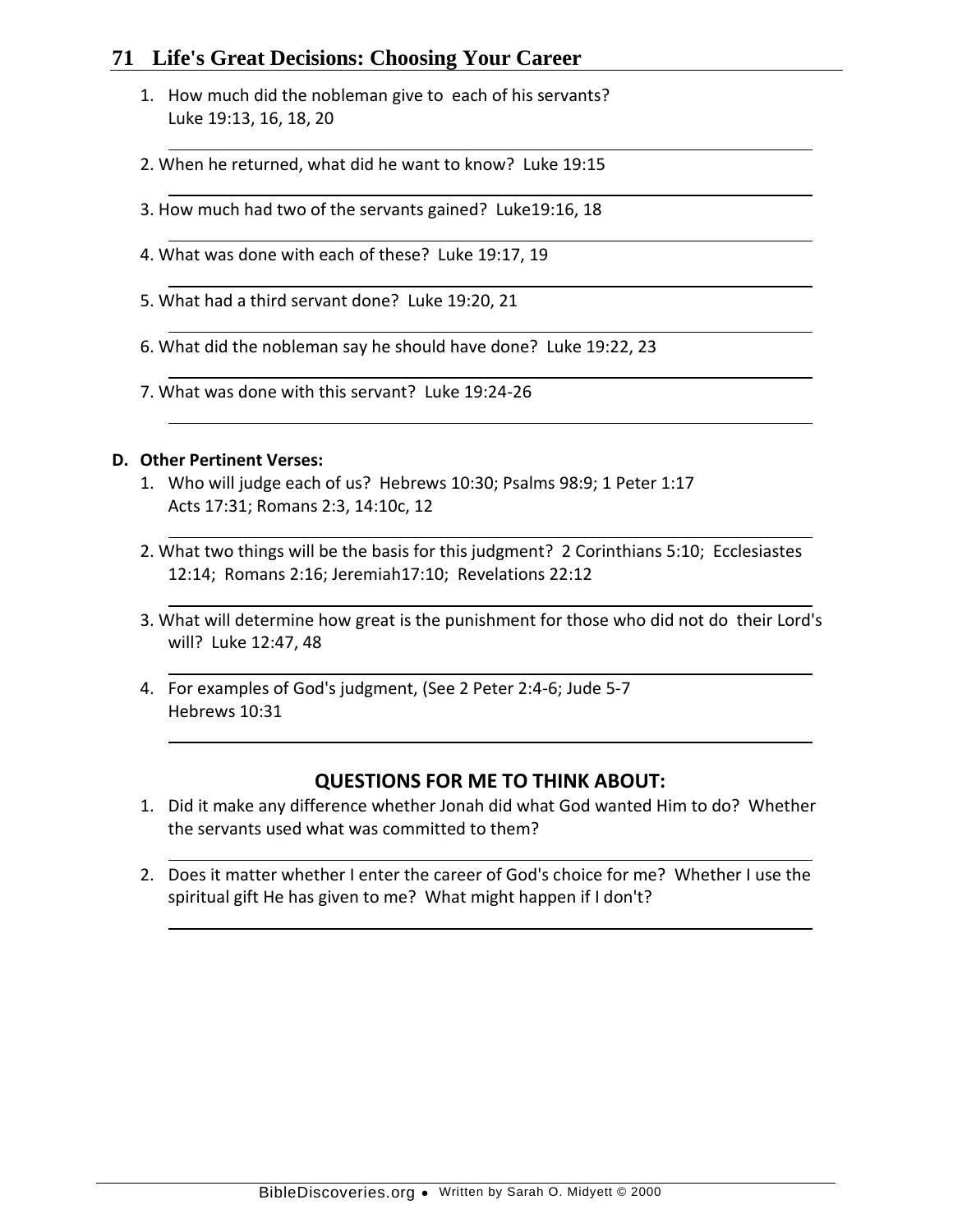# **REVIEW OF NEW TESTAMENT CAREERS**

As you come to the end of this unit of study, review all you have learned about New Testament careers, and principles derived from them which could help in your life:

### **A. Types of Careers:**

1. List seven main types of leaders among New Testament Christians:

| Matthew 11:9:                                                  |
|----------------------------------------------------------------|
| Luke 6:13c:                                                    |
| Acts 21:8:                                                     |
| Ephesians 4:11d:                                               |
| Titus 1:5c, 7a:                                                |
| 1 Timothy 3:8-13:                                              |
| 2. What were many New Testament men before they became leaders |

- 3. In what other occupation did New Testament men engage *(THINK!)*
- 4. What did most women do in New Testament days? 1 Timothy 5:14
- 5. In what other occupations did some women engage?

### **B. Choice of Careers:**

Mark 1:16, 19

1. What people were specifically called by God, and to what career?

| a. Luke 1:13-17  | Matthew 11:9                                                                                                       |  |
|------------------|--------------------------------------------------------------------------------------------------------------------|--|
| b. Luke 6:13c    | d                                                                                                                  |  |
| c. Luke 22:31    | 32c, d                                                                                                             |  |
| d. Acts 9:11     | 15, 16                                                                                                             |  |
| e. Acts 13:1, 2  | (THINK!)                                                                                                           |  |
| f. Luke 1:26, 27 | $28 - 30$                                                                                                          |  |
| g. Mark 5:18     | 19                                                                                                                 |  |
|                  | $\mathbf{a}$ and $\mathbf{a}$ and $\mathbf{a}$ are $\mathbf{a}$ and $\mathbf{a}$ and $\mathbf{a}$ and $\mathbf{a}$ |  |

2. How did others get placed in their jobs? Acts 6:1-6; 15:39c, 40a, 16:1-3a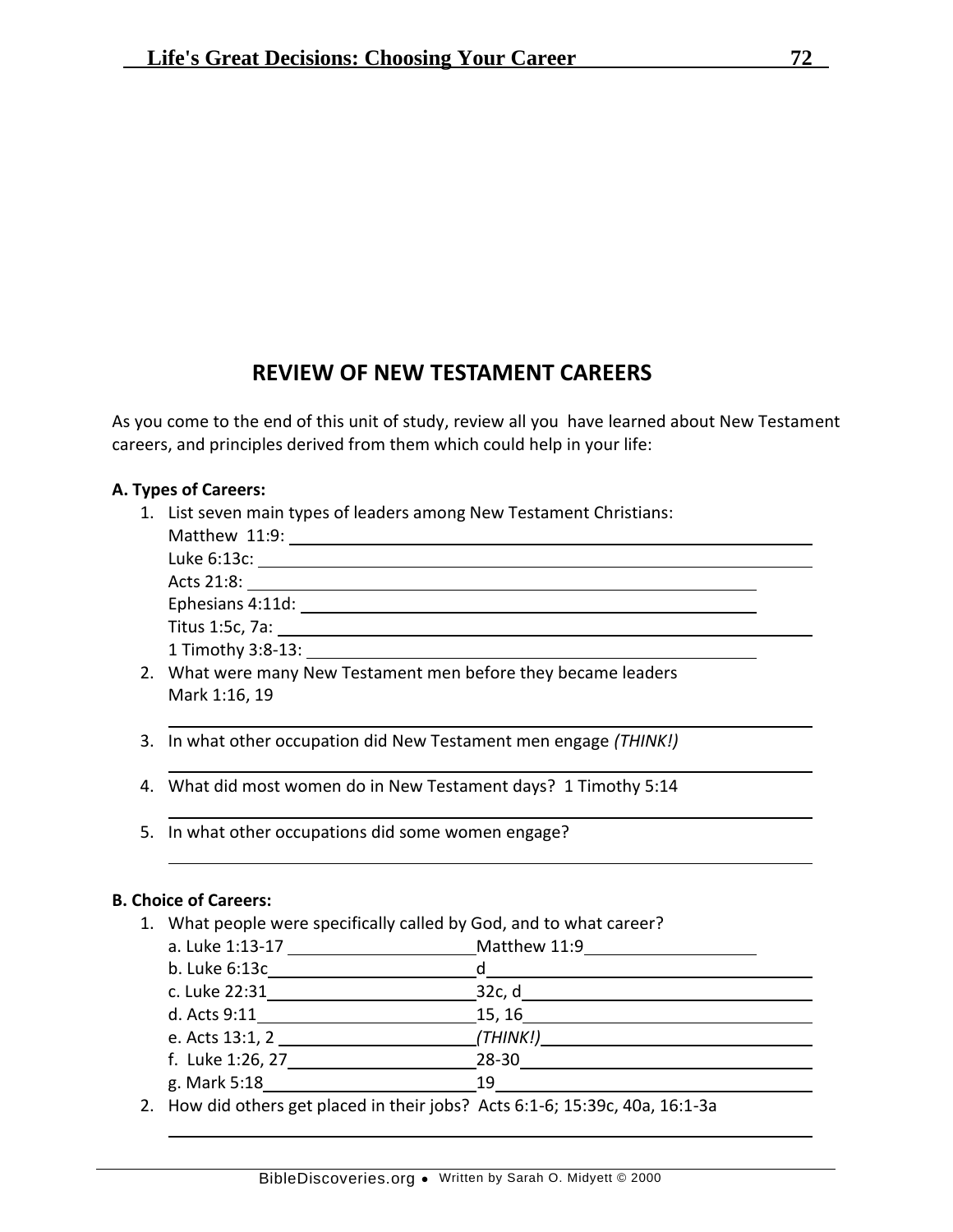### **C. Progression of Careers:**

1. What persons began in one career and progressed into one or more others?

| a. Luke 6:13c      | from secular careers such as |                        |
|--------------------|------------------------------|------------------------|
| (Mark:16, 19) and  | (Luke 5:27), to              |                        |
| (Luke 6:13a), to   | (Luke. 6:13d).               |                        |
| $b. 1$ Timothy 1:1 | from                         | $(1$ Timothy 1:13b) to |
| (Acts 9:20), to    | (Acts 11:25, 26) to          |                        |
| (Romans. 11:13b).  |                              |                        |
|                    |                              |                        |

2. How did some obtain positions of leadership? *(THINK!)*

### **D. Power for and Guidance in Carrying Out One's Calling:**

- 1. What did Jesus indicate would be the secret of His followers' power for living and serving Him? Acts 1:8
- 2. Through what means were people guided in their witness? Acts 8:26, 29, 16:6, 7, 9

### **E. The Ultimate Goal of New Testament Careers:**

- 1. What did Jesus indicate that each of His followers should be? Acts 1:8c
- 2. What were two vital parts of this? a. 2 Corinthians 3:18
	- b. Acts 8:1, 4
- 3. Do the lives of New Testament Christians evidence something of the same vital relationship with God that was characteristic of great Old Testament saints?
- 4. Was this true even under adverse circumstances? Acts 4:13, 29, 6:15, 7:59, 60, 8:1-4, 14:19-22, 16:22-25, 20:24, 21:31, 39; 2 Corinthians 11:23-28
- 5. As a result of this vital relationship, as they spoke in power, what often happened to their hearers? Acts 2:37a, b, 9:5e, 5:33a, b, 7:54a, b
- 6. In what two ways did these hearers respond to this conviction? a. Acts 2:37c-41, 9:6, 17, 18 b. Acts 5:33c, 7:54c-58

## **QUESTIONS FOR ME TO THINK ABOUT:**

- 1. Was the response to the disciples' ministry any different from that to Jesus'?
- 2. Do I have such a vital relationship with God that others can tell I have been with Jesus? That it shows in my face? That I pray for those who seek to harm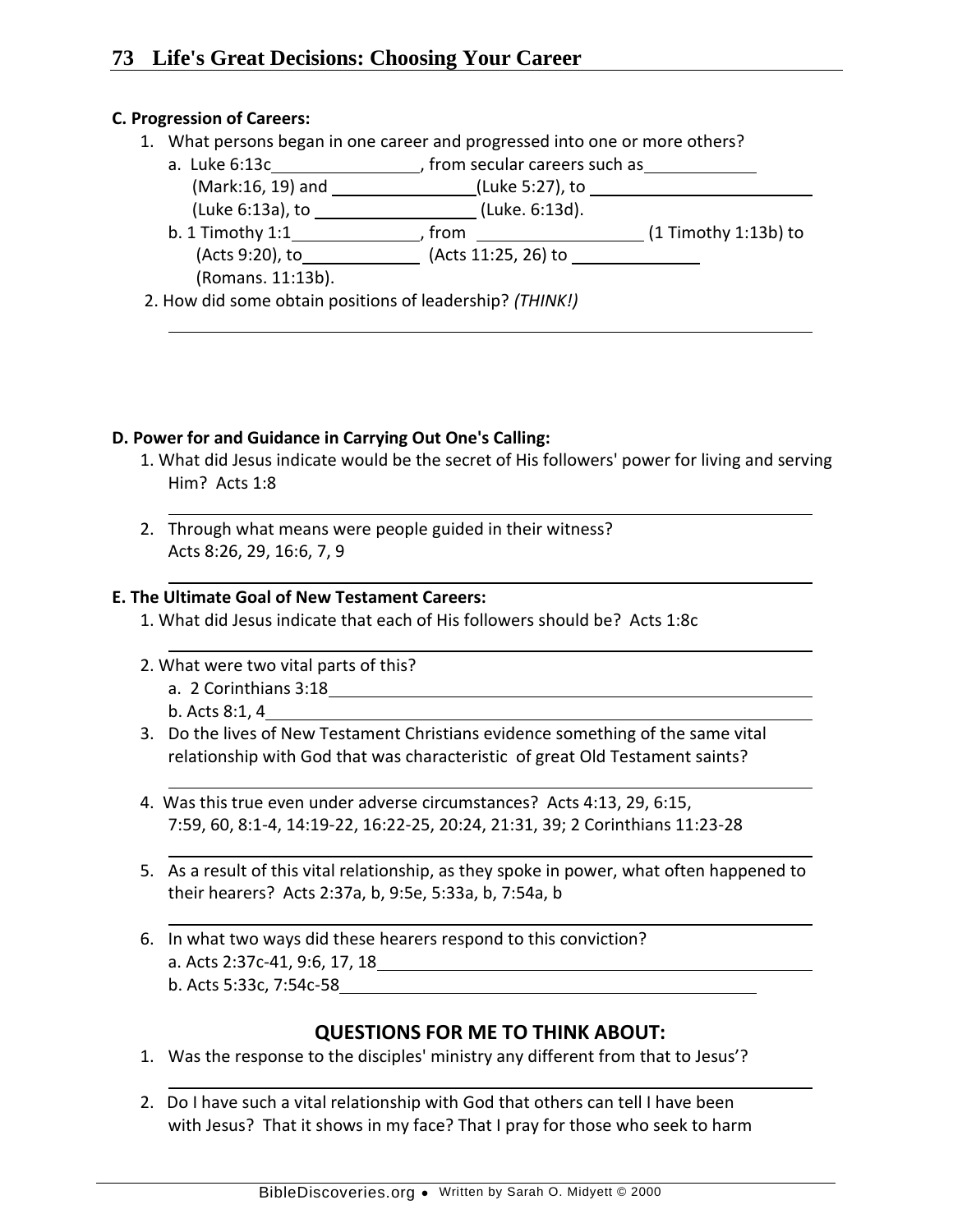me? That I keep on doing what I should regardless of what others do to me? That I sing when I've been beaten? That I try to win those who seek to kill me?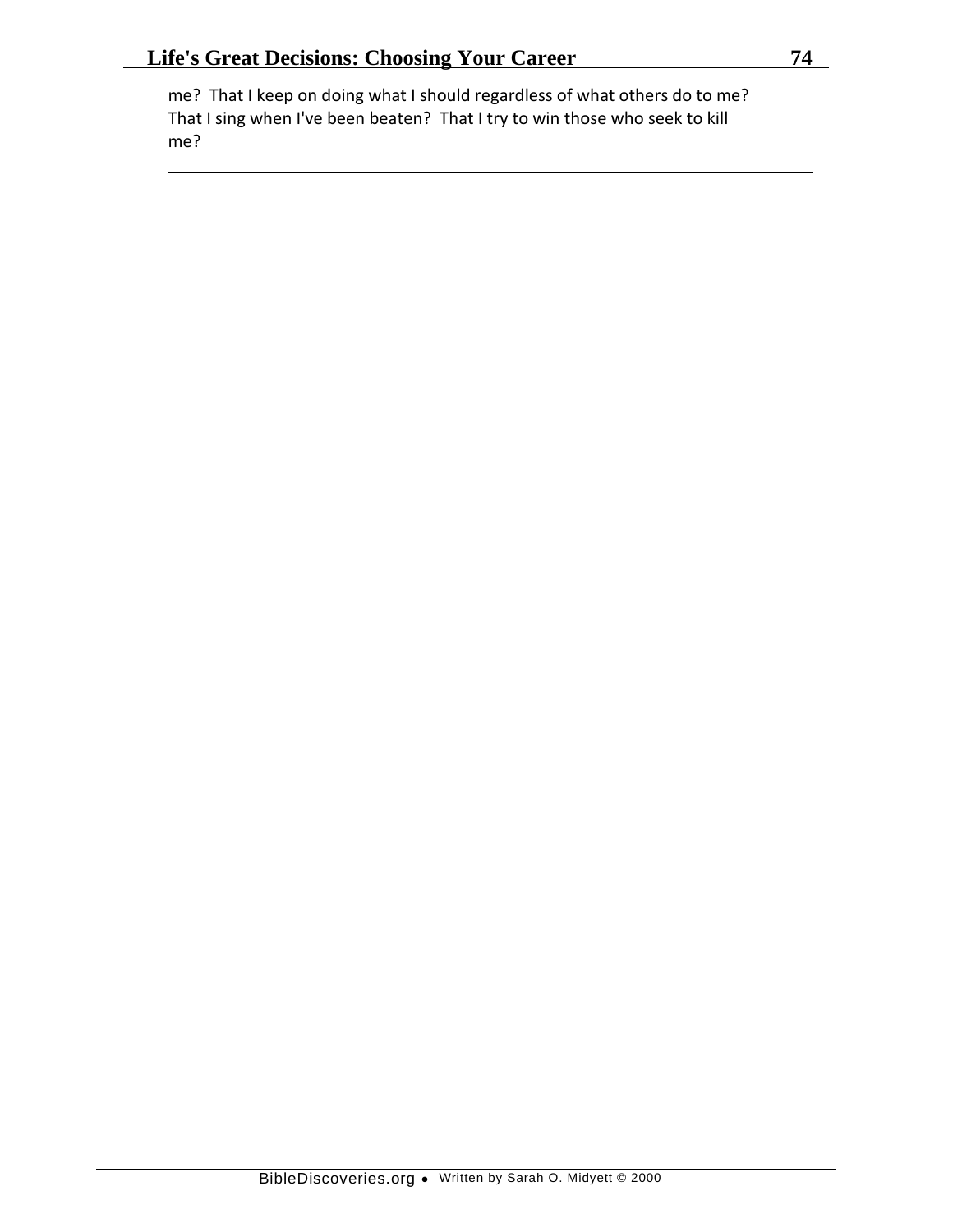# **REVIEW OF SPIRITUAL GIFTS**

Now review all you have learned about spiritual gifts, applying what you have learned to your own life. Note especially questions marked \*, which may be tested by recall:

### **A. Understanding Spiritual Gifts:**

- 1. How many Christians have a spiritual gift? Romans 12:5, 6a
- 2. What is the purpose of each spiritual gift? Ephesians 4:12a; 1 Corinthians. 12:7 LB
- \*3. Name the three distinct categories relating to spiritual gifts: 1 Corinthians. 12:4-6
- 4. Be able to explain the difference among these three categories.
- 5. On which of these three categories does scripture indicate that we should concentrate? Romans 12:6-8
- \*6. List the seven basic gifts: (Also make sure you understand each) Romans 12:6-8
- 7. Should one seek any certain manifestation of the Spirit's working? Why?
- 8. How many spiritual gifts does each Christian have? 1 Peter 4:10; Romans 12:4, 3-8
- 9. Yet how many of the activities listed as spiritual gifts is each Christian commanded to perform? (See page 41, A-1)

10. How should he approach each of these? Why?

11.What are some values of knowing each other's spiritual gift?

### **B. Discovering Your Spiritual Gift:**

\*1. List five things which might hinder one from discovering his spiritual gift:

a. b. c. The contract of the contract of the contract of the contract of the contract of the contract of the contract of the contract of the contract of the contract of the contract of the contract of the contract of the contrac d. e.

2. Review the characteristics emphasized by each gift, and the misunderstandings which often result from these.

\*3. What is your spiritual gift?